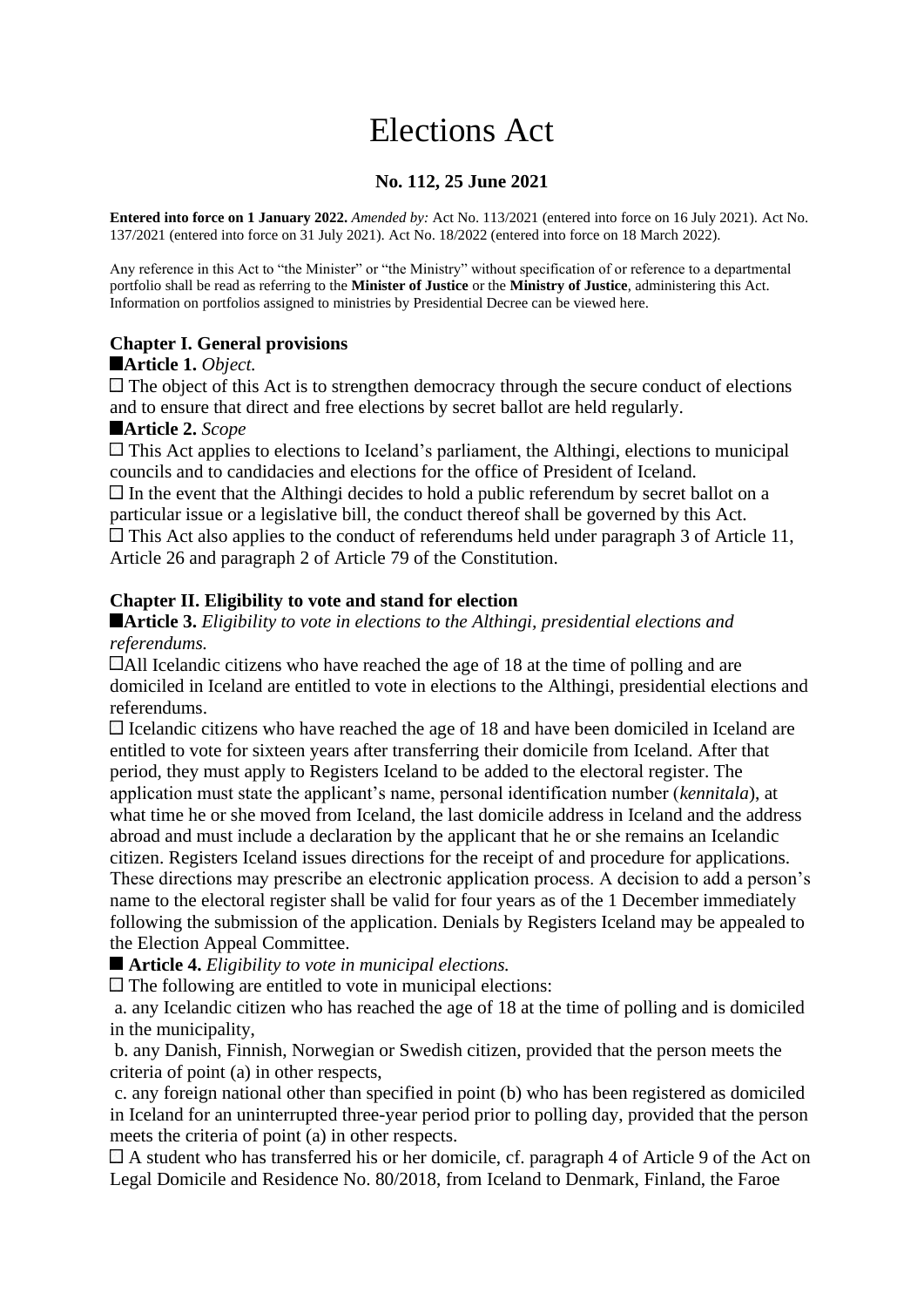Islands, Norway or Sweden under the Agreement between the Nordic Countries on Registration of the General Public is not deemed to be have lost eligibility to vote in the municipality in which he or she was registered as domiciled upon departure, provided that the person meets in other respects the criteria of point (a) of paragraph 1 and submits an application under paragraph 3 to exercise the right to vote. The same applies to a spouse, cohabiting partner and their children residing with them in the country in question.  $\Box$  To be eligible to vote under paragraph 2, the application shall be sent to Registers Iceland [no later than  $401^{1}$ ] days prior to election day each time that a municipal election is held. Registers Iceland shall issue directions for the receipt of and procedure for applications to exercise the right to vote under paragraph 2. These directions may prescribe an electronic application process. Denials by Registers Iceland may be appealed to the Election Appeal Committee.

*1)Act No. 18/2022, Article 1*

**Article 5.** *Eligibility to vote and electoral registers.*

 $\Box$  No one shall be entitled to vote unless his or her name is on the electoral register at the time of polling.

■ **Article 6.** *Eligibility to stand for election.* 

Anyone entitled to vote under Article 3 and in possession of full civil rights may stand for election to the Althingi. However, Supreme Court Justices are not eligible for election to the Althingi.

 $\Box$  Anyone entitled to vote in a municipality under Article 4 and in possession of full civil rights may stand for election to the municipal council.

No one is considered to be in possession of full civil rights who has been sentenced for a criminal offence if the sentence is an unsuspended term of imprisonment, from the date of pronouncement of sentence until the sentence has been served in full.

Eligibility to stand for election as President of Iceland is governed by Article 4 of the Constitution.

## **Chapter III. Constituencies and polling wards.**

## **Article 7.** *Constituencies in elections to the Althingi.*

Voters shall exercise their voting rights in parliamentary elections, presidential elections and referendums in constituencies according to the rules and conditions laid down in this Act. Iceland is divided into the following constituencies:

1. *The North-Western Constituency*

This comprises the following municipalities: Akraneskaupstaður, Hvalfjarðarsveit, Skorradalshreppur, Borgarbyggð, Eyja- og Miklaholtshreppur, Snæfellsbær,

Grundarfjarðarbær, Helgafellssveit, Stykkishólmsbær, Dalabyggð, Reykhólahreppur,

Vesturbyggð, Tálknafjarðarhreppur, Bolungarvíkurkaupstaður, Ísafjarðarbær,

Súðavíkurhreppur, Árneshreppur, Kaldrananeshreppur, Strandabyggð, Húnaþing vestra, Húnavatnshreppur, Blönduósbær, Skagabyggð, Sveitarfélagið Skagaströnd, Sveitarfélagið Skagafjörður and Akrahreppur.

2. *The North-Eastern Constituency*

This comprises the following municipalities: Fjallabyggð, Dalvíkurbyggð, Hörgársveit, Akureyrarbær, Eyjafjarðarsveit, Svalbarðsstrandarhreppur, Grýtubakkahreppur, Þingeyjarsveit, Skútustaðahreppur, Norðurþing, Tjörneshreppur, Svalbarðshreppur, Langanesbyggð, Vopnafjarðarhreppur, Fljótsdalshreppur, Múlaþing and Fjarðabyggð.

## 3. *The Southern Constituency*

This comprises the following municipalities: Sveitarfélagið Hornafjörður, Skaftárhreppur, Mýrdalshreppur, Rangárþing eystra, Rangárþing ytra, Ásahreppur, Vestmannaeyjabær, Flóahreppur, Sveitarfélagið Árborg, Skeiða- og Gnúpverjahreppur, Hrunamannahreppur,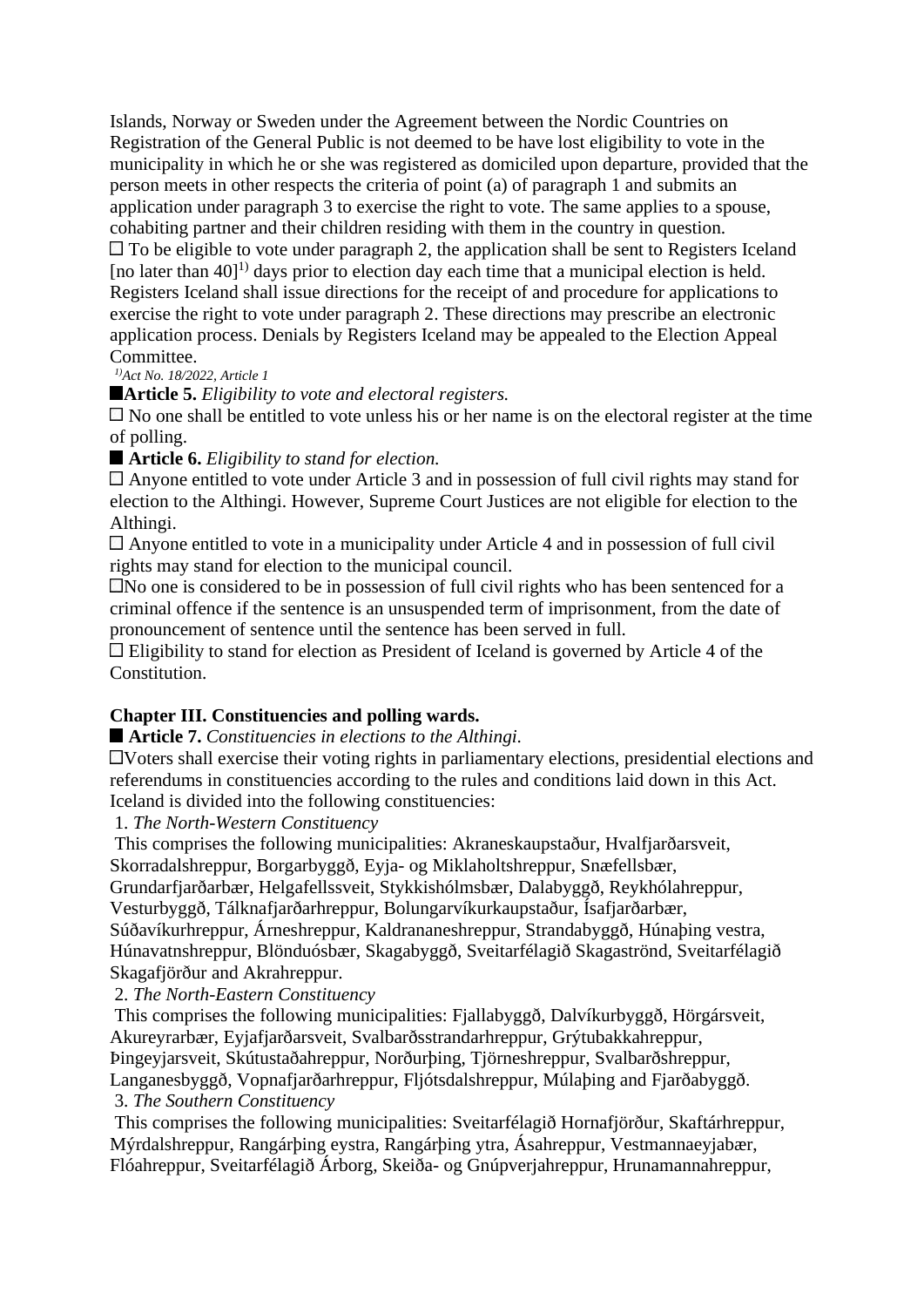Bláskógabyggð, Grímsnes- og Grafningshreppur, Hveragerðisbær, Sveitarfélagið Ölfus, Grindavíkurbær, Suðurnesjabær, Reykjanesbær and Sveitarfélagið Vogar.

4. *The South-Western Constituency*

This comprises the following municipalities: Hafnarfjarðarkaupstaður, Garðabær, Kópavogsbær, Seltjarnarnesbær, Mosfellsbær and Kjósarhreppur.

5.–6. *Reykjavík South and North*

Reykjavík shall be divided from west to east into two constituencies, Reykjavík South and Reykjavík North, as prescribed in Article 8.

 $\Box$  If the name or boundaries of a municipality are changed, or if two or more municipalities merge, the resulting municipality shall be considered to belong to the constituency to which the older one, or older ones, belonged. If such a change would disturb a boundary between constituencies, then the constituency boundary shall remain unchanged.

**Article 8** *Boundaries of constituencies in Reykjavík.*

When a general election to the Althingi has been called, the National Electoral Commission shall determine the constituency boundaries in Reykjavík based on the electoral register as at 56 days prior to election day, cf. paragraph 1 of Article 28. The boundaries shall be determined so as to ensure that the number of voters in each constituency behind each parliamentary seat, including adjustment seats, is more or less equal. Steps shall be taken to ensure, as far as possible, that each constituency forms a continuous whole.

The National Electoral Commission shall publish the boundaries of the constituencies in the *Government Gazette* as soon as they have been determined. An official notice by the National Electoral Commission also applies in presidential elections and referendums held until the next general elections to the Althingi.

**Article 9** *Number of parliamentary seats.*

The Althingi is composed of 63 parliamentary seats, which are divided as follows between constituencies:

| North-Western Constituency   | $[7]^{1}$ parliamentary seats  |
|------------------------------|--------------------------------|
| North-Eastern Constituency   | 10 parliamentary seats         |
| <b>Southern Constituency</b> | 10 parliamentary seats         |
| South-Western Constituency   | $[14]^{1}$ parliamentary seats |
| Reykjavík South              | 11 parliamentary seats         |
| Reykjavík North              | 11 parliamentary seats         |

The North-Western Constituency shall have seven constituency seats and one adjustment seat. The North-Eastern Constituency and the Southern Constituency shall each have nine constituency seats and one adjustment seat. The South-Western Constituency shall have eleven constituency seats and two adjustment seats. The Reykjavík North and Reykjavík South constituencies shall each have nine constituency seats and two adjustment seats.  $\Box$  Notwithstanding the provisions of paragraphs 1 and 2, the National Electoral Commission may alter the number of constituency seats in each constituency in accordance with Article 10.

*1)Act No. 18/2022, Article 2*

**Article 10.** *Alteration of the number of constituency seats.*

After each election to the Althingi, the National Electoral Commission shall calculate whether the number of voters on the electoral register behind each parliamentary seat, including the adjustment seats under paragraph 2 of Article 9, amounts to half the number of voters behind each parliamentary seat in any other constituency, based on the electoral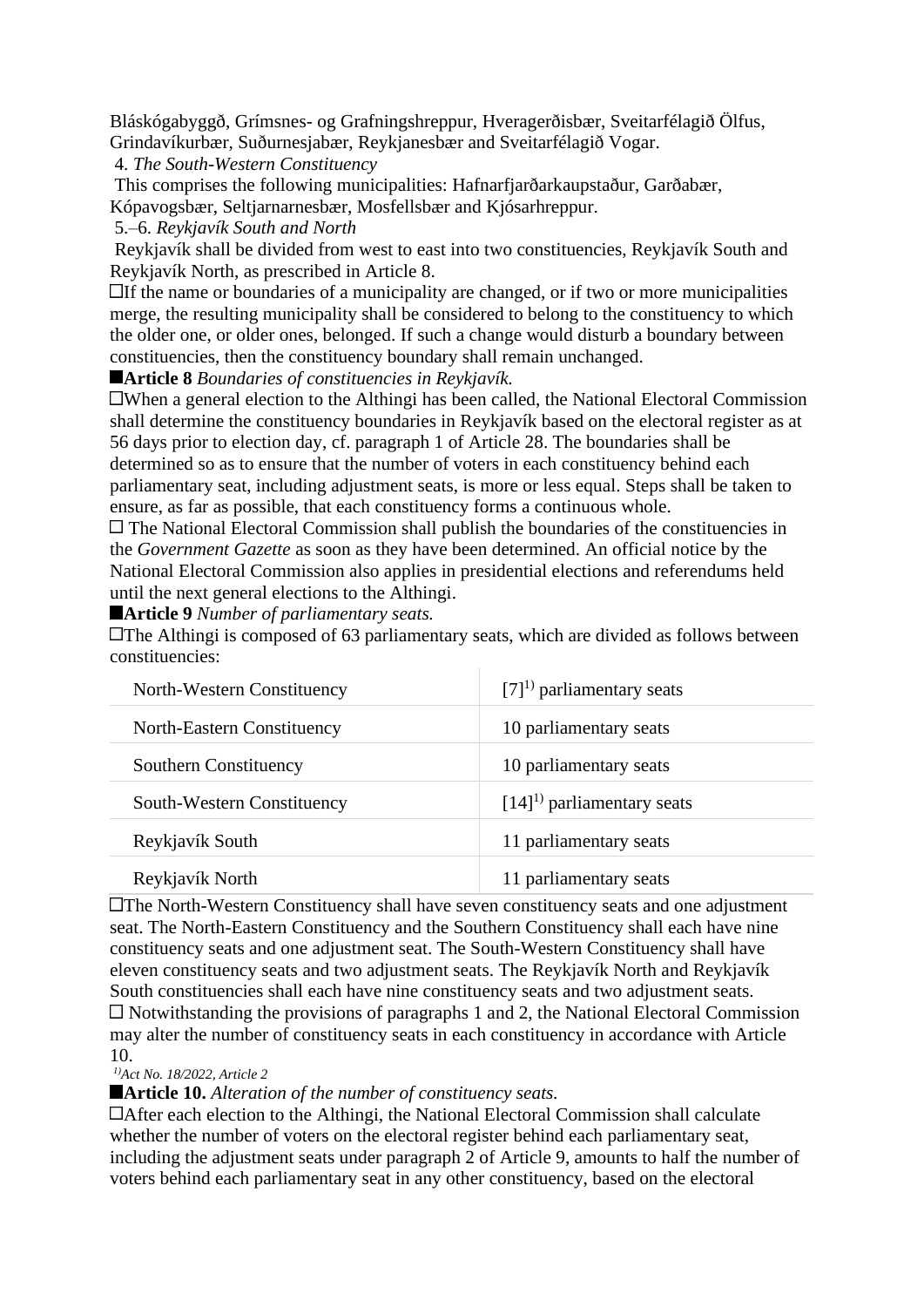register in the election just held, cf. paragraph 5 of Article 31 of the Constitution. If this is the case, the National Electoral Commission shall alter the number of constituency seats in the constituencies so as to reduce this difference. However, such a change shall never exceed what is necessary at any given time to meet the requirements of this provision in the Constitution.

 $\Box$ When making calculations under paragraph 1, the first consideration shall be the number of parliamentary seats in the constituencies under paragraph 1 of Article 9. If the conditions of paragraph 1 are met, one constituency seat shall be reallocated from the constituency with the smallest number of voters behind each parliamentary seat to the constituency with the highest number of voters behind each parliamentary seat. If that is not possible, one constituency seat shall be reallocated from the constituency with the second smallest number of voters behind each parliamentary seat to the constituency with the highest number of voters behind each parliamentary seat. When this has been done, the number of voters behind each Member of Parliament (MP) shall be calculated again based on this alteration, and constituency seats shall be reallocated between constituencies as often as necessary until the proportion of voters behind each parliamentary seat nowhere exceeds the limit specified in paragraph 1. The National Electoral Commission shall publicise such alterations in the *Government Gazette* as soon as they have been made.

The National Electoral Commission's authorisation to alter the number of MPs in constituencies under this Article shall nevertheless extend only to those constituency seats that are in excess of the constitutionally prescribed minimum, cf. paragraph 3 of Article 31 of the Constitution.

#### **Article 11.** *Polling wards.*

 $\Box$  Each constituency shall be divided into polling wards, and each municipality outside Reykjavík shall constitute one polling ward, cf. points (5)–(6) of paragraph 1 of Article 7, unless the municipal council decides to divide it into more polling wards.

 $\Box$  During municipal elections, each municipality shall constitute one polling ward, unless the municipal council has decided to divide it into more than one polling ward.

Polling wards shall as a rule be named after their respective polling station or numbered to distinguish them from each other.

#### **Chapter IV. Administration of elections and referendums.**

#### **Article 12.** *National Electoral Commission.*

The Minister shall appoint five members to the National Electoral Commission and an equal number of alternates. The National Electoral Commission is an independent administrative committee supervising the conduct of elections and responsible for the implementation of this Act, cf. Article 14. The National Electoral Commission comes under the portfolio of the minister responsible for election matters.

 $\Box$  The term of appointment to the National Electoral Commission shall be five years, with the term of one member expiring each year. Three Commission members shall be elected by the Althingi, including the chairperson of the Commission, and two shall be nominated by the Icelandic Association of Local Authorities. Alternate members shall be elected in the same manner. Commission members and their alternates shall have experience and knowledge of election-related matters.

 $\Box$  The National Electoral Commission formulates the policy and focus areas of its office and adopts rules of procedure for itself and its office.

**Article 13.** *Employees and location of the National Electoral Commission.*

The National Electoral Commission appoints the Director of the Commission for a fiveyear term at a time and presents the Director with a statement of his or her duties. The Director of the Commission is responsible for and manages the day-to-day activities, finances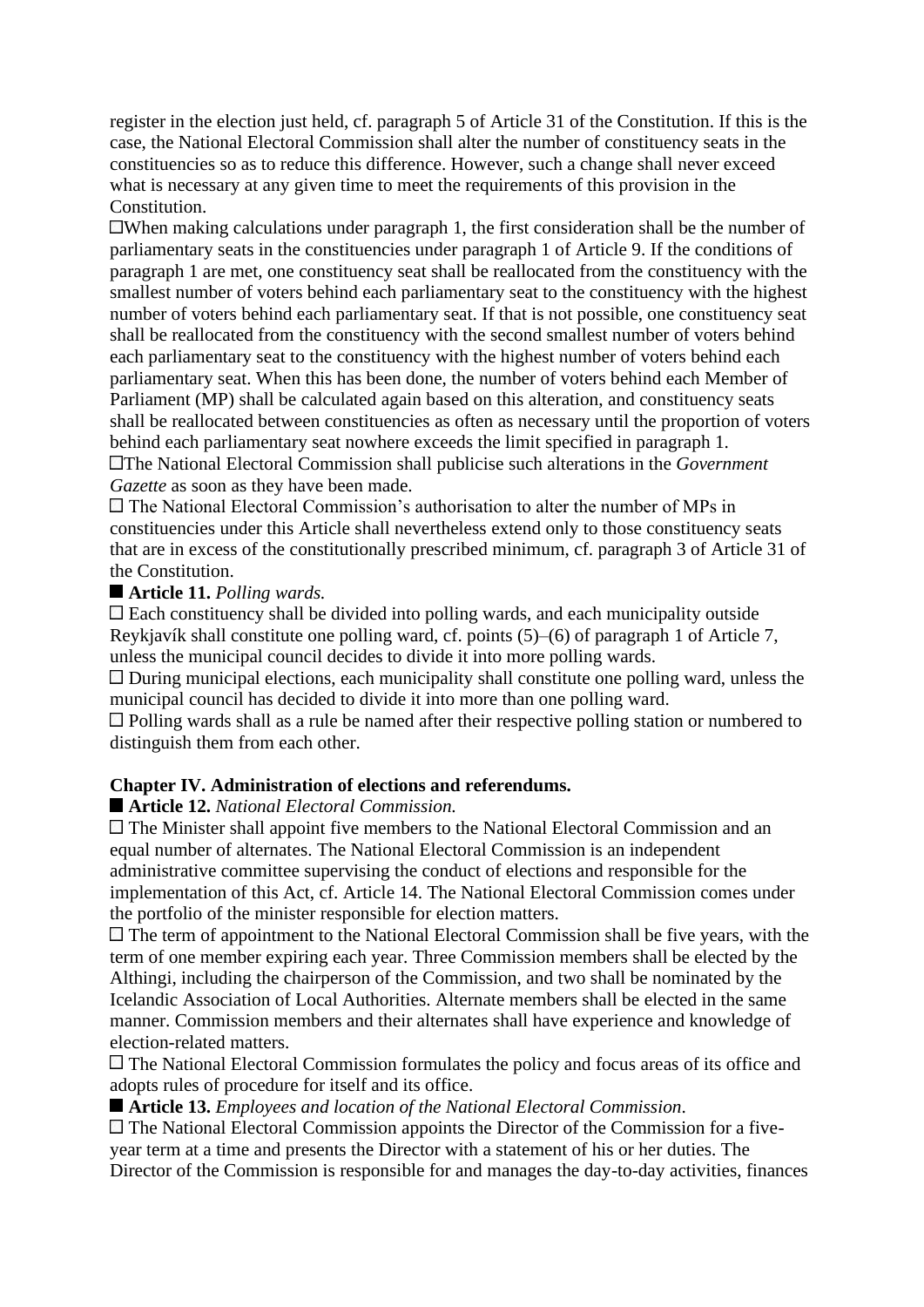and operations of the Commission and engages other staff. The Director prepares and attends meetings of the Commission and has the right to speak and submit motions at the meetings. The Director and other staff administer, by delegation from the Commission, the day-today functions and management of the activities entrusted to the Commission under this Act. The National Electoral Commission decides the location of its office.

**Article 14.** *Duties of the National Electoral Commission.*

The National Electoral Commission administers the implementation of this Act, and its main duties are to:

a. publish official notices on the preparation, conduct and timing of elections,

b. prepare voting materials, cf., however, paragraph 2 of Article 64,

c. provide the general public, candidates standing for election, the media, electoral commissions and others responsible for the conduct of elections with information, training and guidance,

d. co-operate and consult with appropriate parties, non-governmental organisations and agencies on the preparation and conduct of elections,

e. publish the results of elections,

f. promote election research and progress in the conduct of elections,

g. provide the Minister and other government authorities with advice on elections and make proposals to the Minister on the issuance of regulations providing further details regarding individual provisions of this Act,

h. take part in international co-operation relating to elections,

i. perform other functions relating to the public administration of elections in accordance with the provisions of the Constitution, this Act or other legislation.

 $\Box$  In municipal elections, the senior electoral commissions of municipalities, cf. Article 17, shall perform the functions under points (a), (b) and (e) of paragraph 1. In addition to the National Electoral Commission, the senior electoral commissions of municipalities shall also perform the functions under point (c) in municipal elections.

 $\Box$  Registers Iceland shall provide the National Electoral Commission with access to its records and systems free of charge to enable the Commission to perform its role.

The National Electoral Commission shall issue an annual report on its activities. The Commission shall submit a report to Minister after each election on the preparation and conduct thereof, and the Minister shall submit the report to the Althingi.

The National Electoral Commission may give other electoral commissions general directions on the preparation and conduct of elections. The Commission may decide to have such directions published in the *Government Gazette*.

The National Electoral Commission decides the design, markings and use of official seals used in elections and supplies these to other electoral commissions. These rules shall be published in the *Government Gazette*.

**Article 15.** *Electoral commissions.*

Electoral commissions are local administrative bodies that manage the conduct of elections in constituencies and municipalities as further prescribed by the provisions of this Act.

 $\Box$  The electoral commissions for elections under this Act are the following:

a. Senior electoral commissions of constituencies.

b. Senior electoral commissions of municipalities.

c. Regional electoral commissions.

d. District electoral commissions.

e. Local electoral commissions.

 $\Box$  No election candidate is eligible to sit on an electoral commission.

Any references in this Act solely to a "senior electoral commission" are references to the senior electoral commission of a municipality in the case of municipal elections and to the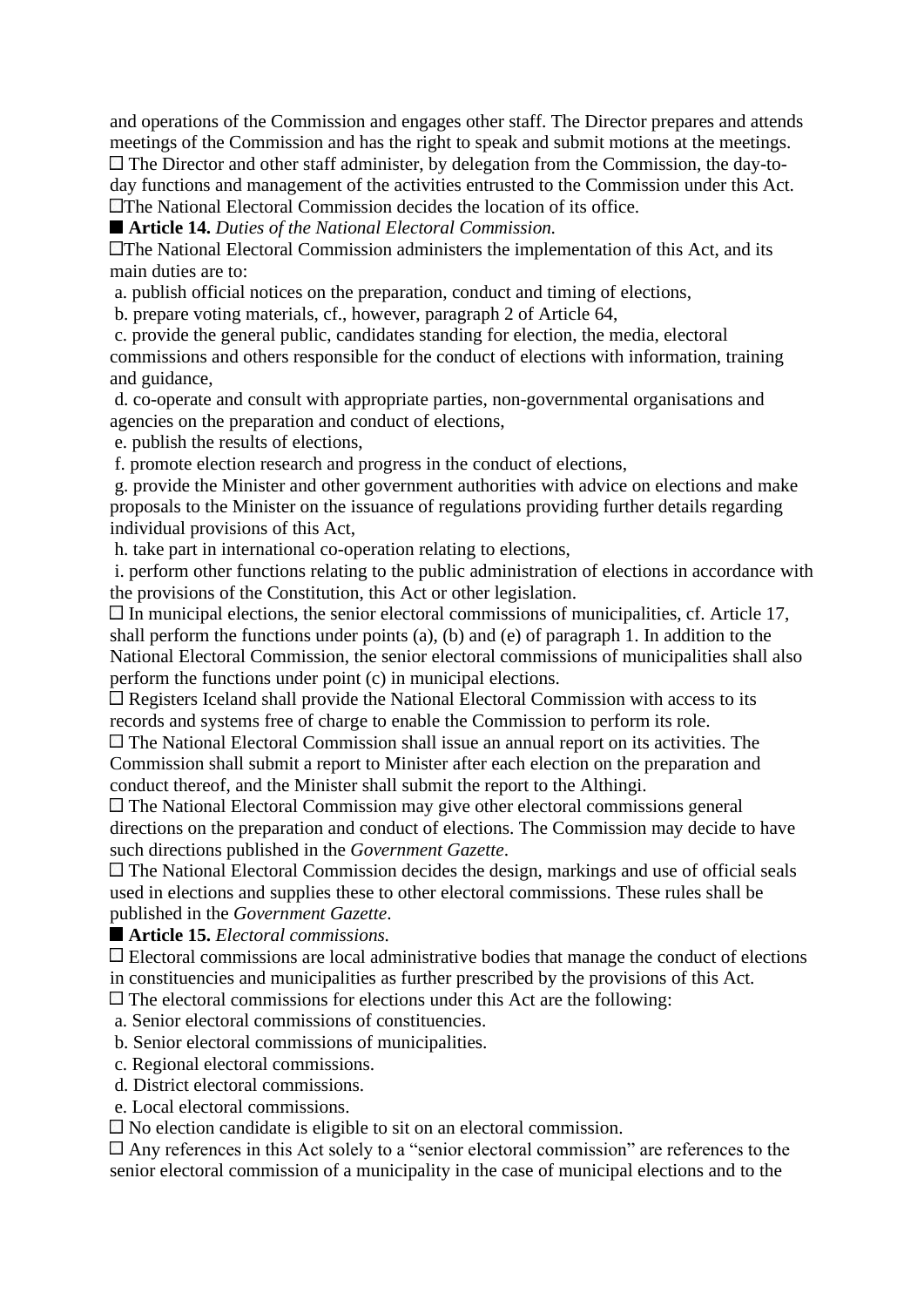senior electoral commission of a constituency in the case of elections to the Althingi, presidential elections and referendums.

Serving on an electoral commission is a civic duty.

The Minister decides the remuneration for work done for and membership of the National Electoral Commission, the senior electoral commission of a constituency and a regional electoral commission, whereas a municipal council decides the remuneration for work done for and membership of the senior electoral commission of a municipality, a local electoral commission and a district electoral commission.

#### **Article 16.** *Senior electoral commissions of constituencies and regional electoral commissions.*

 $\Box$  In each constituency when elections to the Althingi, presidential elections and referendums are held, a senior electoral commission shall operate and administer the elections in the constituency in accordance with the provisions of this Act. The senior electoral commission shall be composed of five members and the same number of alternates, elected by the Althingi. The senior electoral commission shall elect its own chairperson. If a political organisation standing for election and represented in the Althingi does not have an elected representative on a senior electoral commission, it may nominate an observer to sit on the commission and another as an alternate. Observers shall have the same rights as elected members, except for the right to vote.

 $\Box$  A senior electoral commission shall, with sufficient notice prior to elections, publicise where it will be based during the election, which shall be in the most accessible location possible with regard to transport.

 $\Box$  A senior electoral commission may decide that there shall be a regional electoral commission in the constituency, and shall then decide its regional jurisdiction. Any regional electoral commission shall be elected by the senior electoral commission and shall be composed of three members, with the same number of alternates. A regional electoral commission shall elect its own chairperson. In special circumstances, the National Electoral Commission may grant permission for there being two regional electoral commissions in each constituency, which shall be elected in the same manner.

 $\Box$  The senior electoral commission of a constituency engages staff to assist it with the election. Advertising such positions is not mandatory. The senior electoral commission of a constituency may entrust municipal staff with tasks relating to the conduct of elections.  $\Box$  Registers Iceland shall provide the senior electoral commissions of constituencies with access to its records and systems free of charge to enable them to perform their role.

#### **Article 17.** *Senior electoral commissions of municipalities, district electoral commissions and local electoral commissions.*

 $\Box$  The municipal council shall elect the members of a municipality's senior electoral commission as soon as possible after municipal elections. The term of office for a senior electoral commission shall be the same as that of the municipal council. Senior electoral commissions shall administer the conduct of municipal elections, each in their own municipality. Senior electoral commission members shall at all times be prepared to attend meetings without prior notice on polling day to take decisions and make rulings in connection with the election if necessary.

 $\Box$  In any municipality divided into polling wards, the municipal council shall elect the same number of local electoral commissions as there are polling wards. Wherever there is more than one polling ward at the same polling station, the municipal council may also elect a district electoral commission to administer the election activities at the polling station under delegation from the senior electoral commission of the municipality. In a municipality not divided into polling wards, a single electoral commission shall serve as the senior and local electoral commissions.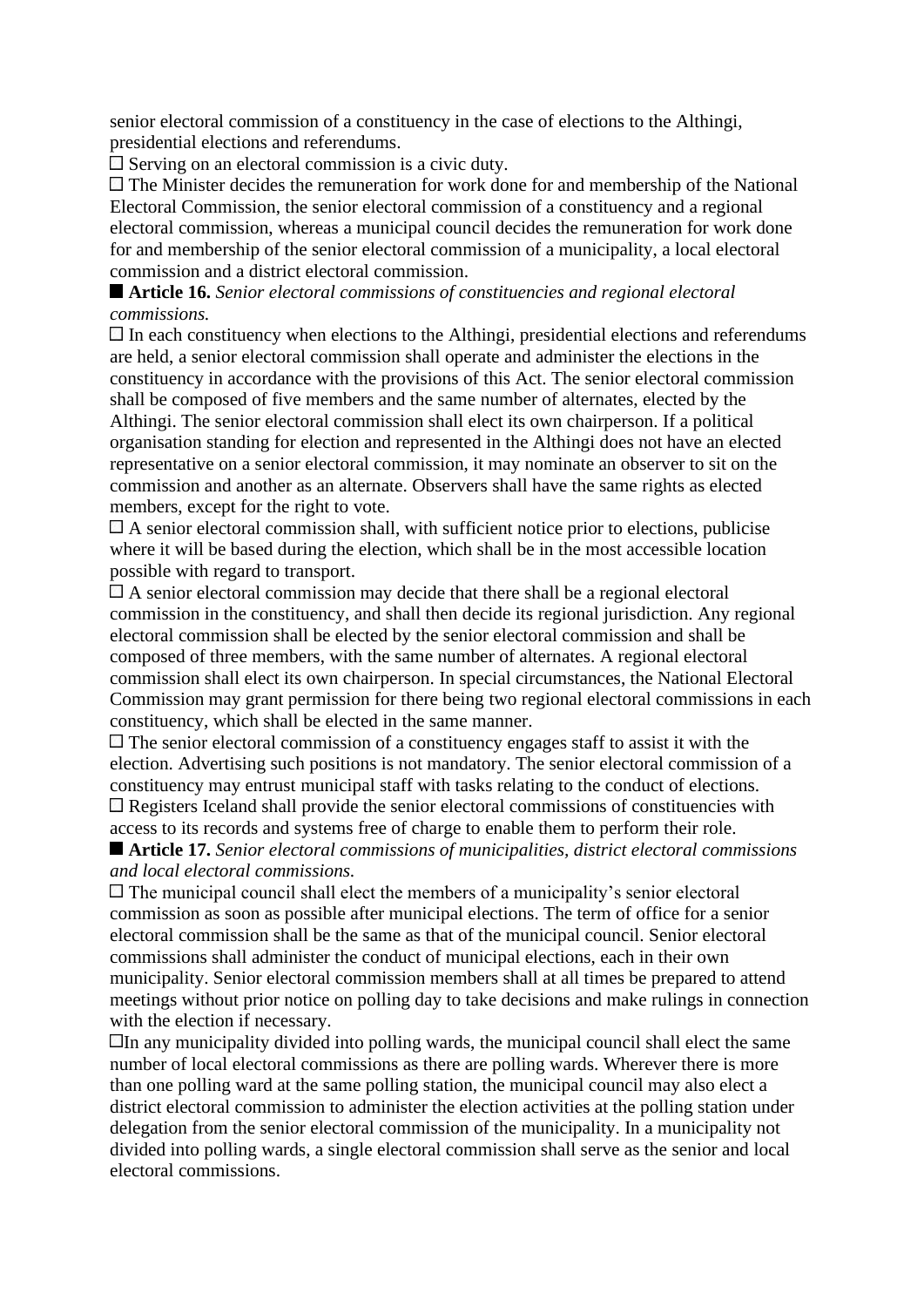Each senior electoral commission shall be composed of three members, with the same number of alternates. Each local electoral commission and district electoral commission shall be composed of three members, with a sufficient number of alternates. Electoral commission members shall have the right to vote in the municipality. Electoral commissions shall elect a chairperson and allocate tasks among their members in other respects.

 $\Box$  If a political organisation standing for election and represented on the municipal council does not have an elected representative on the senior electoral commission of the municipality, it may nominate an observer to sit on the commission, and another as an alternate. Observers shall have the same rights as elected members, except for the right to vote.

 $\Box$  In carrying out their duties, electoral commissions shall be independent of the decisionmaking powers of the municipal council.

 $\Box$  The municipal council engages staff to assist it with elections. Advertising such positions is not mandatory. The senior electoral commission of a municipality may entrust municipal staff with tasks relating to the conduct of elections.

 $\Box$  The senior electoral commission of a municipality must, with sufficient notice prior to elections, publicise the location of its premises where it will be present during the election.  $\Box$  Registers Iceland shall provide the senior electoral commissions of municipalities with access to its records and systems free of charge to enable them to perform their role.

**Article 18.** *Eligibility of electoral commission members.*

A member of an electoral commission, cf. Article 15, and a member of the National Electoral Commission shall vacate their seats if a person standing for election is or has been that member's spouse or cohabiting partner or is related to that member by blood or marriage in a direct line of descent or as an uncle, aunt, nephew, niece or first cousin, or is connected with that member in the same way as a result of adoption.

**Article 19.** *Alternate members of electoral commissions.*

 $\Box$  Alternates shall take seats on electoral commissions in the absence of regular members, in accordance with the ordinary rules when proportional voting is applied or else in the order in which they are elected or appointed. If an electoral commission cannot be filled in this manner, its chairperson shall appoint members to take their place as proposed by the organisations that elected them, until the commission is fully constituted. Otherwise, the commission itself shall appoint the person or persons needed to complete its numbers.

**Article 20.** *Log books and records.*

All electoral commissions shall keep a minute/log book and record their actions.

 $\Box$  The Minister shall confirm the rules of the National Electoral Commission regarding the matters that electoral commissions are obliged to enter in the log book and the form, content and certification of these. The rules may stipulate that log books shall be in electronic form or that designated forms shall be used in their stead. The rules of the National Electoral Commission shall be published in the *Government Gazette*.

**Article 21.** *Role of Registers Iceland.*

Registers Iceland administers the preparation and operation of the electronic electoral register and is responsible for its security.

Registers Iceland develops and operates computer systems used in the conduct of elections on the basis of a service agreement with the National Electoral Commission. The contract shall define the tasks, their management, the term of the agreement and the arrangement of payments for the service and of audits of performance.

■ **Article 22.** *Election Appeal Committee.* 

The Minister shall appoint three members to the Election Appeal Committee. The term of appointment to the Committee shall be six years, with the term of one member expiring every other year. The Supreme Court of Iceland nominates the chairperson of the Committee, who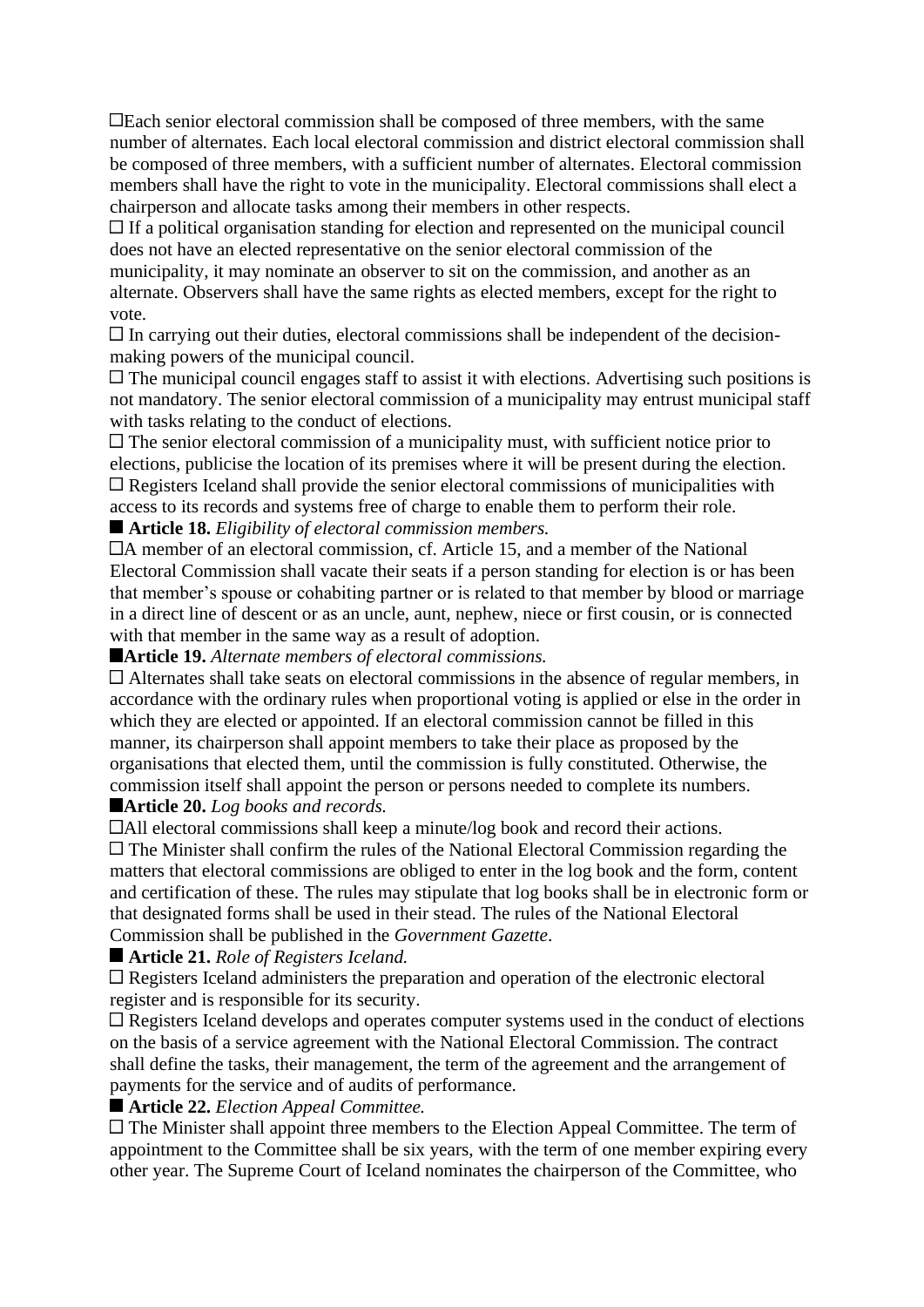shall meet the eligibility criteria to be appointed a Supreme Court Justice. The Icelandic Rectors' Conference nominates one Committee member, who shall hold a university degree entitling the person to hold public office or a master's degree in law and have experience in the conduct of elections. The Icelandic Association of Local Authorities nominates one Committee member, who shall have experience in the conduct of elections. Alternate members shall be appointed in the same manner.

 $\Box$  The following decisions may be appealed to the Committee:

1. Denials by Registers Iceland to add a voter to the electoral register, cf. paragraph 3 of Article 4, and to make corrections to the electoral register under Article 32, cf. Article 33.

2. Decisions by the National Electoral Commission and a senior electoral commission of a municipality on the validity of candidate lists and related matters, cf. Articles 45 and 46.

3. Decisions by senior electoral commissions concerning candidates' eligibility to stand for election in municipal elections, cf. Article 48.

4. Decisions by the National Electoral Commission regarding the validity of a candidacy in a presidential election, cf. paragraph 2 of Article 50.

5. Complaints of illegitimacy of municipal elections, cf. Article 128.

6. Complaints of illegitimacy of presidential elections and referendums, cf. Article 129.

7. Complaints of illegitimacy of residents' elections held on the basis of the Local Authorities Act.

8. Decisions taken by the National Electoral Commission under other legislation.

 $\Box$  Deadlines to lodge complaints against individual decisions are governed by the provisions of this Act.

 $\Box$  A decision by a party to a case to appeal government decisions under paragraph 2 to a court of law does not suspend the legal effect of such decisions.

Rulings by the Election Appeal Committee are not appealable to another government authority.

## **Chapter V. Polling day.**

**Article 23.** *Elections to the Althingi.*

Regular general elections to the Althingi shall be held no later than at the end of the electoral term. The beginning and end of an electoral term shall be on the same weekday of the month, counting from the beginning of the month.

The National Electoral Commission shall publicise when regular general elections to the Althingi are to be held.

 $\Box$  The electoral term shall be four years.

 $\Box$  If the Althingi is dissolved, parliamentary elections shall be held on the date when the dissolution takes effect.

**Article 24.** *Municipal elections.*

General municipal elections shall take place on the second Saturday in May not falling on the Saturday immediately preceding Whitsun. If a municipal election would otherwise fall on the Saturday immediately preceding Whitsun, the election day shall be expedited by one week.

 $\Box$  The National Electoral Commission shall publicise when regular general municipal elections are to be held.

The electoral term for municipal councils is four years.

**Article 25.** *Presidential elections.*

Presidential elections shall take place every four years on the first Saturday of June not falling on the Saturday immediately preceding Whitsun, in which case the election shall be held one week later, cf., however, paragraph 2. The National Electoral Commission shall publicise the election no later than three months prior to election day and shall specify the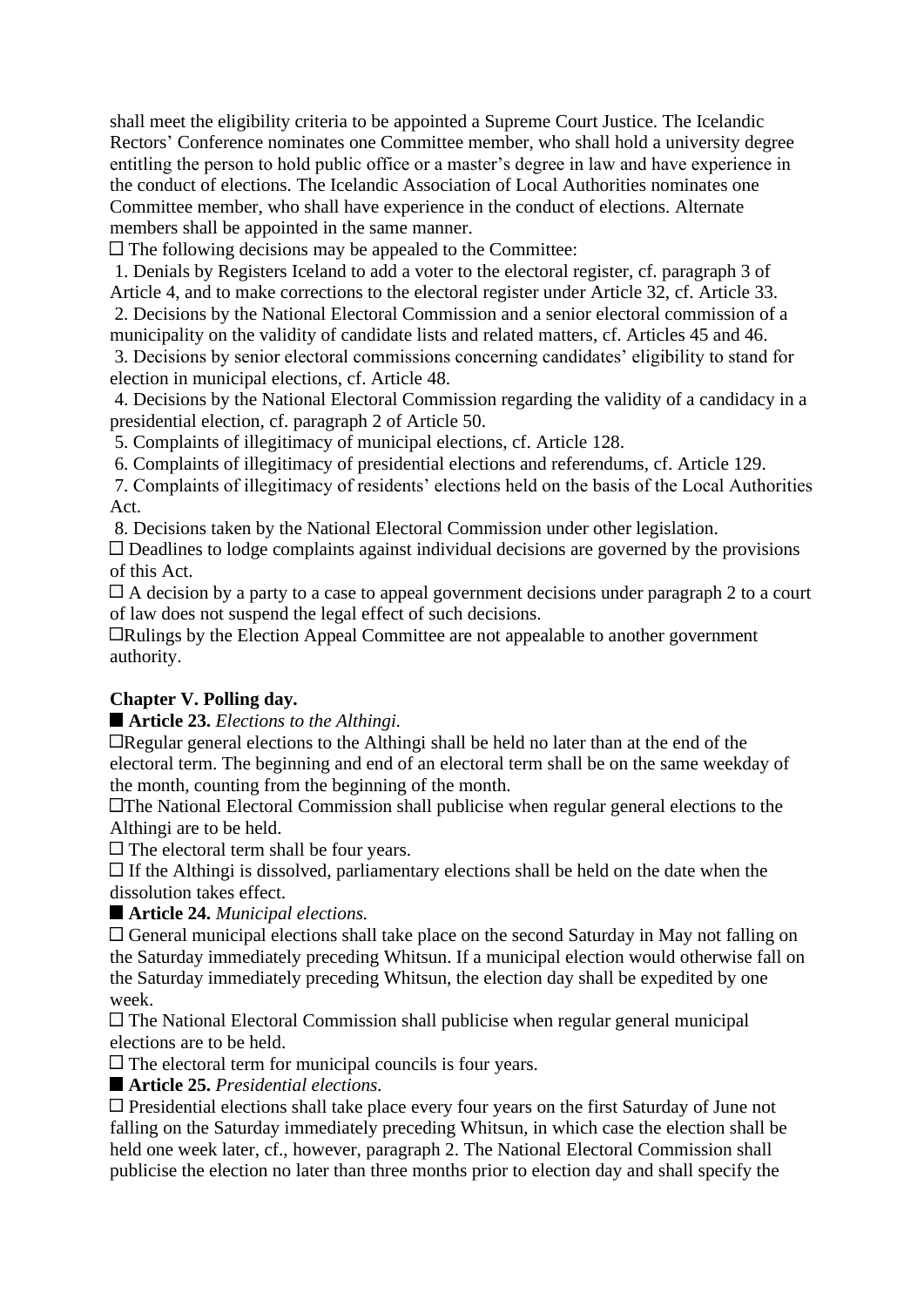maximum and minimum number of nomination subscribers for a presidential candidate from each quarter of the country proportional to the number of voters there.

 $\Box$  In the event of the death of a sitting President or if the President stands down from office before the expiry of the presidential term, a new President shall be elected within one year to sit until 30 June of the fourth year from that election. In such event, the National Electoral Commission shall decide the election day; in other respects, the provisions of this Act shall apply.

# **Article 26.** *Referendums.*

Any referendum under paragraph 2 of Article 2 shall be held no earlier than three months, and no later than one year, after a parliamentary resolution to such effect has been adopted by the Althingi.

 $\Box$  A referendum shall be held within two months after the approval of a resolution adopted by the Althingi under paragraph 3 of Article 11 of the Constitution or the President's rejection to approve a legislative bill under Article 26 of the Constitution.

 $\Box$  A referendum may be held under this Act concurrently with elections to the Althingi or a presidential election.

 $\Box$  The Althingi shall decide the referendum polling day pursuant to paragraph 2 of Article 2 of this Act and paragraph 3 of Article 11 and paragraph 2 of Article 79 of the Constitution within the time limit specified in paragraphs 1–3. The National Electoral Commission shall decide the referendum polling day in accordance with Article 26 of the Constitution.

 $\Box$  The National Electoral Commission shall publicise the referendum at the most suitable time possible, no later than one month prior to the referendum. The question to be put to voters shall also be published.

## **Chapter VI. Electoral registers.**

**Article 27.** *Central processing of electoral registers.*

When a general parliamentary election, municipal election, presidential election or referendum has been called, Registers Iceland shall prepare the electoral registers in accordance with the registered domicile address of each voter in the national registry, cf. Article 28.

 $\Box$  The reference time and date for the electoral register shall be 12 noon [38]<sup>1)</sup> days prior to polling day.

For voting during polling sessions, electoral commissions shall use an electronic electoral register. In exceptional cases, a printed electoral register may be used, cf. Article 35.

The name, personal identification number (*kennitala*), domicile address, gender and nationality of voters shall be recorded in the electoral register.

Registers Iceland may process personal data for the preparation of the electoral register, which processing shall be in accordance with the Act on Data Protection and the Processing of Personal Data.

*1)Act No. 18/2022, Article 3*

#### **Article 28.** *Electoral registers in elections to the Althingi, presidential elections and referendums.*

 $\Box$  The following persons shall be included on the electoral register of each municipality for elections to the Althingi, cf., however, paragraph 2:

a. persons meeting the conditions of paragraph 1 of Article 3 whose registered domicile address was within the municipality according to the national registry on the reference date, cf. paragraph 2 of Article 27,

b. persons meeting the conditions of paragraph 2 of Article 3 whose last registered domicile address in Iceland was within the municipality.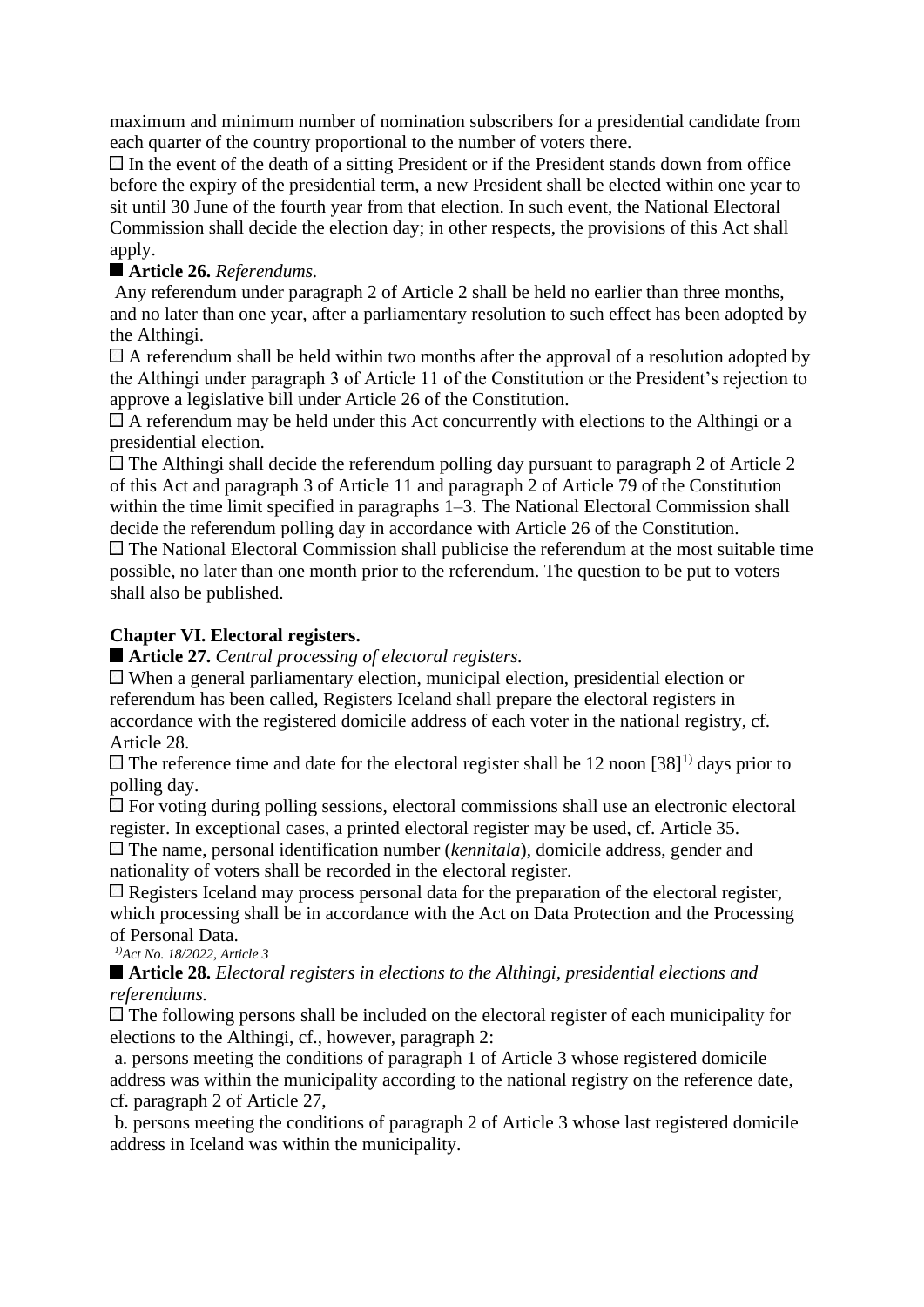$\Box$  Persons that are to be admitted to the electoral register in Reykjavík according to point (b) of paragraph 1 shall be divided between the Reykjavík South and Reykjavík North constituencies in accordance with Article 8. The Reykjavík South constituency shall include those born in the first half of each month, i.e. between the 1st and the 15th, and the Reykjavík North constituency shall include those born in the second half of each month, i.e. between the 16th and the 31st. The same rule shall apply to those that under point (a) of paragraph 1 have their registered domicile address with the Foreign Service in Reykjavík or an unspecified domicile address in Reykjavík.

Electoral registers to be used in presidential elections and referendums shall be governed by the same provisions as elections to the Althingi.

**Article 29.** *Electoral registers in municipal elections.*

Persons meeting the conditions of Article 4 whose registered domicile address was within a given municipality according to the residents' register of Registers Iceland  $[38]$ <sup>1)</sup> days before polling day shall be included in the electoral register of that municipality for municipal elections.

*1)Act No. 18/2022, Article 3*

#### **Article 30.** *Compilation of electoral register publicised.*

Registers Iceland shall publicise in the *Government Gazette* and in the media that electoral registers have been compiled, cf. Article 27, as soon as their compilation is complete and no later than  $[36]$ <sup>1)</sup> days before polling day. The official notice shall state that Registers Iceland provides access to information from the electronic electoral register to those entering a personal identification number (*kennitala*) on its website and on the website of the National Electoral Commission.

 $\Box$  Following publication of the official notice under paragraph 1, Registers Iceland sends the electoral registers electronically to the municipal councils, free of charge. Registers Iceland may issue directions for the delivery of electoral registers to municipalities and their electronic access to electoral registers. Electoral registers shall be laid open for inspection by the public at the offices of municipal councils or another suitable location no later than 21 days before polling day.

After receiving the National Electoral Commission's proposals, the Minister shall issue a regulation further detailing the information to be published from the electoral register on the Commission's website, whether publication shall also be permitted on any other website than specified in paragraph 1, and the laying open of the electoral register for inspection. *1)Act No. 18/2022, Article 4*

#### **Article 31.** *Political organisations' access to electoral registers.*

 $\Box$  When the completion of the compilation of an electoral register has been made public, cf. Article 30, the political organisations submitting a list of candidates for election, and the candidates in presidential elections, may request electronic access to the electoral register at Registers Iceland. Access shall be granted free of charge, as shall access to any other documents specified in regulations. The access may be used to monitor the conduct of elections, verify the identity of voters and to convey information to them in the run-up to an election. Publication of the electoral register or any information from it, or making it available to others, is prohibited. When processing personal data under this provision, political organisations shall comply with the conditions of the Act on Data Protection and the Processing of Personal Data.

After receiving proposals from the National Electoral Commission, the Minister shall issue a regulation further providing for the authorisations of political organisations and candidates to use information from electoral registers under paragraph 1, their treatment of electoral registers and the closure of electronic access to them.

■ **Article 32.** *Corrections to the electoral register.*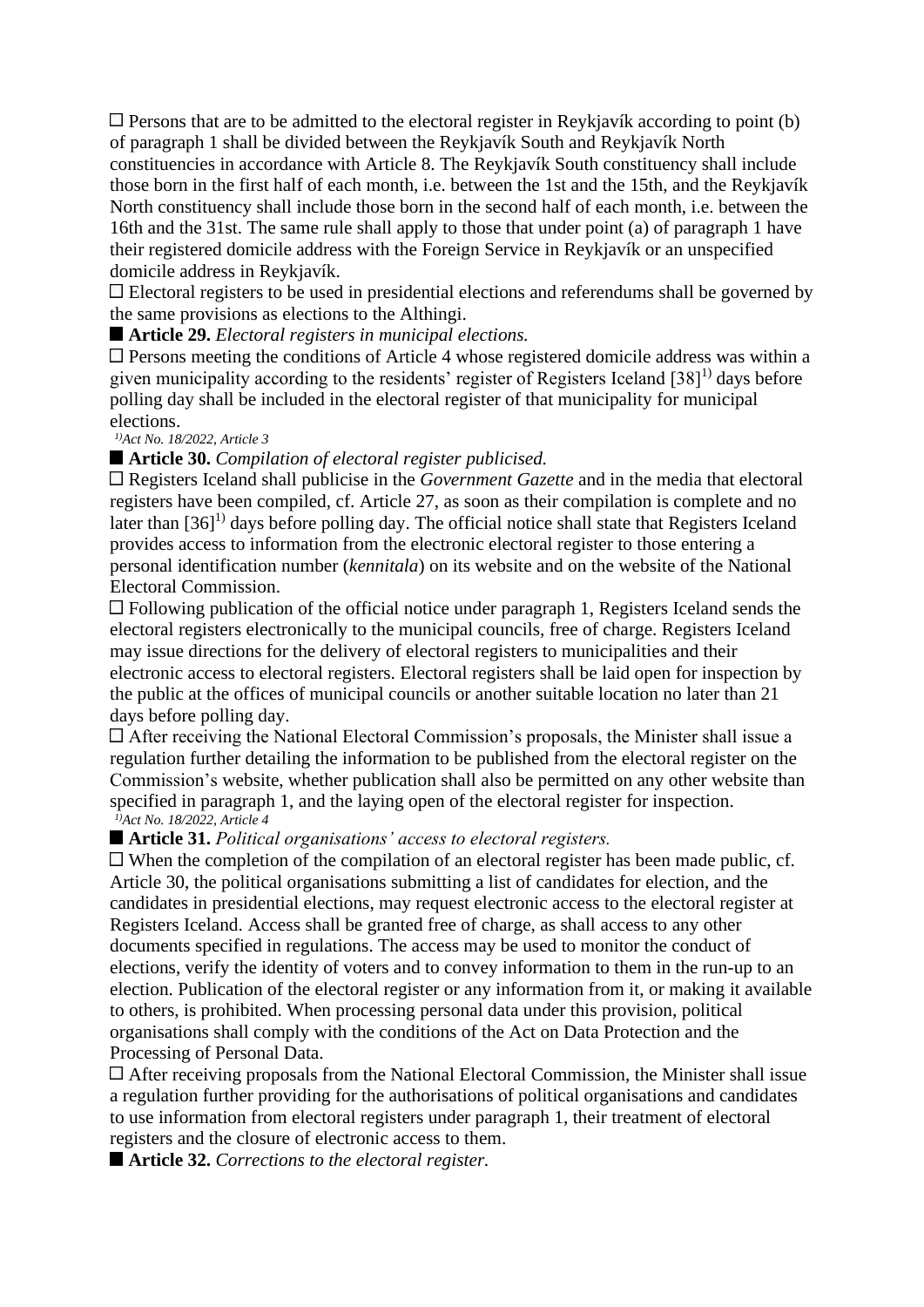Any complaints regarding an electoral register shall be directed to Registers Iceland, which shall immediately consider these and make appropriate corrections to the electronic electoral register when appropriate. Such corrections may be made up until and including polling day.  $\Box$  The electronic electoral register may be corrected if:

a. Registers Iceland has failed to register the domicile address of a voter in accordance with the voter's notification of a change of domicile address,

b. Registers Iceland receives information that a voter has died,

c. Registers Iceland receives information that a foreign national has acquired Icelandic citizenship or that a voter has lost Icelandic citizenship,

d. Registers Iceland receives information that a Danish citizen is entitled to vote in Iceland under the Act on the Rights of Danish Citizens in Iceland No. 18/1944, cf. Article 1 of Act No. 85/1946 on Arrangements Concerning the Separation between Iceland and Denmark, e. an Icelandic citizen who has never been domiciled in Iceland or who has lost eligibility to vote under paragraph 2 of Article 3 moves to Iceland and reregisters his or her domicile in Iceland after the reference date of the electoral register,

f. Registers Iceland becomes otherwise aware of an error having been made in the registration of a voter during the compilation of the electoral register.

 $\Box$  Registers Iceland shall send the relevant municipal councils and the voter in question, if applicable, a notification of any corrections it makes to the electronic electoral register. Registers Iceland shall also send the relevant electoral commission notification of any corrections to the electronic electoral register in order that they may be made to the printed electoral register copies if the provisions of paragraph 2 of Article 35 apply.

 $\Box$  Registers Iceland issues directions on how corrections shall be entered in the printed electoral register copies of municipal councils. Municipal councils are not permitted to enter any corrections to printed copies of electoral registers other than corrections authorised by Registers Iceland.

## **Article 33.** *Appeals.*

Decisions by Registers Iceland regarding corrections to electoral registers under Article 32 may be appealed to the Election Appeal Committee, cf. Article 22, within 24 hours of the date of the decision. The Election Appeal Committee shall afford the appellant a reasonable time to add further information before making a ruling on the case.

**Article 34.** *Use of electronic electoral registers.*

For voting during a polling session in elections to the Althingi, presidential elections and referendums, electoral commissions shall use an electronic electoral register, in which case voters may cast their votes at any polling ward within the constituency, excluding the polling ward of a municipality whose municipal council has obtained authorisation to use a printed electoral register.

 $\Box$  For voting during a polling session in municipal elections, electoral commissions shall use an electronic electoral register, and voters may then vote at any polling ward within the municipality.

Registers Iceland shall decide the design and appearance of electronic electoral registers and provide municipalities with software for use during the voting on polling day.

After receiving proposals from the National Electoral Commission and Registers Iceland, the Minister shall issue a regulation further providing for, *inter alia*, the design and version of the electoral register, the treatment of data in the register, the register's security certification, requirements to be made on hardware used in polling, at what point the use of an electoral register shall no longer be permitted in the event of a fault or disturbance within the meaning of Article 88, and what requirements shall be made on an electronic electoral register to enable electoral commissions to determine at any given time whether or not a voter has cast a ballot.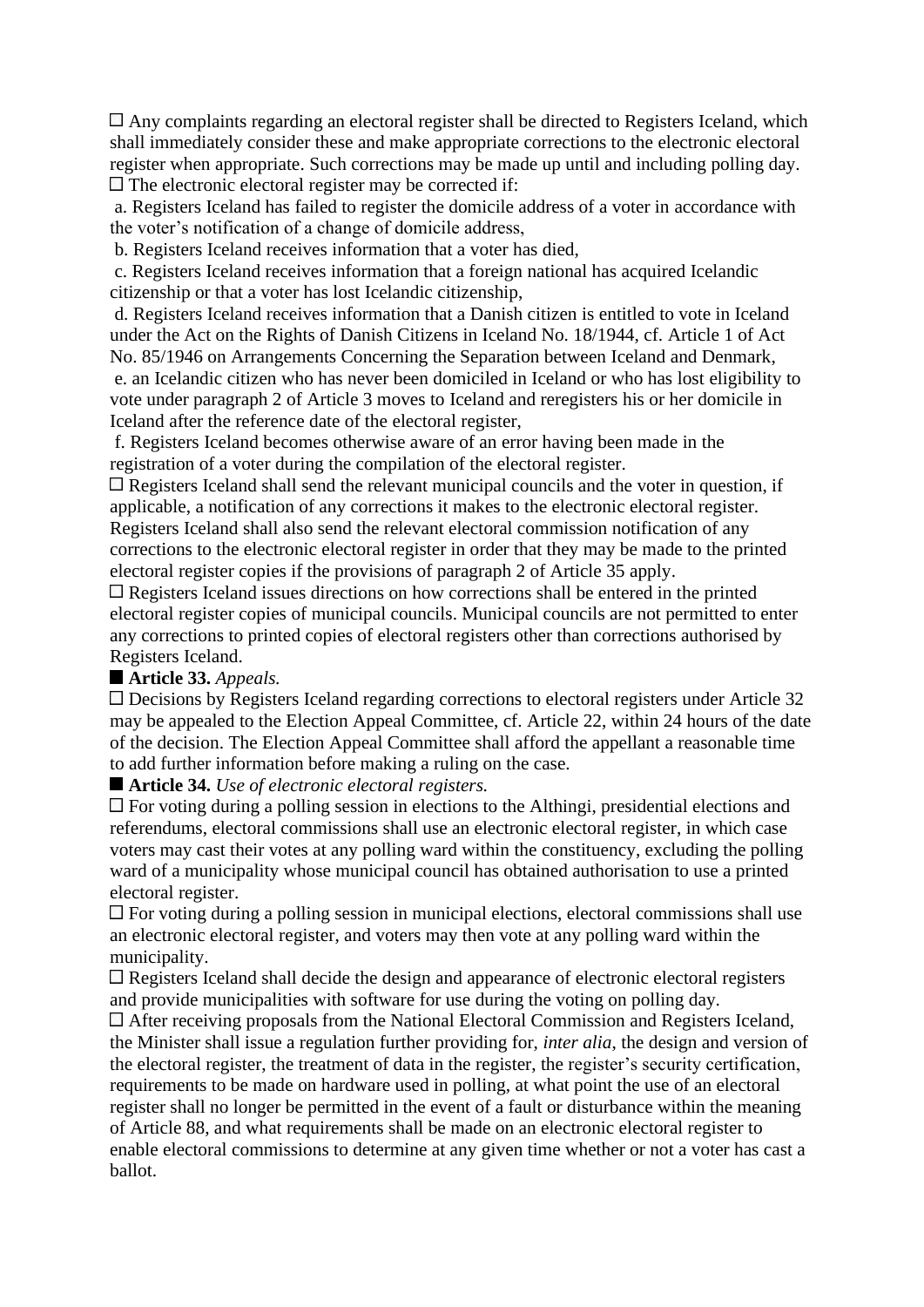A regulation issued by the Minister after receiving the proposal of the National Electoral Commission may prescribe, based on a reasoned request by the municipal council, that the voters in a given municipality must cast their votes within the polling ward to which they have been assigned according to the electoral register.

**Article 35.** *Exemptions authorising the use of a printed electoral register.*

A municipal council may request permission from the National Electoral Commission, no later than 47 days prior to polling day, to use a printed electoral register in the municipality on polling day. The municipal council's request shall provide reasoning as to why it believes that an electronic electoral register should not be used. The National Electoral Commission shall reply to the municipal council no later than 40 days before polling day. After the expiry of the request deadline, the National Electoral Commission may, however, consider such a request by a municipal council if compelling reasons so warrant. In such cases, the National Electoral Commission shall reply to the request as soon as possible.

 $\Box$  If the National Electoral Commission authorises the use of a printed electoral register in a municipality on polling day, only voters registered there according to the electoral register shall be permitted to cast their votes within the polling ward in question. Such voters shall not be permitted to cast their votes within a polling ward where an electronic electoral register is used. The municipality shall print the electoral register for use in voting during the polling session.

## **Chapter VII. Candidatures for the Althingi and for municipal councils.**

**Article 36.** *Deadline for submitting candidatures and receipt of candidatures.*

 $\Box$  When elections are to be held, all candidatures must be submitted no later than at 12 noon 36 days before polling day. Such notifications may be signed by hand or by a fully valid electronic signature.

The National Electoral Commission receives submissions of candidatures for elections to the Althingi, whereas the senior electoral commissions of municipalities receive those for municipal elections.

## **Article 37.** *Notification of candidature.*

 $\Box$  A candidate list must include at least as many names of candidates as are to be elected each time, but must never exceed double that number.

 $\Box$  Care shall be taken to ensure that for all candidatures the candidate's full name, domicile address, personal identification number (*kennitala*) and position or job title are stated clearly, so as to prevent confusion about who is standing for election.

 $\Box$  The names of candidates shall be written on the candidate list with at least one given name and surname as they appear in the national registry. A candidate who requests that his or her name be written differently is so entitled, provided that the names in question are registered in the national registry. However, a candidate may write his or her given name(s) differently than registered in the national registry if known under that application of his or her given name(s).

A candidate to the Althingi may be domiciled in a different constituency from the one in which that candidate is standing for election.

**Article 38.** *A single candidate list put forward in elections to the Althingi.*

 $\Box$  For elections to the Althingi and repeat elections held in connection therewith, polling shall not be dispensed with even if only one candidate list has been put forward.

**Article 39.** *Candidate lists.*

Each candidate list submitted shall be accompanied by:

a. a confirmation of the registered name and the letter of the alphabet allocated to the candidate list of any new political organisation,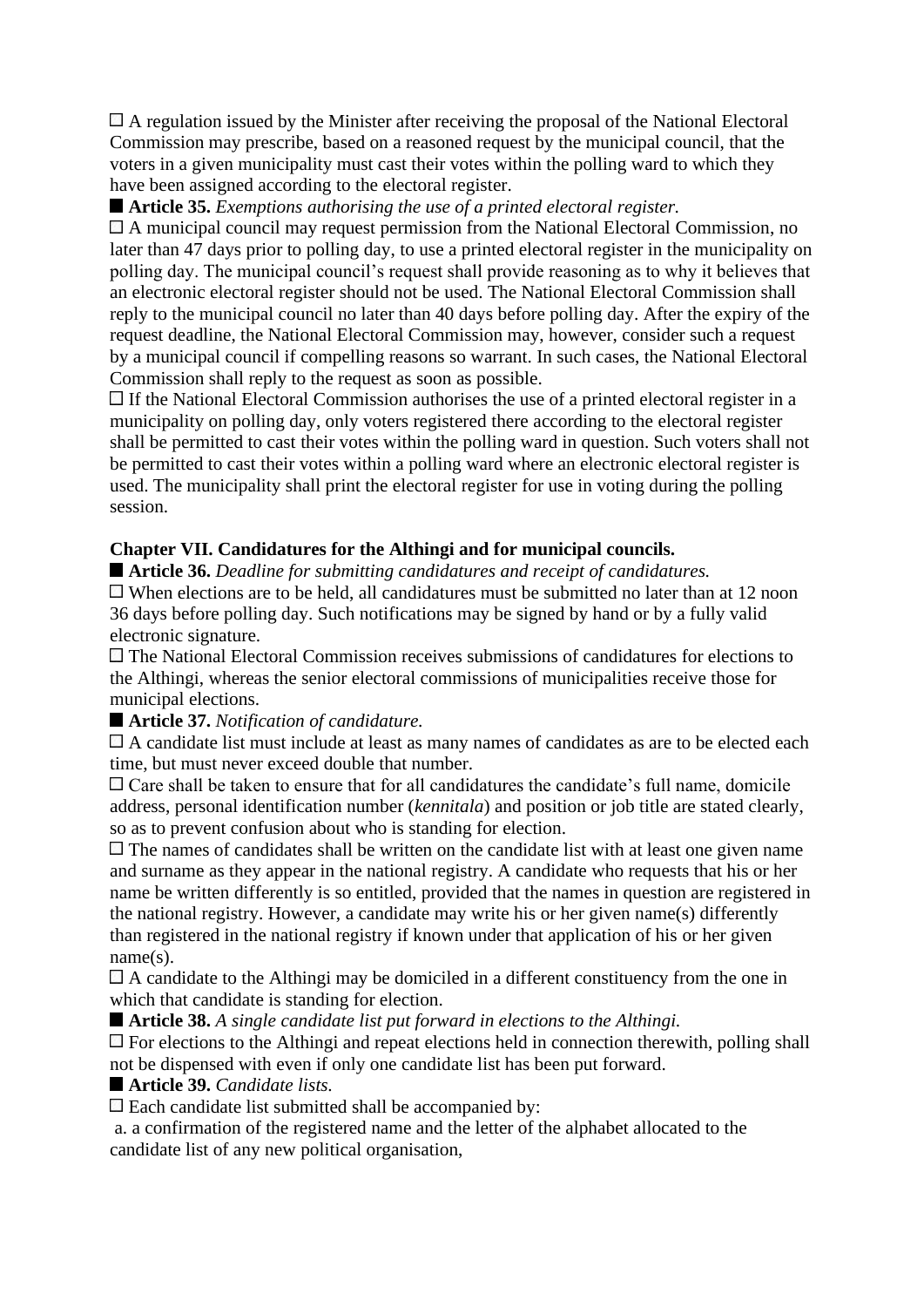b. a declaration by all persons on the list that they have authorised the inclusion of their name on the list, signed in their own hand or by a fully valid electronic signature,

c. a notification from the political organisation putting forward the list indicating which two persons are the agents for the list, who shall receive complaints of any deficiencies of the candidature.

 $\Box$  In addition to the documents under paragraph 1, each candidate list submitted for elections to the Althingi shall be accompanied by the following:

a. a declaration of support for the list from voters in the constituency in question, specifying the name, domicile address and personal identification number (*kennitala*) of each nomination subscriber; the number of nomination subscribers shall be a multiple of the number of parliamentary seats in the constituency and the figures 30 at minimum and 40 at maximum,

b. a declaration by the nomination subscribers identifying the political organisation for which the list is submitted; all lists submitted for the same political organisation shall be counted together when adjustment seats are allocated under Article 110; if such a declaration is missing, the list will be regarded as a separate candidature.

 $\Box$  In addition to the documents under paragraph 1, each candidate list submitted for a municipal election shall be accompanied by a declaration of support for the list from voters in the municipality in question. The name, domicile address and personal identification number (*kennitala*) of each nomination subscriber shall be specified. No nomination subscribers are required in municipalities with 100 residents or fewer. The maximum number of nomination subscribers shall be double the required minimum number. The minimum number of nomination subscribers shall be as follows:

a. in a municipality with 101–500 residents, 10 nomination subscribers,

b. in a municipality with 501-2000 residents, 20 nomination subscribers,

c. in a municipality with 2,001-10,000 residents, 40 nomination subscribers,

d. in a municipality with 10,001-50,000 residents, 80 nomination subscribers,

e. in a municipality with over 50,000 residents, 160 nomination subscribers.

 $\Box$  If the person who decides the composition of a candidate list or confirms it finally in accordance with the rules of the political organisation raises an objection against the list being put forward for that political organisation, the candidate list shall not be considered to be entered on behalf of that organisation.

No persons may stand on more than one candidate list in the same election. No single voter may subscribe to the nomination of more than one candidate list in the same election. The candidates on a list are not permitted to be its nomination subscribers. Electoral commission members are not permitted to be nomination subscribers of a candidate list.

Registers Iceland may, at the request of the National Electoral Commission, link data from lists of nomination subscribers with its national registry, providing that the conditions of the Act on Data Protection and the Processing of Personal Data are satisfied, and check whether a particular person has the right to vote. Registers Iceland shall also grant the National Electoral Commission and the senior electoral commissions of municipalities electronic access to the lists.

**Article 40.** *Withdrawal of candidature or of a declaration of support.*

Candidates may withdraw their consent to stand as candidates on the candidate lists of political organisations until the deadline for submitting candidatures expires.

 $\Box$  Persons who have declared support for a candidate list are not permitted to retract their declarations after the candidature is submitted to the senior electoral commission of the municipality or to the National Electoral Commission. Nominating petitions collected in support of a candidature are not permitted to be used for any other purpose.

Any consent or declaration withdrawn under paragraphs 1 and 2 shall be destroyed.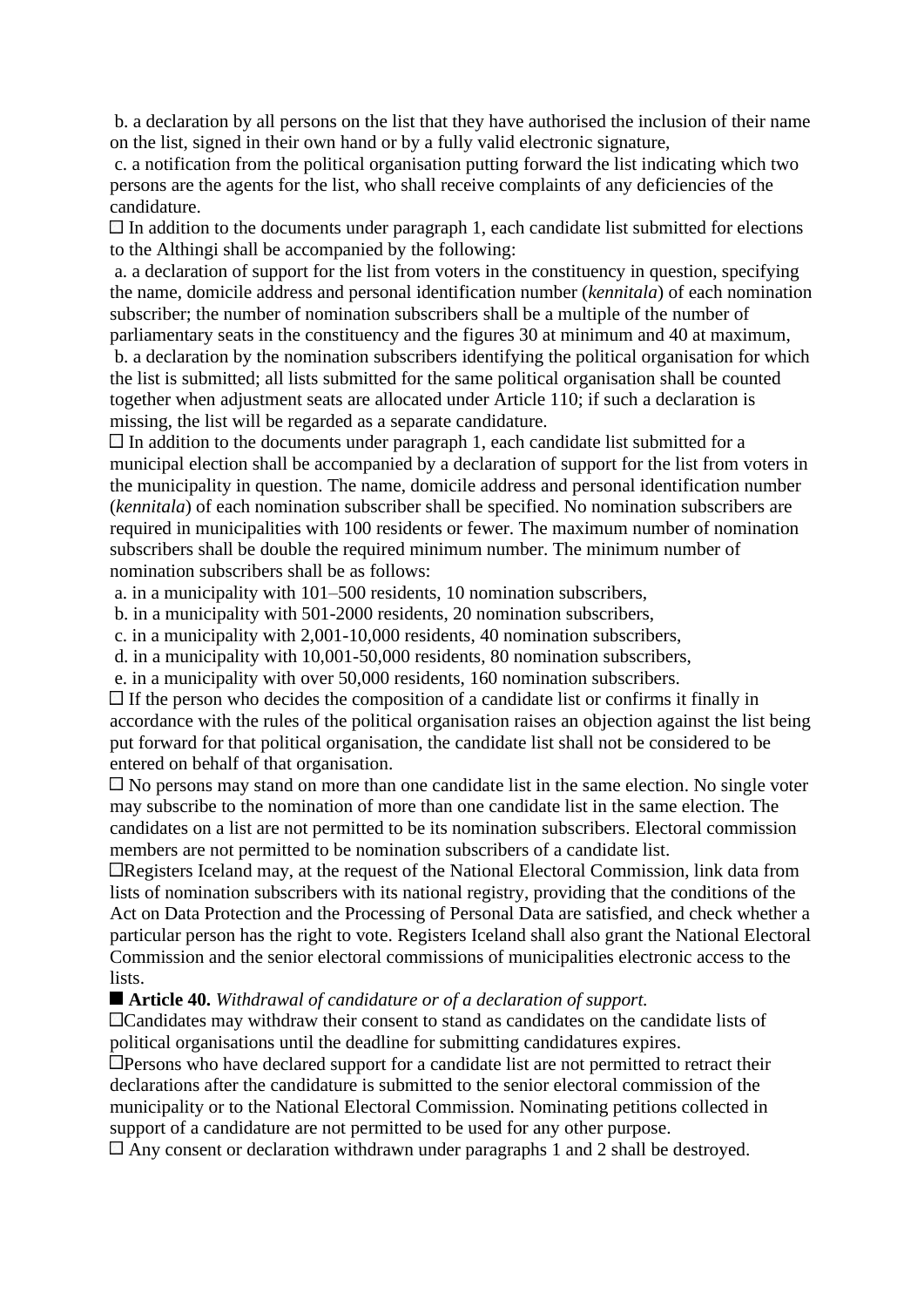# **Article 41.** *Regulations authorised.*

 $\Box$  After receiving the proposals of the National Electoral Commission, the Minister shall issue a regulation on the design and form of candidate lists, the collection of information about candidates and the handling, monitoring and destruction and that information.

After receiving the proposals of the National Electoral Commission, the Minister shall issue a regulation on the form of nominating petitions for candidate lists, their collection, handling, monitoring and destruction. The regulation may prescribe that nominating petitions shall be collected electronically on forms or through an interface provided by Registers Iceland. Such a regulation shall lay down more detailed instructions on:

a. the right of voters to submit nominating petitions by non-electronic means,

b. the type of electronic identification of nomination subscribers,

c. access to Registers Iceland information for ascertaining whether a voter is eligible to vote, cf. paragraph 1,

d. the treatment of the information obtained from Registers Iceland on the eligibility to vote of nomination subscribers of candidate lists, cf. point (a) of paragraph 2 and paragraph 3 of Article 39,

e. the preservation and destruction of information under point (a) of paragraph 2 and paragraph 3 of Article 39.

■ **Article 42.** *Examinations of candidate lists.* 

 $\Box$  For elections to the Althingi, the National Electoral Commission shall examine the documentation submitted and ensure compliance with the candidature conditions, cf. Articles 37 and 39. For municipal elections, the senior electoral commission of the municipality performs this role. The National Electoral Commission may designate a representative in individual constituencies to receive candidature notifications.

 $\Box$  The following shall be removed:

1. the lower names on a candidate list that exceed the stipulated number of names,

2. a name off a list of nomination subscribers if the name is included thereon without the subscriber's consent or if the subscriber has allowed his or her name to be included on more than one list.

 $\Box$  If an investigation reveals that the same person has nominated more than one candidature, that person shall not be considered to be a nomination subscriber of any of the candidatures. The results of checks on candidacy requirements and any objections raised shall be entered in the log book.

## **Article 43.** *Death of a candidate.*

 $\Box$  In the event of the death of a candidate before the election takes place, but after the deadline for submitting candidatures expires, the National Electoral Commission in the case of elections to the Althingi, and the senior electoral commission of a municipality in the case of municipal elections, shall move the candidates ranking beneath the deceased up by one position. If possible, the list thus amended shall be publicised in accordance with Article 47.

# **Article 44.** *Meetings for candidate list reviews.*

When the deadline for submitting candidatures has passed, cf. Article 36, the National Electoral Commission when elections to the Althingi are held, or the senior electoral commission of the municipality when municipal elections are held, shall hold a meeting that the agents for the candidate lists shall be given an opportunity to attend. If the meeting identifies deficiencies in the candidate lists, the agents in question shall be afforded an opportunity to correct them, for which a deadline may be set as time and circumstances allow, generally 24 hours.

Deficiencies of a candidate list pointed out by the National Electoral Commission or the senior electoral commission of a municipality that are not corrected by the deadline given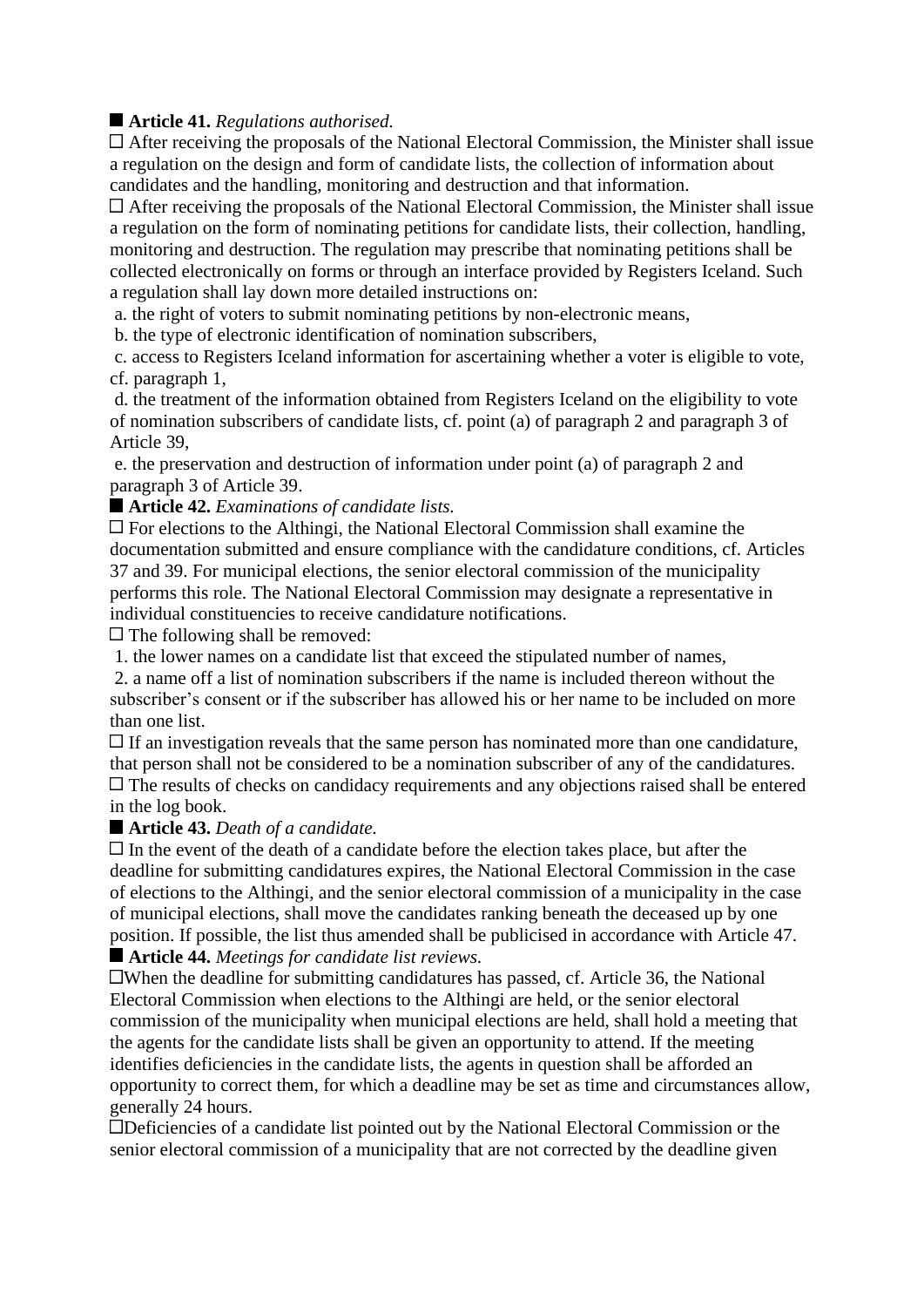shall be subject to a decision pursuant to Articles 45 and 46. Complaints regarding individual candidatures shall be notified to the agents in writing.

**Article 45.** *Decisions on the validity of candidate lists before elections to the Althingi.* As soon as the National Electoral Commission has completed its examination of the candidatures of political organisations, and no later than 24 hours after the expiry of the deadline for submitting candidatures, cf. Article 36, the Commission shall review the candidatures submitted and:

a. determine whether the political organisation has remedied any deficiencies identified in its respective candidate list, cf. Article 44, and the validity of the list in other respects, b. decide, if needed, to which political organisations the candidate lists submitted for the election shall be deemed to belong,

c. mark the lists of the political organisations in accordance with the official notice of the letters of the alphabet applying to them; if a political organisation has more than one list in the same constituency, the lists shall be marked as A, AA …, B, BB …, etc., as appropriate, d. ensure that lists that belong together, cf. point (b) of paragraph 2 of Article 39, are marked with the same alphabet letter in all constituencies.

e. check for consistency in the presentation and finishing details of candidate lists, including how the names of candidates are written, cf. paragraphs 2 and 3 of Article 37.

 $\Box$  At a meeting to which the National Electoral Commission calls the agents of candidate lists, cf. paragraph 1 of Article 39, no later than three days (3 x 24 hours) and four hours after the expiry of the deadline for submitting candidatures, the Commission shall disclose its processing of individual candidate lists and announce its decisions, cf. paragraph 1. An agent may appeal a decision by the National Electoral Commission to the Election Appeal Committee, cf. Article 22, within 20 hours from receiving the decision. The Committee shall deliver its ruling within 48 hours after the expiry of the deadline for lodging complaints.

**Article 46.** *Decisions on the validity of candidate lists before municipal elections.*  $\Box$  As soon as the senior electoral commission of a municipality has completed its examination of the candidate lists of political organisations, and no later than 24 hours after the deadline for submitting candidatures expires, cf. Article 36, it shall review the candidatures submitted and:

a. determine whether the political organisations have remedied any deficiencies identified in their respective candidate lists, cf. Article 44, and the validity of the lists in other respects, b. decide, if needed, to which political organisations the candidate lists submitted for the election shall be deemed to belong,

c. mark the lists of the political organisations in accordance with the official notice of the letters of the alphabet applying to political organisations that put forward lists in the immediately preceding elections to the Althingi, but if candidate lists are not presented by political organisations, the senior electoral commission of the municipality shall mark them in alphabetical order according to the order in which it received them or as agreed with the lists' agents,

d. check for consistency in the presentation and finishing details of candidate lists, including how the names of candidates are written, cf. paragraphs 2 and 3 of Article 37.

 $\Box$  At a meeting to which the senior electoral commission of the municipality calls the agents of candidate lists, cf. paragraph 1 of Article 39, no later than three days (3 x 24 hours) and four hours after the deadline for submitting candidatures expires, the Commission shall disclose its processing of individual candidate lists and announce its decisions, cf. paragraph 1. An agent may appeal a decision by the senior electoral commission of a municipality to the Election Appeal Committee, cf. Article 22, within 20 hours from receiving the decision. The Committee shall deliver its ruling within 48 hours after the expiry of the deadline for lodging complaints.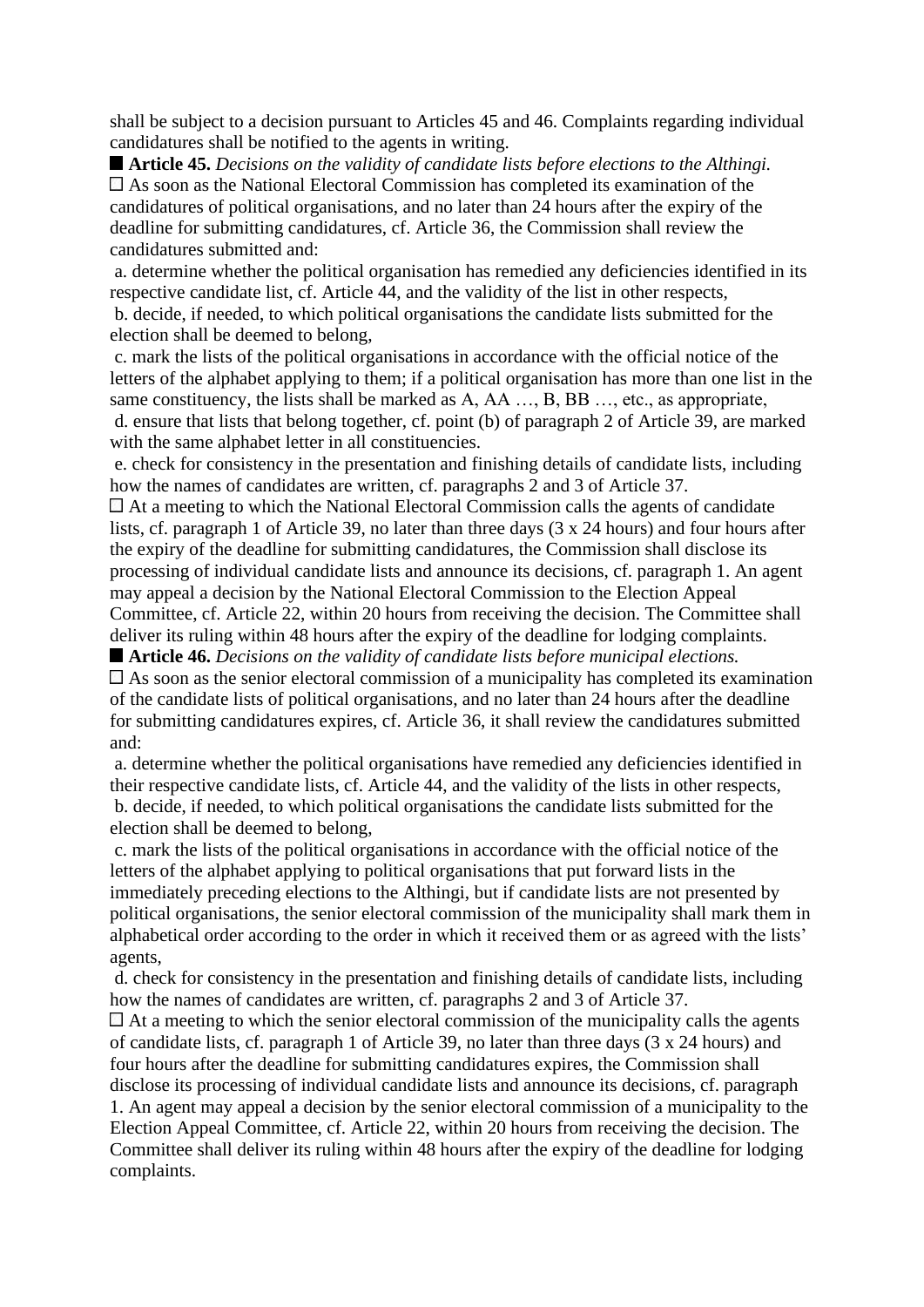$\Box$  In the event that only one candidate list is submitted for a municipal election, the senior electoral commission of the municipality shall extend the deadline for submitting candidatures by 48 hours. A new candidate list put forward within that time limit may be afforded four days' time to meet the conditions under Article 39. Should no new candidate list be submitted before the expiry of this time limit, the list submitted shall be elected unopposed.

# **Article 47.** *Advertisements of candidate lists.*

 $\Box$  Once the results regarding the validity of candidate lists for elections to the Althingi are established, the National Electoral Commission shall publicise these in the *Government Gazette*, online and in the media no later than 30 days before polling day. The senior electoral commissions of municipalities publicise candidate lists within the same time limit before municipal elections. After receiving proposals from the National Electoral Commission, the Minister shall set out more detailed provisions in a regulation on the content of public notices, the way in which they are published, etc. The regulation may lay down provisions regarding, *inter alia*, the publication of the domicile addresses and personal identification numbers (*kennitala*) of candidates.

 $\Box$  If an unrestricted election to a municipal council is held or the deadline for submitting candidatures is extended under paragraph 3 of Article 46, or a person refuses re-election under paragraph 5 of Article 49, the senior electoral commission of the municipality shall publicise this in the same manner as a candidature.

# **Article 48.** *Decisions on eligibility to stand for election.*

 $\Box$  It shall not be necessary to demonstrate to senior electoral commissions or the National Electoral Commission candidates' eligibility to stand for election, as the Althingi rules on the eligibility of those elected and on whether newly-elected MPs stood and were elected lawfully in other respects.

 $\Box$  The senior electoral commission of a municipality shall rule on the eligibility of candidates to stand in municipal elections. Its rulings may be appealed to the Election Appeal Committee, which shall make its ruling as soon as possible and no later than seven days after receipt of the complaint.

**Article 49.** *Special provisions on municipal elections.*

 $\Box$  Representatives on municipal councils shall be elected by secret ballot in general elections, which may take two forms:

a. *Restricted elections* by proportional representation, where the election is limited to candidates on electoral lists and representatives on each list are elected in proportion to the quantity of votes cast for the list. The provisions of Articles 36, 37 and 39–48 shall apply to candidature arrangements.

b. *Unrestricted elections*, where the election is not limited to declared candidates as all electors are eligible for election with the exception of those legally exempt from the obligation to serve who have in advance declared their refusal to serve.

Municipal elections shall as a rule be by restricted proportional representation.

 $\Box$  In the event that no list of candidates is submitted prior to the expiry of the deadline for submitting candidatures, or so few names are on candidate lists that the municipal council will not be fully constituted through a restricted election, the election shall be unrestricted.

Anyone eligible to stand for election, of sound mind and body and younger than 65 years of age, is obliged to serve if elected to a municipal council.

 $\Box$  A person who has served on a municipal council for one electoral term or longer is not obliged to serve until an amount of time equal to his or her last continuous term of service has elapsed, provided that he or she notifies the senior electoral commission of the municipality of refusal of re-election prior to the expiry of the deadline for submitting candidatures.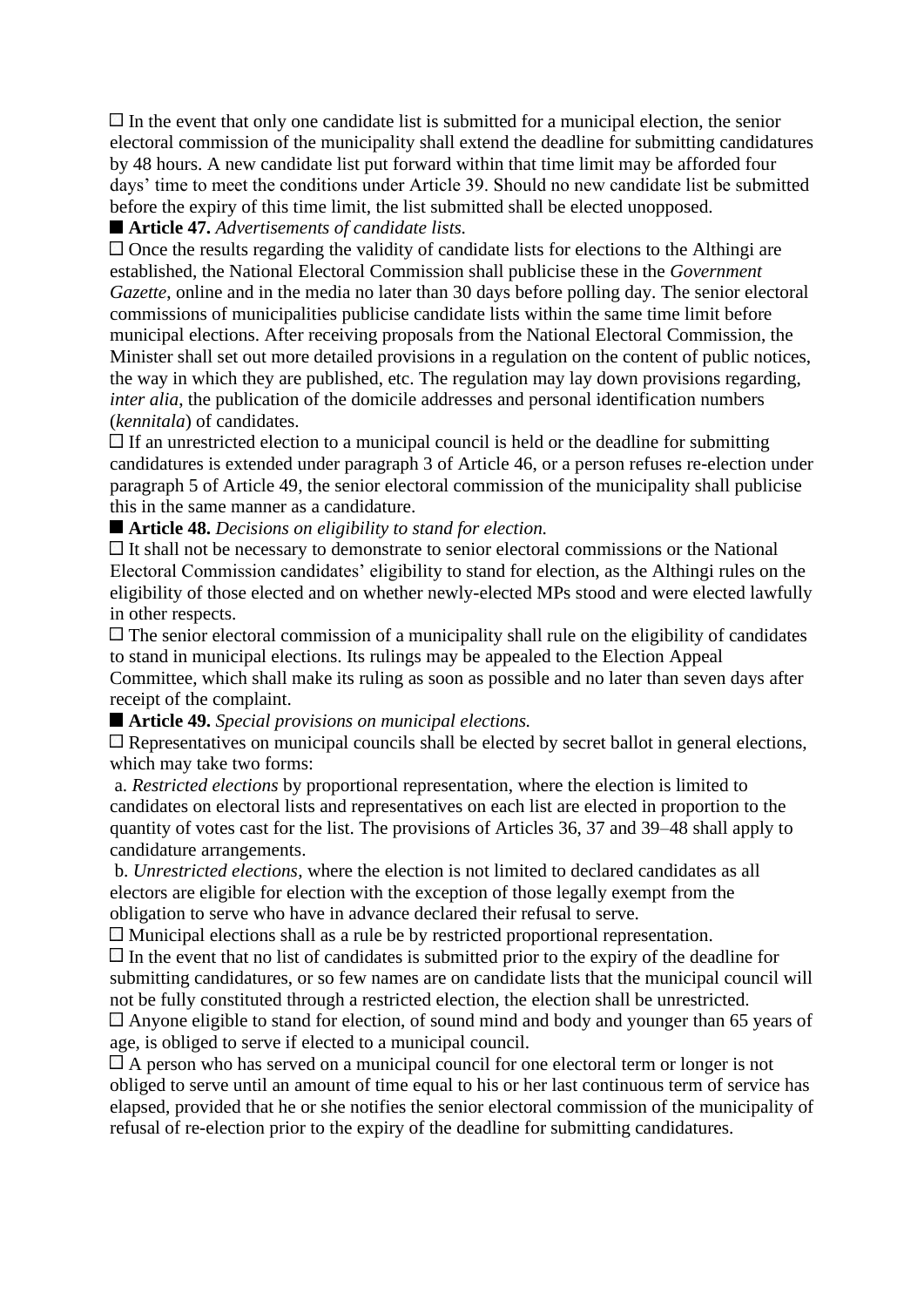## **Chapter VIII. Presidential candidacies.**

#### ■ **Article 50.** *Notifications of candidacies.*

Candidacies for election to the office of President of Iceland shall be submitted to the National Electoral Commission together with the consent of the presidential candidate and a sufficient number of nomination subscribers eligible to vote, cf. Article 5 of the Constitution, no later than at 12 noon 36 days prior to polling day. The collection, form and treatment of nominating petitions shall be governed by the same rules as for elections to the Althingi and municipal elections, cf. paragraph 2 of Article 41.

The National Electoral Commission makes rulings on the validity of presidential candidacies. Decisions by the National Electoral Commission may be appealed to the Election Appeal Committee.

 $\Box$  The National Electoral Commission shall publish the candidates on the ballot 30 days before polling day.

#### **Article 51.** *Death of a presidential candidate.*

 $\Box$  In the event of the death of a presidential candidate before the election takes place, but after the expiry of the deadline for submitting candidatures, another presidential candidate may stand for election instead of the deceased if at least one-half of the deceased's nomination subscribers are among the new candidate's nomination subscribers. The National Electoral Commission shall otherwise decide whether to postpone an election because of the death of a presidential candidate and prepare the election anew.

## **Chapter IX. Information provision for a referendum.**

**Article 52.** *Information provision by the National Electoral Commission.*

 $\Box$  The National Electoral Commission shall organise an extensive programme to provide information on any matter submitted to a referendum under paragraph 2 of Article 2. The Commission shall lay down further rules on the arrangement of the information provision. The National Electoral Commission shall as soon as possible and no later than one week prior to a referendum under Article 26 of the Constitution publicise in a secure manner the law that the President has refused to approve, to enable voters to familiarise themselves with its content. The official notice shall also point out that the legislative bill and all documents relating to its passage are accessible in a highly visible place on the website of the National Electoral Commission.

## **Chapter X. Agents of political organisations.**

**Article 53.** *Rights and obligations of agents concerning the submission of candidate lists.*  $\Box$  Each list of candidates must be accompanied by a notification from its leader to the National Electoral Commission or senior electoral commission indicating which two persons shall be the list's agents, including their consent. If no agents are specified for a list or an agent is unable to act in such a capacity, the candidates in the leading seats on the list shall be the legitimate agents for the list.

The agents of a list shall be entitled to attend meetings of the National Electoral Commission and the senior electoral commission of a municipality concerning the candidate lists after the expiry of the deadline for submitting candidatures, cf. Article 44. Agents shall provide information on the lists if requested to do so and shall represent the rights of the list during its examination by the National Electoral Commission and the senior electoral commission of the municipality. If any deficiencies in the candidate list are identified, the agents shall be given the opportunity to remedy these before they are subjected to a ruling under Articles 45 and 46.

The senior electoral commission of the constituency and the senior electoral commission of the municipality shall have special identification cards made for agents as further prescribed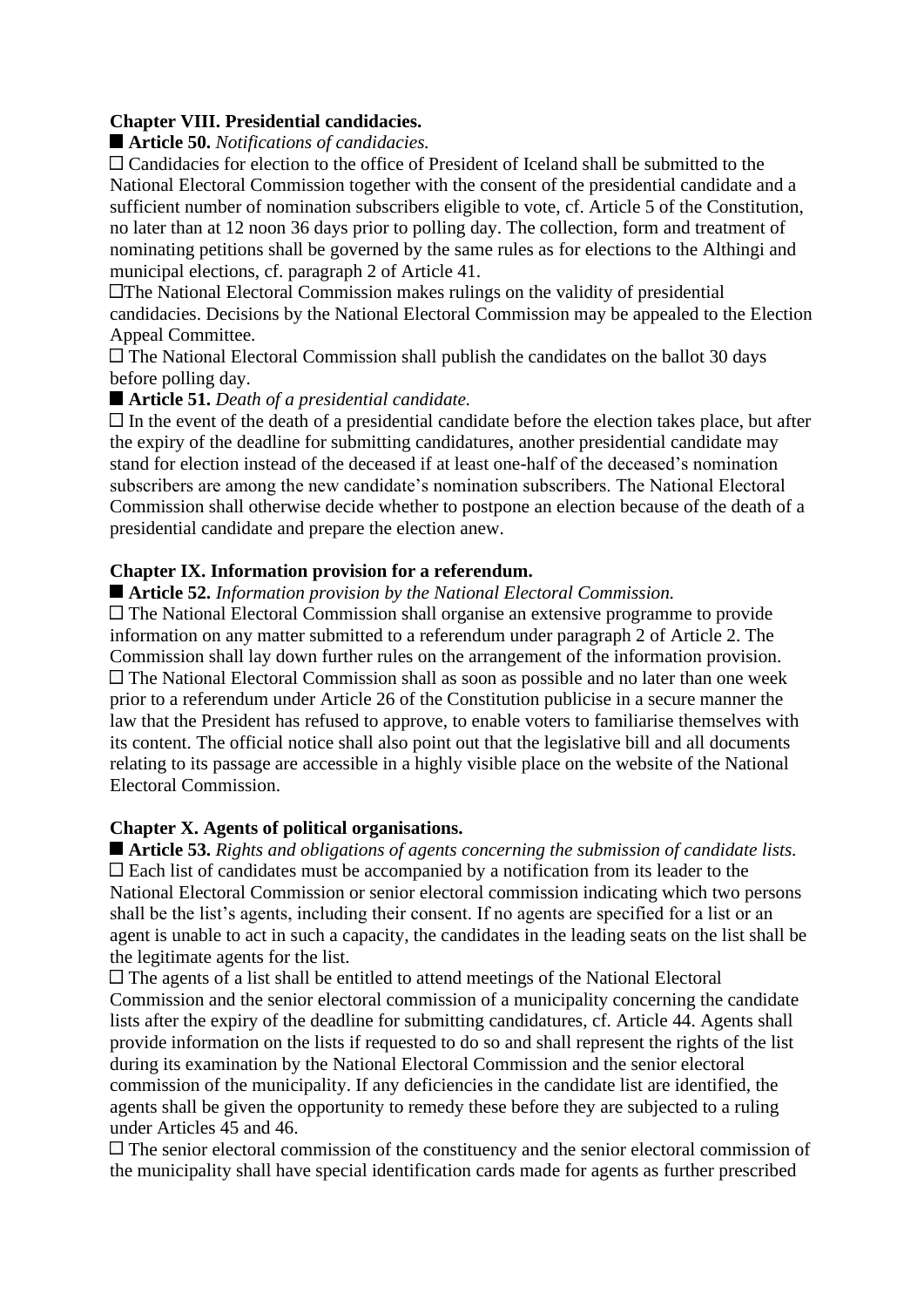by the National Electoral Commission. The agents shall carry these identification cards when acting in their capacity under this Act.

 $\Box$  Agents must comply with the polling session rules set by the electoral commission, the senior electoral commission of the constituency, the senior electoral commission of the municipality and the National Electoral Commission, including during polling sessions and during early voting. In other respects, the rights and obligations of agents shall be governed by the further provisions of this Chapter.

 $\Box$  List agents shall be entitled to appoint assistants acting on their behalf during the conduct of elections. Such appointments shall be received by the senior electoral commission of the constituency or the senior electoral commission of the municipality in a timely fashion prior to polling day, and the senior electoral commission shall prepare special identification cards for the assistants, which they must carry when carrying out their duties. The rights and obligations of assistants vis-à-vis electoral commissions shall be the same as those of agents.

**Article 54.** *Rights of agents concerning decisions on the validity of candidate lists.*

The agents of lists shall be entitled to attend meetings of the National Electoral Commission and of the senior electoral commissions of municipalities concerning candidate lists, cf. Articles 45 and 46.

 $\Box$  If the National Electoral Commission or the senior electoral commission of a municipality issues a ruling that a candidate list is invalid, the agents of the list must as soon as possible be supplied with a copy of the ruling, together with a copy of the list and a certificate attesting to the time of its delivery.

 $\Box$  In addition to list agents, political organisations submitting lists for elections to the Althingi are entitled to have two agents present at meetings of the National Electoral Commission held under Article 45.

List agents and the agents of political organisations may appeal decisions of the National Electoral Commission and of the senior electoral commissions of municipalities to the Election Appeal Committee within 20 hours from the pronouncement of the decision, cf. paragraph 2 of Article 45 and paragraph 2 of Article 46.

**Article 55.** *Rights of agents during polling sessions and early voting.*

List agents are entitled to be present at polling locations during polling sessions and to sit at a table in the polling room and receive a copy of the instructions on voting procedure. List agents are also entitled to be present at early voting, except if the voting takes place in a private home. Agents shall have access to electoral registers in the polling room and to the logs of presiding officers that they keep for early voting, cf. paragraph 5 of Article 77. Agents are not permitted to carry into or out of the polling room any documents relating to the election and are not permitted to record, film or otherwise transmit information about what takes place in the polling room. The same applies to early voting.

**Article 56.** *Rights of agents at the opening and closing of polls.*

List agents are entitled to be present when an electoral commission performs duties to comply with legal and government requirements regarding the handling of ballot boxes and other voting materials prior to the opening, and after the closing, of polls. Agents may affix their signatures together with those of the electoral commission to what it writes in the log book regarding the performance of these functions and may attach their seals to the ballot boxes and voting materials sealed by the electoral commission under the law. The same applies to the rights of list agents regarding the functions of presiding officers.

**Article 57.** *Monitoring by agents.*

□ List agents who consider that an electoral commission, a presiding officer or voters are not behaving in accordance with the law or government requirements during polling proceedings may lodge a complaint to the electoral commission or the presiding officer. If they consider any aspect of the polling proceedings to be unlawful and are unable to have this rectified by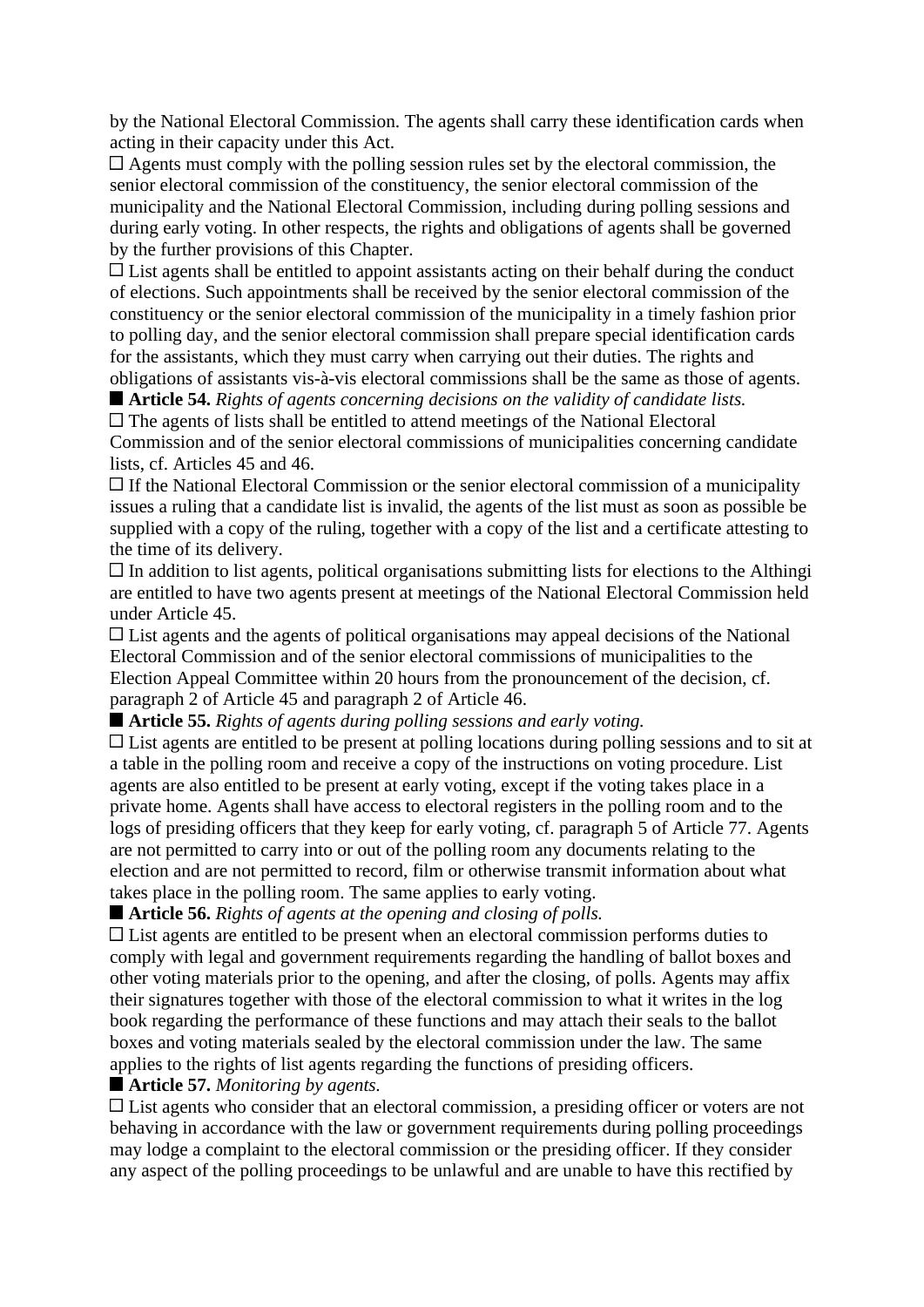the electoral commission or presiding officer, the agents are entitled to have the dispute entered immediately in the log book of the electoral commission or in the log kept by the presiding officer. Should an electoral commission or presiding officer refuse to record anything concerning the polling proceedings, the agent is entitled to do so and sign under the entry.

# **Article 58.** *Rights of agents concerning the counting of votes.*

 $\Box$  List agents shall be entitled to be present during the preparation of vote counting, including when the ballot boxes are received and opened, when other voting materials are received and during the sorting of ballot papers. The agents are also entitled to be present during the counting of votes and to observe its conduct and the compilation of results.

 $\Box$  If the agents of a list are not present at a count or its preparation, the senior electoral commission of the constituency or the senior electoral commission of the municipality shall call people from the same candidature, if possible, to be present to safeguard the rights of the list.

# **Article 59.** *Position of agents regarding allocations of parliamentary seats and the confirmation of polling results.*

 $\Box$  Any political organisation standing for election shall be entitled to have two agents present during all functions performed by the National Electoral Commission to allocate parliamentary seats under Chapter XVI.

Any political organisation standing for election shall be entitled to have two agents present at the performance of all functions by the senior electoral commission of a municipality when confirming the results of a municipal election under Chapter XVII.

**Article 60.** *Agents during referendums.*

The National Electoral Commission shall appoint agents in each constituency to represent different views during referendums, the counting of votes and the settlement of disputes.

**Article 61.** *Agents of presidential candidates.*

The provisions of Articles 53–59 shall apply *mutatis mutandis* to the agents of candidates in presidential elections.

# **Chapter XI. Voting materials.**

## **Article 62.** *Voting materials for early voting.*

**The National Electoral Commission shall supply voting materials for early voting. It shall** also provide instructions on voting procedures. As a rule, the voting materials shall be available from those administering early voting. District commissioners shall be in charge of supplying voting materials to presiding officers and other representatives within Iceland, cf. Article 69.

**Example 3** Presiding officers shall keep the voting materials in a secure location.

 $\Box$  After receiving the proposals of the National Electoral Commission, the Minister shall issue a regulation further providing for the production of voting materials to be used in early voting, including the design and format of ballot papers, stamps, ballot boxes and other voting materials, in addition to their storage.

■ **Article 63.** *Receipt of voting materials for early voting.* 

A presiding officer or other representative in Iceland, cf. Article 69, who receives early voting materials shall sign and deliver to the appropriate district commissioner declarations on his or her word of honour stating that voting will proceed in accordance with the provisions of this Act.

Special presiding officers as provided for in Article 71 who receive early voting materials shall also sign and deliver the same type of declaration to the ministry with the portfolio for Icelandic embassies, permanent missions and consulates abroad or to the relevant diplomat.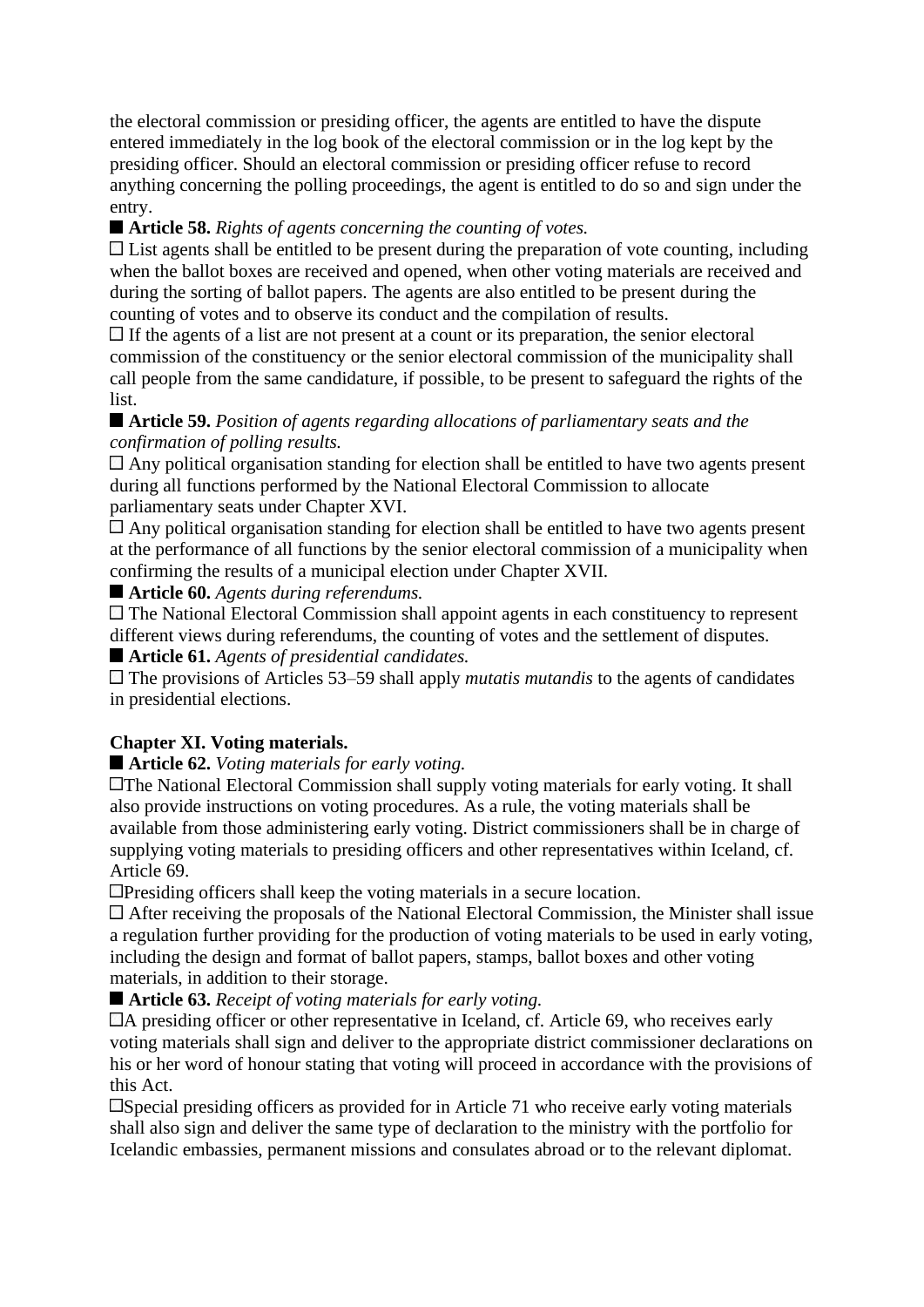# **Article 64.** *Voting materials for polling sessions.*

 $\Box$  The National Electoral Commission shall have the ballots produced for voting during polling sessions in elections to the Althingi, presidential elections and referendums. The senior electoral commissions of municipalities shall have the ballots produced for voting during polling sessions in municipal elections.

Ballot papers shall be made of quality paper through which print or writing does not show, in accordance with further rules to be prescribed by the Ministry after receiving proposals from the National Electoral Commission.

#### **Article 65.** *Regulation authorised.*

After receiving the proposals of the National Electoral Commission, the Minister shall issue a regulation further providing for the design of ballot papers, envelopes, ballot boxes, Braille cards, instructions on voting procedure, minute and log books and other voting materials.

■ **Article 66.** *Voting materials for referendums.* 

 $\Box$  A parliamentary resolution under paragraph 2 of Article 2 shall, after receiving the opinion of the National Electoral Commission, provide for the wording and presentation of the question to be put to voters.

 $\Box$  The ballot paper shall state clearly a question as to whether the voter approves the proposition put to the electorate and shall offer two possible answers: "Yes" and "No." The Althingi may decide a higher number, or a different wording, of questions and answer options on the ballot paper in a referendum under paragraph 2 of Article 2.

 $\Box$  The National Electoral Commission shall decide the wording and presentation of the question on the ballot paper in a referendum under paragraph 3 of Article 11, Article 26 and paragraph 2 of Article 79 of the Constitution.

After receiving the proposal of the National Electoral Commission, the Minister shall lay down further rules on the design and format of ballot papers used in referendums.

## **Chapter XII. Early voting.**

**Article 67.** *Authorisation for early voting.*

Voters who are unable to attend a polling session on polling day may cast their votes prior to the poll in accordance with the rules set in this Act.

 $\Box$  A voter who has cast an early vote may also cast a vote during the regular polling session, in which case the voter's early-voting ballot paper shall not be counted in the poll.

**Article 68.** *Opening and closing of early-voting polls.*

 $\Box$  Early voting shall commence as soon as possible after the candidate lists have been made public, cf. Article 47, but no earlier than 29 days before polling day.

 $\Box$  Early voting shall be open until at least 5 p.m. on polling day, but outside Iceland it shall end on the day before polling day.

 $\Box$  The vote shall be considered to have been cast on the day on which the covering letter is dated.

■ **Article 69.** *Early voting in Iceland.* 

District commissioners shall act as presiding officers each in their respective administrative districts. District commissioners shall decide who shall serve as presiding officers and shall engage other representatives to work under their delegation. District commissioners shall apprise the National Electoral Commission each time of the identities of the presiding officers serving under their delegation.

 $\Box$  Early voting may take place:

1. At a district commissioner's head office, office or branch. District commissioners may decide that the voting shall take place at a special polling location outside their head office, and that the voting shall take place at other locations in their administrative districts. A district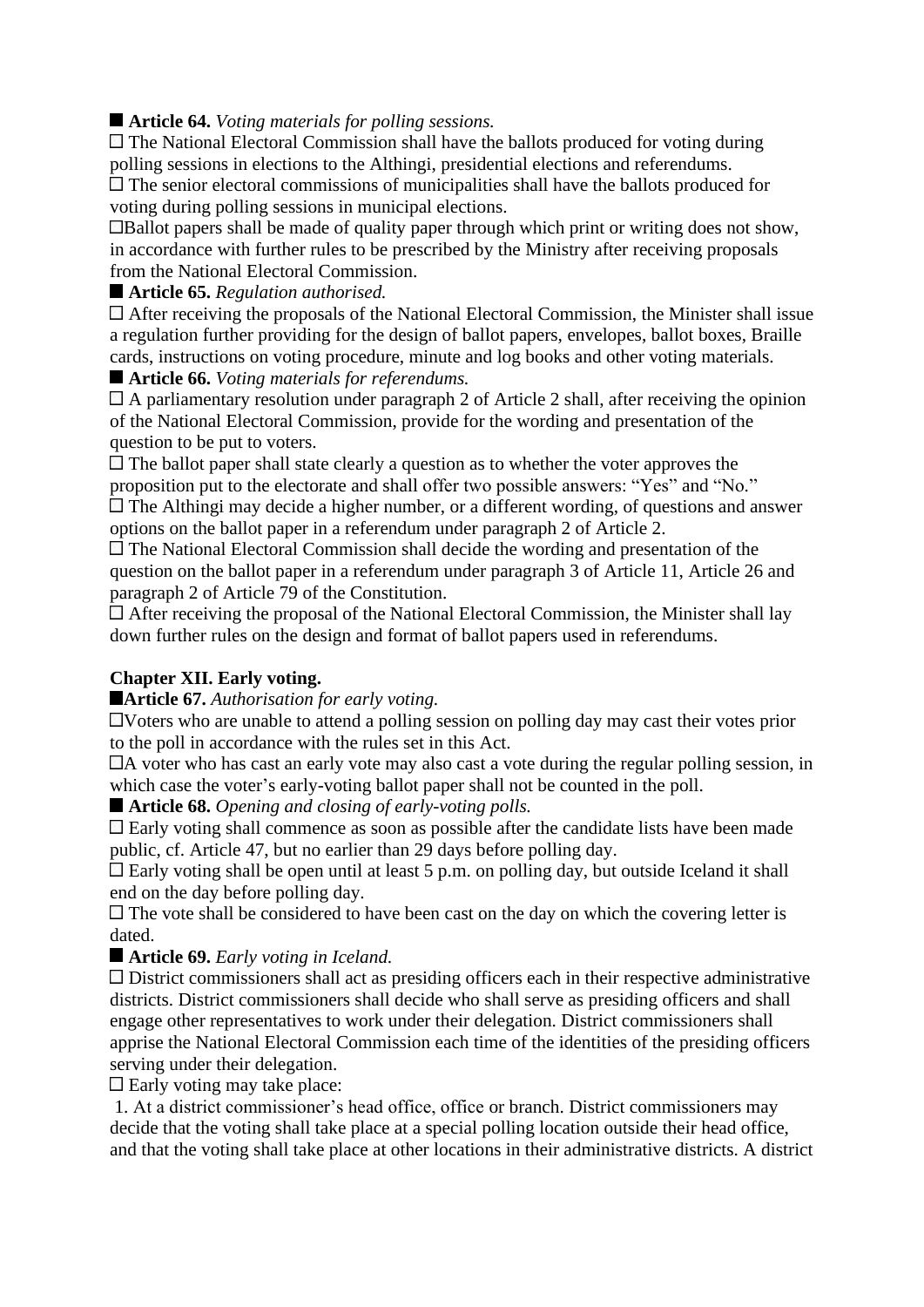commissioner may decide to use a portable polling place, provided that non-discrimination is safeguarded in the provision of this service.

2. At municipal premises, given that the district commissioner shall at the request of the municipal council engage a presiding officer, who may be an employee of the municipality, to conduct the voting. At the request of the municipality, such a polling place may be portable, provided that non-discrimination is safeguarded in the provision of this service.

3. At health care and old-age care home premises, institutions for people with disabilities and prisons for voters residing there.

4. In a private home if the voter is unable to attend a polling session on polling day because of illness, disability or childbirth, unless the voter is able to vote in an institution under point 3. Requests for permission to vote in a private home shall be submitted in writing and supported by a certificate from a legally-competent person attesting to the voter's

circumstances, which shall have been received by the presiding officer in question no later than 10 a.m. two days prior to polling day.

 $\Box$  The presiding officer shall publicise where and when voting may take place, this being done in the manner in which official notices are customarily published in each given locality. The procedure and polling hours shall enable voting to proceed as smoothly as possible. Voting under point (3) of paragraph 2 shall take place as close as possible to the polling day in consultation with the head of the institution or home in question. Voting under point (4) of paragraph 2 shall take place at a time decided by the presiding officer.

The presiding officer shall ensure that unlawful campaigning or interference and other activities designed to disrupt or hinder the conduct of the poll do not proceed at the polling station and in the immediate vicinity.

 $\Box$  Registers Iceland shall give presiding officers access to its records and systems free of charge to enable them to perform their role.

 $\Box$  If a voter has a serious infectious disease, the presiding officer shall organise early voting in consultation with communicable disease authorities. Voter disqualification may be applied if the communicable disease authorities consider that the voting in question cannot be arranged without endangering the health of the presiding officer or the general public.

After receiving the proposals of the National Electoral Commission, the Minister shall issue a regulation on voting procedures under points (3) and (4) of paragraph 2 [and paragraph  $6.$ ]<sup>1)</sup> However, such voting shall not take place before 21 days prior to polling day. Notification shall be given to list agents, cf. Article 55, as to when voting under point (3) of paragraph 2 shall take place.

*1)Act No. 18/2022, Article 5*

#### **Article 70.** *Overseas early voting.*

 $\Box$  Early voting outside Iceland shall take place at the office of an Icelandic embassy, the office of an Icelandic consulate or the office of an Icelandic honorary consul, as further decided by the minister with the portfolio for foreign affairs. The same minister may also decide that voting shall take place at other overseas locations.

 $\Box$  The minister with the portfolio for foreign affairs shall advertise where and when overseas voting may take place and shall also notify the National Electoral Commission thereof.

#### ■ **Article 71.** *Overseas presiding officers.*

 $\Box$  The presiding officers for polling outside Iceland shall be the heads of embassies, career consuls, other diplomats as decided by the relevant head, other embassy and consulate staff, honorary consuls and special presiding officers as decided by the minister with the portfolio for foreign affairs. The same minister shall apprise the National Electoral Commission each time of the identities of the overseas presiding officers.

 $\Box$  Registers Iceland shall provide presiding officers with access to its records and systems free of charge to enable them to perform their role.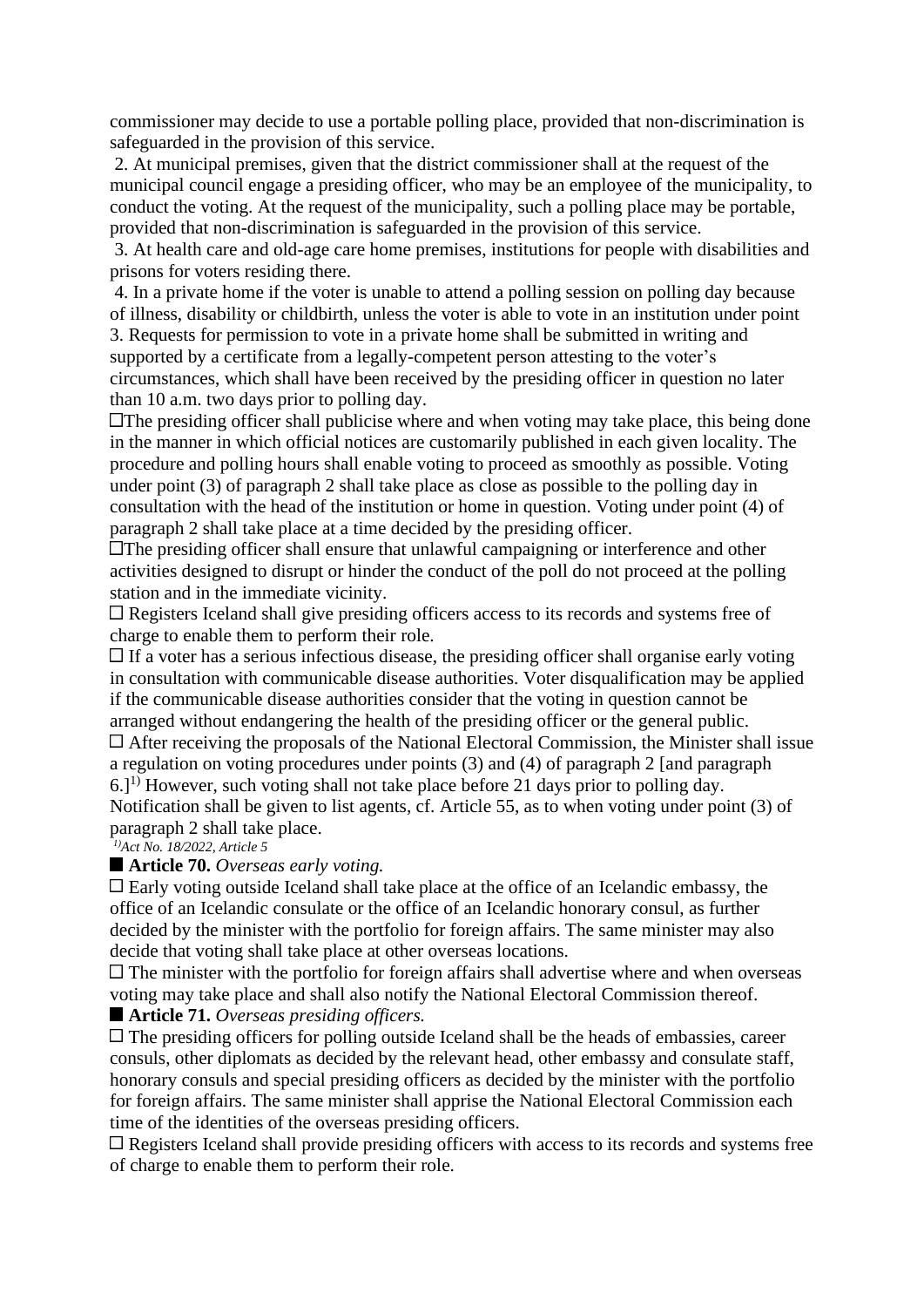## **Article 72.** *Eligibility of presiding officers.*

 $\Box$  A presiding officer and anyone else performing the duties of a presiding officer, cf. paragraph 1 of Article 69 and paragraph 1 of Article 71, is not permitted to be standing for election.

A presiding officer and anyone else performing the duties of a presiding officer shall vacate their seats if a person standing for election is his or her spouse, former spouse, cohabiting partner, former cohabiting partner or related to him or her by blood or marriage in a direct line of descent or as an uncle, aunt, nephew, niece or first cousin, or connected with that member in the same manner as a result of adoption. The same applies to any person performing the duties of a presiding officer under his or her delegation of powers.

 $\Box$  A presiding officer makes decisions on his or her own eligibility and on the eligibility of anyone performing functions under his or her delegation of powers. Disputes concerning the eligibility of a presiding officer or of others performing his or her duties may be referred to the Election Appeal Committee under Article 22.

 $\Box$  In the event that a presiding officer is ineligible under paragraph 1 or 2, the Minister shall appoint a new presiding officer after receiving the proposals of the National Electoral Commission. If the presiding officer has been working under delegation from a district commissioner, the latter shall appoint a new presiding officer. In the event that a presiding officer under Article 71 is ineligible, the minister with the portfolio for foreign affairs shall appoint a new presiding officer.

 $\Box$  Early voting is not permitted to take place in the home of a candidate.

**Article 73.** *Ballots cast in early voting.*

 $\Box$  Early voting shall be valid only if the requisite voting materials are used.

Voting proceeds by the voter stamping or writing on the ballot paper the alphabet letter or name of the list that the voter wishes to elect. The voter may make alterations in accordance with paragraphs 2 and 3 of Article 85, but must in that case write the name of the candidate before indicating the order preferred on the list by the voter, or reject a candidate by crossing out his or her name.

 $\Box$  When elections to municipal councils are unrestricted, a voter casting an early ballot shall write on the ballot paper the full names and addresses of the regular and alternate council members whom the voter wishes to elect. The alternate members shall be listed in the order in which the voter wishes them to come in as replacements.

 $\Box$  A voter casting an early ballot in a presidential election shall stamp or write on the ballot paper the full name of the candidate for whom the voter wishes to vote from among those standing for election. However, a vote shall not be deemed invalid even if a given name or last name is missing if it is nonetheless clear to whom it refers.

## **Article 74.** *Early voting procedure.*

 $\Box$  A voter wishing to cast a ballot in early voting shall identify him- or herself to the presiding officer by producing a personal identification document bearing the voter's name, personal identification number (*kennitala*) and photograph, such as a passport, driving licence or identity card, or by other means deemed satisfactory by the presiding officer. The presiding officer shall make a mark in the electoral register indicating who is casting a vote at the presiding officer's station, cf. paragraph 1 of Article.

 $\Box$  Following the recording thereof, the voter shall be given the voting materials. The voter shall then, without assistance and without anyone seeing, write his or her vote on the ballot paper in the manner prescribed in paragraph 2 of Article 73. The voter shall then place the ballot in the ballot envelope and carefully glue the top flap together. Next, the voter shall address and sign the covering letter in the presence of the presiding officer, who shall witness the casting of the vote by signing the covering letter and, if applicable, stamp it with an official seal.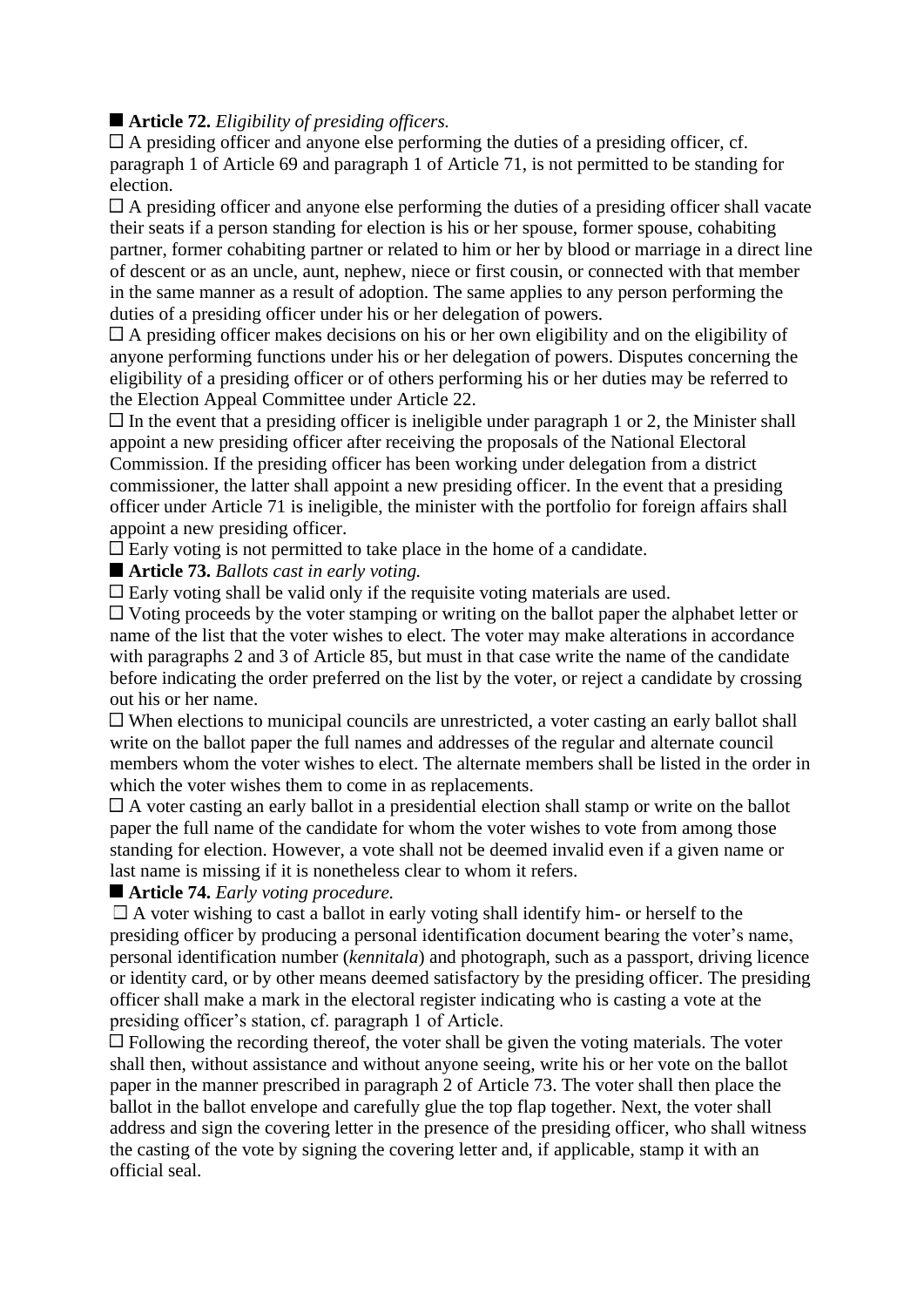$\Box$  Voters are entitled to be assisted when casting their ballots. Such assistance shall be provided by the presiding officer or an assistant accompanying the voter to the polling station. Assistance shall only be given if the voter him- or herself can tell the person providing the assistance how the voter wishes to cast the ballot. The voter's assistant must abide by the instructions of the voter and shall be bound by a duty of confidentiality not to disclose what passes between the assistant and the voter in the polling booth. A candidate or a candidate's spouse, children, siblings and parents are not permitted to assist with voting. A voter's assistant is not permitted to become an assistant to more than three voters in the same poll.  $\Box$  During voting under paragraph 3, the provisions of Articles 73–77 shall apply to voters' assistants.

 $\Box$  Finally, the ballot paper envelope together with the covering letter shall be placed inside the sending envelope, which shall then be carefully closed. The envelope shall then be addressed to the electoral commission in the municipality where the voter believes he or she is registered on the electoral register. The voter's personal identification number (*kennitala*) shall be written on the back of the postal envelope. Instead of a personal identification number, a special label containing the voter's personal identification number may be placed on the envelope. The National Electoral Commission shall lay down further rules on the design and use of such a label.

#### **Article 75.** *Spoilt ballot papers.*

 $\Box$  A voter whose ballot paper is spoilt may obtain a new one to replace it. The presiding officer shall destroy the spoilt ballot paper in the presence of the voter.

**Article 76.** *Delivery of early votes.*

 $\Box$  Voters who cast their votes under the supervision of the presiding officer in the district where they are on the electoral register and leave a letter there containing their ballot shall themselves put the letter into an ordinary ballot box. The ballot box shall be sealed by the presiding officer together with the election commission in question, and the agents of the candidate lists may also place their seals on it.

 $\Box$  Other voters shall themselves send their postal votes to the municipality where they are on the electoral register. The presiding officer shall nevertheless be obliged, if a voter so requests, to post the letter and pay the postage. In other respects, the voter shall bear the cost of sending the postal vote.

 $\Box$  It shall be sufficient to bring a letter containing an early ballot to any polling ward of the municipality where the voter is on the electoral register.

#### **Article 77.** *Recording of early ballots.*

 $\Box$  The presiding officer shall place a mark in the electoral register against the names of voters who cast their votes at that presiding officer's station, cf. paragraph 1 of Article 74. Any presiding officer who does not have access to an electronic electoral register shall record in a separate register the names of the voters who cast their ballots at that presiding officer's station, the domicile address and personal identification number (*kennitala*) of the voter and the day on which the ballot proceeding took place.

 $\Box$  A postal ballot left by a voter with a presiding officer, cf. paragraph 1 of Article 76, shall be numbered and recorded by the presiding officer in the electoral register in continuous numerical sequence. A postal ballot received by the presiding officer shall be recorded in the electoral register and numbered by the presiding officer, identifying the voter from whom it is and when and by whom it was delivered. Such postal ballots shall be kept in the ballot box.  $\Box$  A voter may at all times request any person who keeps that voter's postal ballot, if it is not kept in a sealed ballot box, to return it to the voter up until the time that the ballot has been accepted for processing by the electoral commission, cf. paragraph 1 of Article 93.

 $\Box$  The presiding officer shall send the ballot box, together with a printout from the electoral register and, where applicable, a register pursuant to the second sentence of paragraph 1, to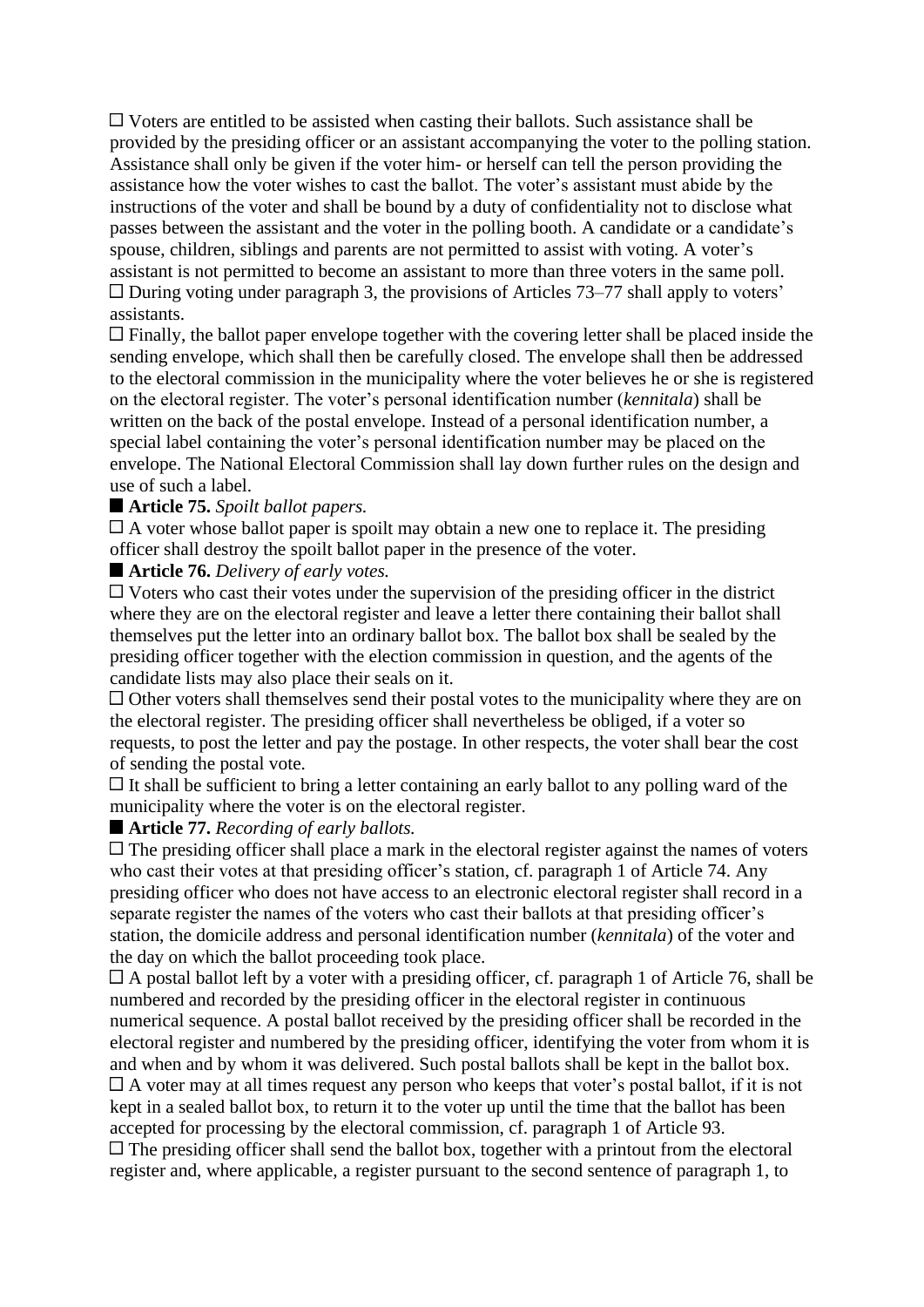the appropriate electoral commission in good time so that the ballot box will have reached the electoral commission no later than when the polling session closes.

 $\Box$  List agents may familiarise themselves with the logs and markings made by presiding officers in electoral registers, referred to in paragraphs 1 and 2, at the presiding officer's station. Copying, photographing and transmitting information from a presiding officer's logs and registers is prohibited.

A regulation issued by the Minister after receiving the proposals of the National Electoral Commission may further provide for the arrangement of record-taking by presiding officers and the transmission thereof to an electoral commission under paragraph 4.

## **Chapter XIII. Polling stations.**

#### **Article 78.** *Determination of polling stations.*

 $\Box$  The polling station for each polling ward shall be decided by the municipal council. There may be more than one polling ward in the same polling station.

Polling stations shall be publicised with sufficient notice before the polling session.

## ■ **Article 79.** *Facilities in polling wards.*

 $\Box$  Each polling ward shall have a suitable number of polling booths designed to enable the casting of votes there without others being able to see how the voter casts the ballot.  $\Box$  In each polling room, there shall be a ballot box. The ballot box shall be designed to render it impossible to remove a ballot paper from it without opening it. Ballot boxes shall be sealed so as to leave visible traces if they have been opened. At the opening of the polling session, the electoral commission shall ensure that the ballot boxes are empty and then seal them using a seal provided by the National Electoral Commission. The Commission shall lay down further rules on arrangements in polling rooms, the size and design of ballot boxes and seals.  $\Box$  The senior electoral commission shall ensure that a sufficient number of ballot boxes are available at any time for use at polling stations.

## **Chapter XIV. Voting during polling sessions.**

## **Article 80.** *Opening of polls.*

 $\Box$  A polling session shall be opened at each polling station at 9 a.m.; however, a senior electoral commission may decide that the polling session shall start later, but no later than 12 noon. A fully constituted electoral commission must be present when a polling session is opened. If not all members of the commission are present, the alternates of the members not present shall fill their positions, but if they also are absent, then the member or members of the electoral commission who are present shall appoint voters to sit on the electoral commission until the others arrive.

 $\Box$  The opening of a polling session shall be publicised with due notice in the manner in which official notices are customarily published in each location.

## ■ **Article 81.** *Role of electoral commissions.*

An electoral commission shall ensure that unlawful campaigning or interference and other activities designed to disrupt or hinder the conduct of the poll do not proceed at the polling station and in the immediate vicinity.

 $\Box$  The electoral commission shall sit at a table in the polling room while the voting session is in progress. At no time may more than one member of the electoral commission leave the room, and while leaving the room commission members must entrust their duties to another member of the commission unless an alternate member is available.

After receiving the proposal of the National Electoral Commission, the Minister shall issue a regulation governing the receipt and handling by electoral commissions of ballots cast in early voting, ballot boxes, resources that shall be available at polling stations and in polling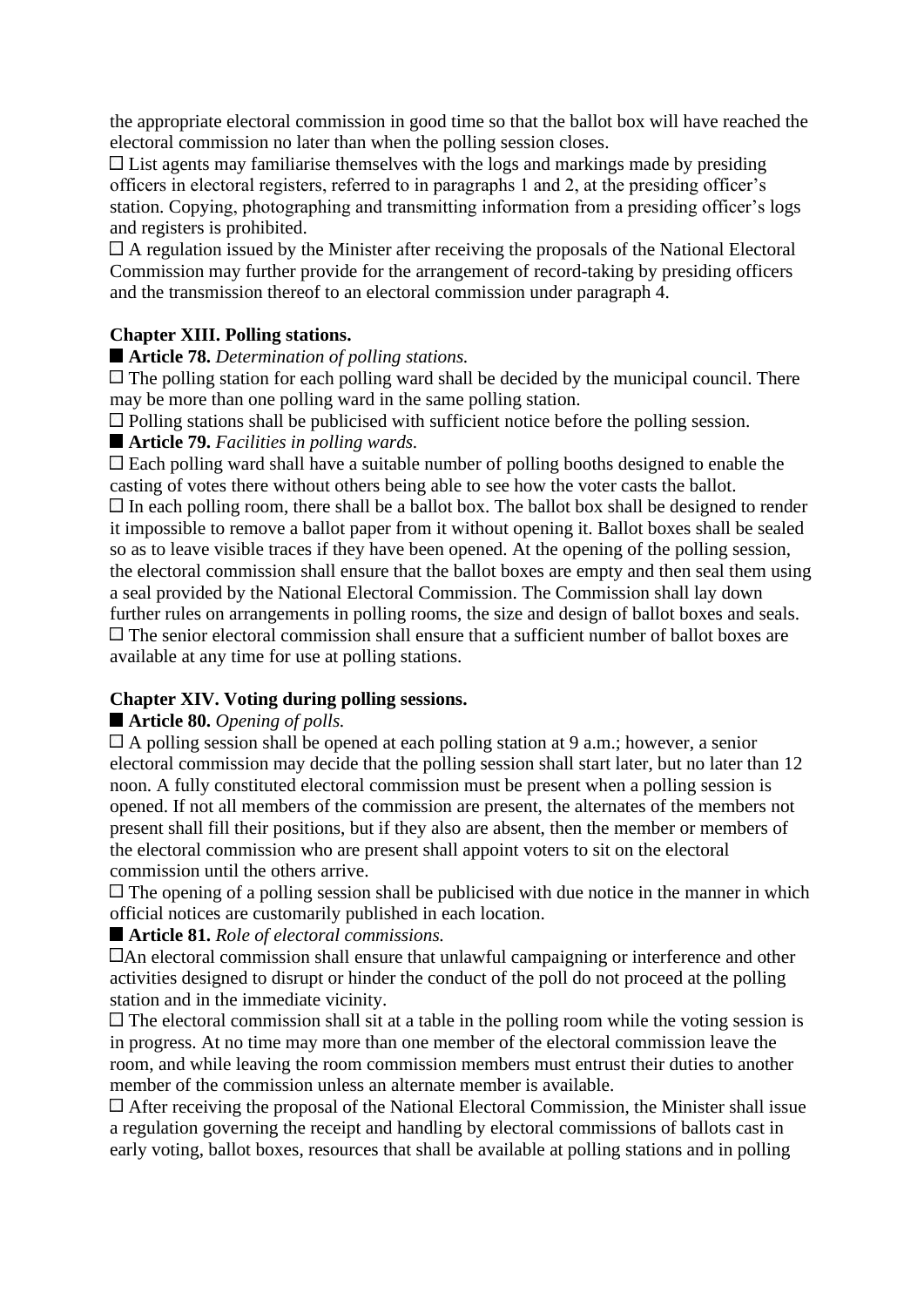booths, electoral commissions' procedures for the reconciliation of votes and other matters relating to voting during polling sessions.

## ■ **Article 82.** *Management of polling sessions.*

Voters shall cast their votes in the order in which they present themselves. A voter shall be alone in the polling booth, cf., however, Article 89. Nonetheless, the electoral commission may grant a voter accompanied by a child who cannot be left unattended an exemption from this condition, provided that not doing so would prevent the voter from casting a vote. Electoral commissions may decide, notwithstanding Article 55, that persons other than voters intending to vote, apart from those employed in the conduct of the election, shall not be allowed in the polling room. Electoral commissions may also limit the number of voters in the polling room if deemed necessary in order to keep order.

#### **Article 83.** *Producing identification.*

 $\Box$  A voter shall identify him- or herself to the presiding officer by producing a personal identification document bearing the voter's name, personal identification number (*kennitala*) and photograph, such as a passport, driving licence or identity card, or by other means deemed satisfactory by the electoral commission.

#### **Article 84.** *Marks made in electoral registers.*

 $\Box$  The electoral commission shall place a mark against the name of the voter in the electoral register before the voter exercises his or her right to vote. Simultaneously with the placing of the mark against the name of the voter in the electoral register, another electoral commission member shall ensure that the mark is correct. If the voter is entitled to vote according to the electoral register, the electoral commission or its representative shall hand the voter the ballot paper. After receiving the ballot paper, the voter shall take it into the polling booth where the voter shall write his or her vote on the ballot paper.

 $\Box$  If the electoral register is a printed one, the chairperson of the electoral commission and one of the other commission members shall have in front of them a copy each of the electoral register. Both of them shall place a mark against the name of each voter as soon as the voter has cast the vote.

#### **Article 85.** *How to cast a ballot in list elections.*

 $\Box$  Voters shall cast their votes by making a cross with a writing implement provided by the electoral commission in the square box in front of the alphabet letter of the list on the ballot paper for which they wish to vote.

 $\Box$  A voter wishing to change the order of the names on the list for which the voter is casting a vote shall place the number 1 in front of the name that the voter wishes to have at the top, the number 2 in front of the name the voter wishes to have in second place, the number 3 in front of the name the voter wishes to have in third place, etc., changing as much as the voter wishes.

 $\Box$  A voter wishing to reject a candidate on the list for which the voter is casting a vote shall cross out that candidate's name.

 $\Box$  Voters are not permitted to make any changes to lists for which they are not voting, neither to cross out names on them nor change the order in which the names appear.

**Article 86.** *How to cast a ballot in non-list elections.*

A voter casting a ballot during a polling session in a presidential election shall make a cross with a writing implement provided by the electoral commission in the square box in front of the name of the candidate on the ballot paper for which the voter wishes to vote from among those standing for election.

A voter casting a ballot during a polling session in a referendum shall make a cross with a writing implement provided by the electoral commission in the square box in front of the answer option on the ballot paper for which the voter wishes to vote.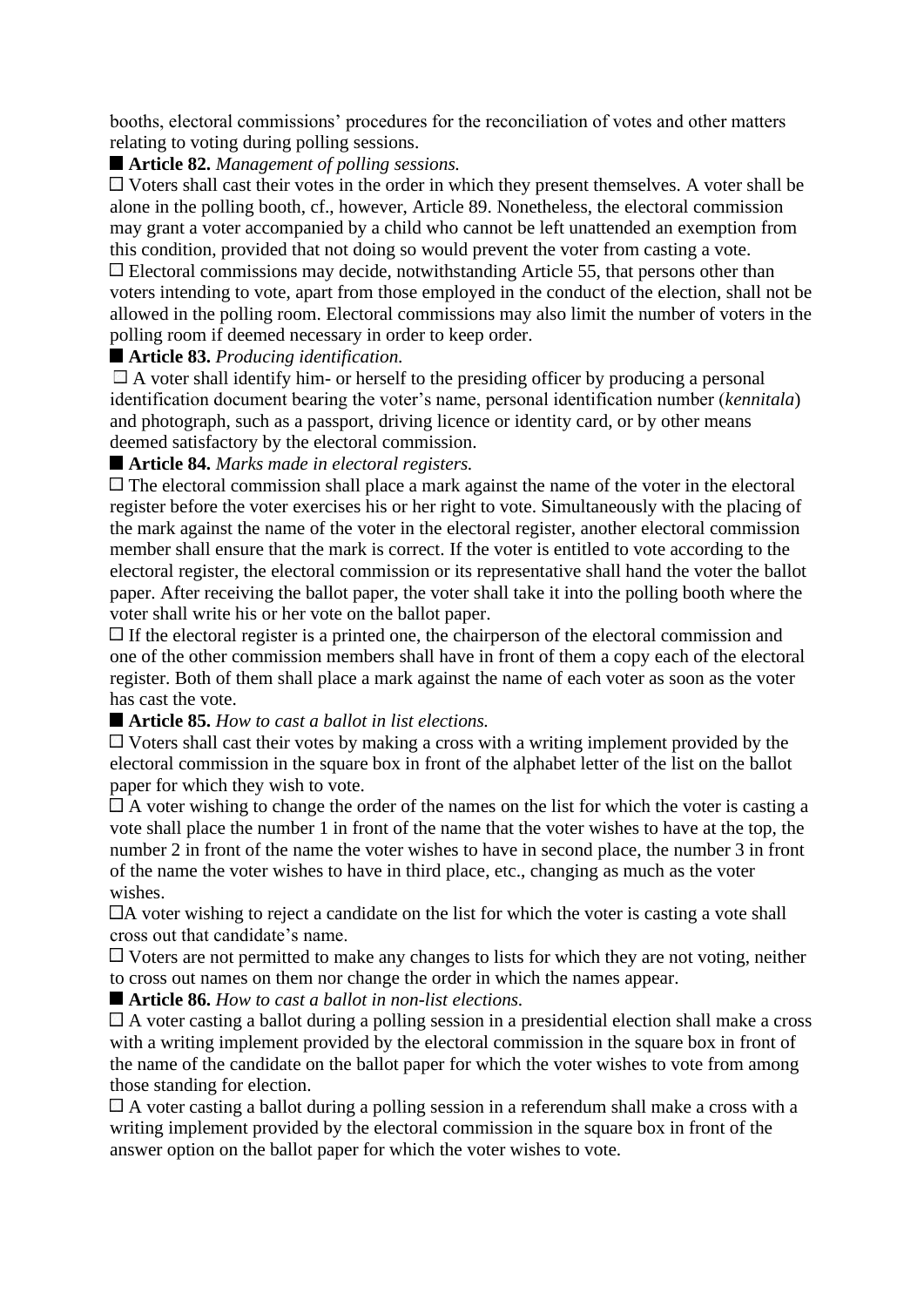$\Box$  In unrestricted elections to municipal councils, the voter casts a ballot by writing on the ballot paper in the polling booth the full names and addresses of regular council members on the part of the ballot intended for the election of regular members. On the part of the ballot intended for the election of alternates, the voter shall write the names of up to as many alternates as are to be elected and their addresses, in the order in which the voter wishes them to replace regular members.

**Article 87.** *Voters' handling of ballot papers.*

 $\Box$  Regardless of whom they vote for, voters shall take care not to make any marks on the ballot paper other than as prescribed in this Act.

 $\Box$  When the voter has marked the ballot paper in accordance with the foregoing, the voter shall fold it together in the way that it was when the voter received it and walk out of the polling booth. [The voter shall then place the ballot paper in the ballot box in the presence of the representatives of the electoral commission. Voters shall ensure that no one can see how they have voted.]<sup>1)</sup>

*1)Act No. 18/2022, Article 6*

**Article 88.** *Disturbance to the use of electronic electoral registers.*

 $\Box$  In the event that a fault or disturbance renders an electoral register unusable, the voter shall receive a ballot paper and a designated ballot paper envelope. The voter shall then, without assistance and without anyone seeing, write his or her vote on the ballot paper in the polling booth. The voter shall then place the ballot paper in the ballot paper envelope. Next, the voter shall address and sign a designated outer envelope in the presence of the electoral commission, which certifies the casting of the vote. On the outer envelope, it shall be stated that the vote was cast without the electoral commission's access to the electronic electoral register, in addition to stating the timing of the voting and the name and personal identification number (*kennitala*) of the voter. The ballot paper envelope shall be inserted in the outer envelope, which the voter shall then place in the ballot box.

 $\Box$  The National Electoral Commission shall ensure that each polling station is equipped with the necessary voting materials to conduct polling under this provision.

## ■ **Article 89.** *Assistance with voting.*

 $\Box$  Voters are entitled to be assisted when casting their ballots. Such assistance shall be provided by electoral commission members chosen by the voter or an assistant accompanying the voter to the polling station. Assistance shall only be given if the voter him- or herself can tell the person providing the assistance how the voter wishes to cast the ballot.

 $\Box$  The voter's assistant must abide by the instructions of the voter and shall be bound by a duty of confidentiality not to disclose what passes between the assistant and the voter in the polling booth.

A candidate, his or her spouse, children, siblings and parents are not permitted to assist with voting.

A voter's assistant is not permitted to become an assistant to more than three voters in the same poll.

After receiving the proposals of the National Electoral Commission, the Minister shall issue a regulation further providing for the conduct of voting assistance, such as electoral commissions' training of assistants, how to record assistance provided in the log book, etc.

# **Article 90.** *Spoilt ballot paper.*

 $\Box$  If a voter allows someone else to see what is on the voter's ballot paper or makes a mistake in marking it, the ballot paper shall be invalid and must not be placed in the ballot box. In such cases, the voter shall be entitled to receive a new ballot paper and must, in such event, return the previous ballot paper to the electoral commission.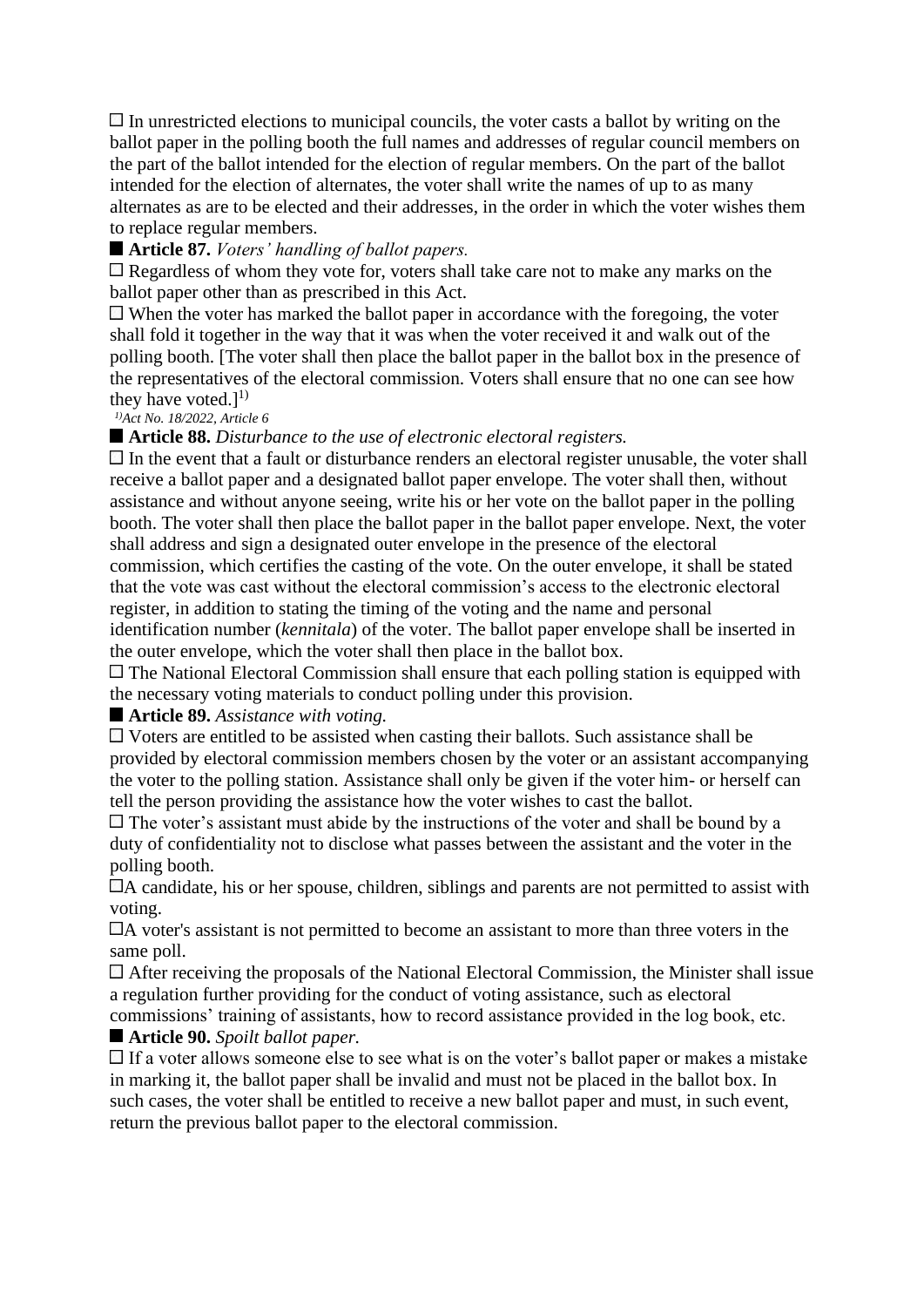# **Article 91.** *Closing of polls.*

 $\Box$  A polling session must not be closed until eight hours have passed since it opened, and not until half an hour has passed since the last voter turned up. Polling sessions may, however, be closed when everyone on the electoral register has cast their vote and after five hours if the entire electoral commission and the agents are in agreement on this, provided that at that time, half an hour has passed since the last voter turned up.

 $\Box$  Polling sessions must be closed no later than 10 p.m. on polling day. Voters who have turned up prior to that time shall nonetheless be entitled to vote.

**Article 92.** *Receipt and provisional examination of early votes.*

 $\Box$  If an electoral commission receives a ballot box containing ballots cast in early voting, cf. Article 77, it shall check whether the box's seals are intact and undamaged. An electoral commission member shall open the ballot box in the presence of list agents. If the agents of a list are not present, the senior electoral commission shall call people from the same candidature, if possible, to safeguard its rights. The postal ballots shall be counted and compared with the presiding officer's records on the poll, cf. paragraphs 1 and 2 of Article 77. The electoral commission shall then open the postal ballots and examine whether the ballot shall be accepted as valid, cf. Article 94. If a ballot is to be accepted as valid, a special mark should be placed provisionally against the name of the voter in the electoral register, but the unopened ballot paper envelope together with the covering letter shall be replaced in the sending envelope, which shall be placed in storage while polling proceeds. If the ballot is not to be accepted as valid, the ballot paper envelope and covering letter shall be stored in the same manner, the reason for rejection of the ballot being recorded on the sending envelope.  $\Box$  Any postal ballots received by the electoral commission or received while polling is underway shall be recorded in the log book. These ballots shall be handled as prescribed in paragraph 1.

 $\Box$  If a voter is not on the electoral register in the polling ward (or municipality), the electoral commission shall check where the voter is on the electoral register and, if possible, have the postal ballot delivered to the correct polling ward; otherwise, the postal ballot shall be kept in storage until the closing of polls.

 $\Box$  The senior electoral commission may begin sorting ballots under paragraph 1 in good time before polling day so that they can be delivered to the correct polling ward on polling day. **Article 93.** *Examination of early ballots after the closing of a polling session.*

 $\Box$  When a polling session has been closed, the electoral commission shall again check, in the presence of the agents of the candidate lists, the early ballots that it has received and have not been retracted, cf. Article 77.

 $\Box$  If the person whose ballot is under consideration is on the electoral register, is entitled to vote and did not vote during the polling session, the electoral commission shall put a mark against his or her name on the electoral register and place the ballot envelope unopened in the ballot box.

 $\Box$  If the postal ballot is not accepted as valid, cf. Article 94, a mark shall be made on the envelope as prescribed in the first paragraph of Article 92. The electoral commission shall record the number of early ballots not accepted as valid.

 $\Box$  If a voter who has sent an early ballot is not on the electoral register in the polling ward, the electoral commission shall note this specifically in the log book and send such postal ballots separately to the senior electoral commission.

■ **Article 94.** *Early votes not accepted as valid.* 

**Ballots cast in early voting shall not be accepted as valid if:** 

a. the sender is not on the electoral register,

b. the sender has waived the right to cast a vote in the polling ward in question, cf. Temporary Provision II,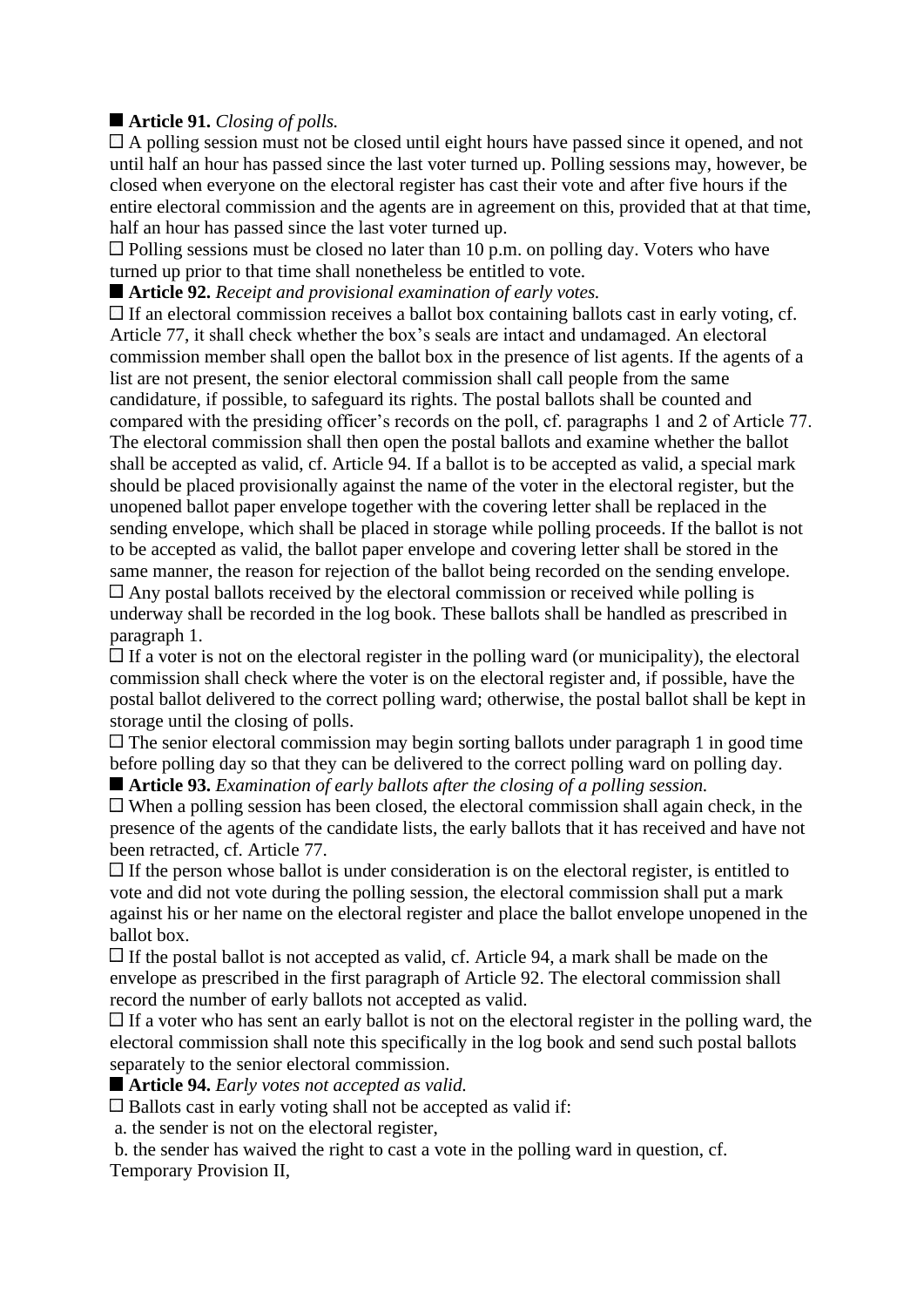c. the sender has died before polling day,

d. the sending envelope contains more than one covering letter and one ballot paper envelope,

e. it can be seen that the prescribed voting materials that the National Electoral Commission has had produced have not been used,

f. the rules established for early voting have not been followed,

g. the ballot was not cast during the time specified in Article 68 and paragraph 7 of Article 69.

 $\Box$  If more than one early ballot that may otherwise be valid is received from the same voter, only the last such ballot shall be accepted as valid.

**Article 95.** *Disputes regarding the validity of early votes.*

 $\Box$  In the event of a dispute within an electoral commission, or between an electoral commission and an agent of a candidate list, as to whether an early vote is valid or not, the substance of the dispute shall be recorded accurately in the log book and the ballot paper envelope shall be placed unopened together with the covering letter again inside the sending envelope and submitted for a ruling by the senior electoral commission.

**Article 96.** *Valid early votes.*

 $\Box$  The electoral commission shall place ballot paper envelopes whose validity is undisputed in the ballot box unopened.

**Article 97.** *Measures to be taken after the closing of polls.*

 $\Box$  After the closing of a polling session, the electoral commission shall put the voting materials into storage and start the counting of votes.

 $\Box$  After receiving the proposals of the National Electoral Commission, the Minister shall issue a regulation setting out further rules on the handling of voting materials after the closing of polls, the packing and sealing of voting materials if they are to be transported to a different location for counting and other matters relating to the functions performed by electoral commissions in this respect.

## **Chapter XV. Counting of votes.**

**Article 98.** *Counting in constituencies and municipalities.*

 $\Box$  The counting of votes in elections to the Althingi, presidential elections and referendums is conducted at the responsibility of the senior electoral commission of the constituency. The senior electoral commission of a constituency may decide that the vote counting may take place not only where it is based but also at the premises of a regional electoral commission at another location in the constituency. The counting of votes in municipal elections is the responsibility of the senior electoral commission of the municipality.

 $\Box$  Senior electoral commissions under paragraph 1 shall make public, with suitable notice prior to the poll, where and when the counting of votes will take place.

 $\Box$  The counting of votes must not begin until after 10 p.m. on the night of the polling day, cf., however, Article 99.

 $\Box$  If a poll is postponed under Article 124, vote counting must in no case proceed until polls have closed everywhere.

**Article 99.** *Vote counting.*

 $\Box$  The counting of votes shall commence as soon as possible after the closing of the polling session.

 $\Box$  The sorting of ballot papers and preparations for their counting may begin before the end of the polling session. The sorting of ballot papers and preparations for vote counting shall take place behind closed doors in the location where the counting takes place. The room shall be closed and monitored by the senior electoral commission until the polling session has closed.  $\Box$  Any dispute between the senior electoral commission and any of the list agents as to

whether a ballot paper is valid or invalid shall be settled by the senior electoral commission.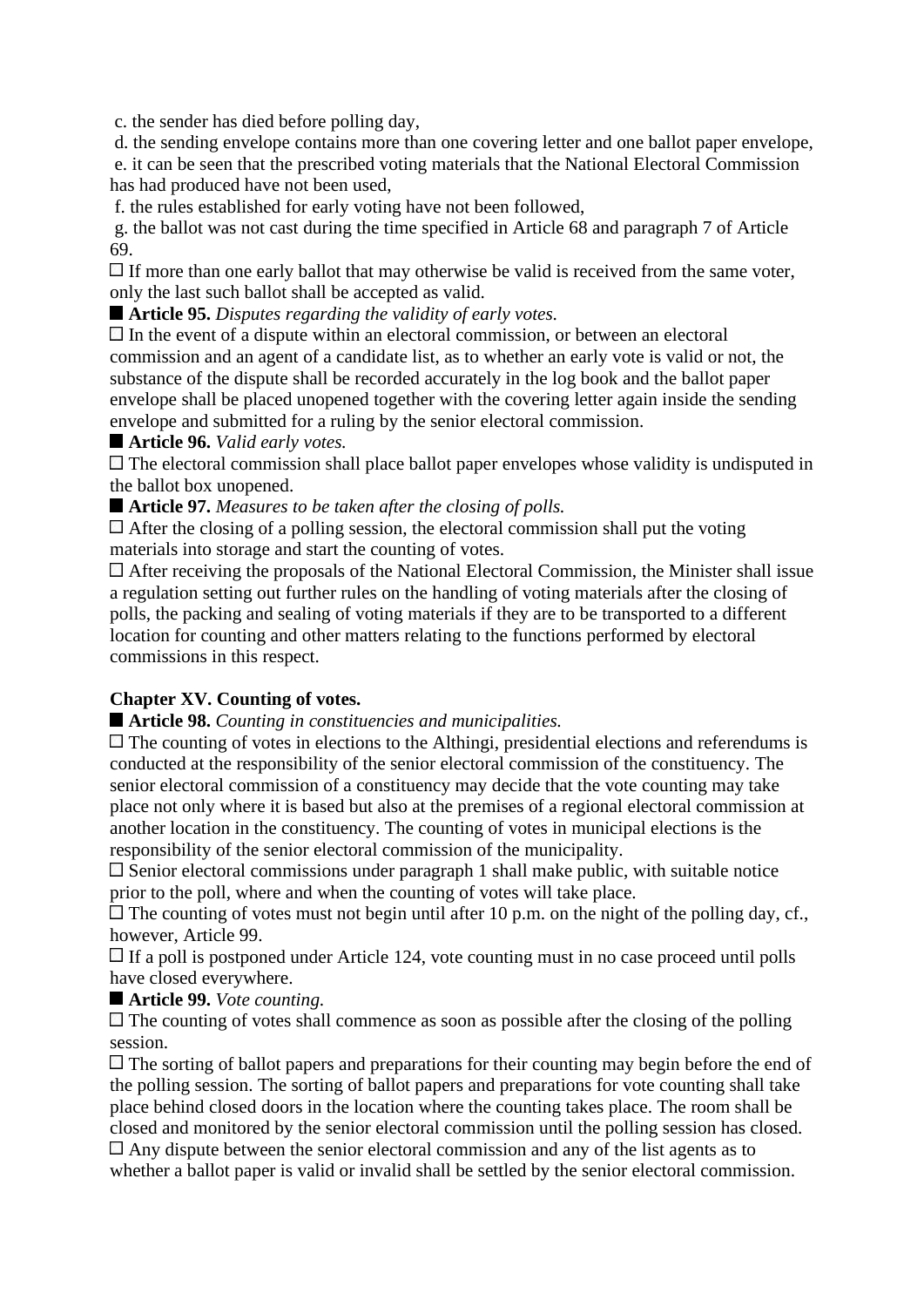In elections to the Althingi, any disputed ballot papers shall be sent to the National Electoral Commission, which shall submit them to the Althingi for a ruling on their validity, cf. Article 132. In referendums and presidential elections, any disputed ballot papers shall be sent to the National Electoral Commission, which shall make the ruling on their validity, cf. Article 120. Disputed ballot papers shall be kept separate from valid and invalid ballot papers.

After receiving the proposals of the National Electoral Commission, the Minister shall issue a regulation governing, *inter alia*, the conduct of counting in general elections, the handling of disputed ballot papers, the handling of voting materials and electoral registers and storage and disposal after counting, including the destruction of ballot papers and other documents.

#### **Article 100.** *Counting in public.*

 $\Box$  The counting of votes shall take place in public to afford voters the opportunity to be present, as far as space in the premises permits.

 $\Box$  Agents under Chapter X shall be entitled to be present during the counting of votes and to observe its conduct and the compilation of results. If the agents of a list are not present during a count, the senior electoral commission shall call people from the same candidature, if possible, to safeguard the candidature's rights.

## **Article 101.** *Counting of votes in the event of disturbance to the use of an electronic electoral register.*

 $\Box$  In the event of a disturbance to the use of an electronic electoral register, the electoral commission shall examine whether the voters that have submitted a ballot paper envelope under Article 88 are on the electoral register and shall place a mark against their names thereon. If a voter was not on the register in the constituency in which he or she cast the ballot, that vote shall be deemed to be invalid.

 $\Box$  If a voter cast a ballot both on the basis of the electoral register and under Article 88, the latter ballot shall be deemed to be invalid. The same applies to later ballots that a voter may have cast under Article 88 in addition to the first one.

 $\Box$  Ballots deemed invalid under paragraph 1 or 2 shall be kept by the senior electoral commission under seal until a ruling has been made on the validity of the poll. Thereafter, the ballots shall be destroyed.

## **Article 102.** *Assessment of the validity of a vote in a poll.*

A vote cast in a polling session in an election to the Althingi, a municipal election or a presidential election shall be deemed to be invalid if:

a. the ballot paper is blank,

b. the voter has not placed a cross in the box, cf. paragraph 1 of Article 85 and paragraph 1 of Article 86,

c. it is not possible to see with certainty which candidate list or candidate the voter wished to cast the vote for,

d. a mark or writing on the ballot paper may be inferred to have been added intentionally to make the ballot paper identifiable,

e. the ballot paper is not the one that the National Electoral Commission or the senior electoral commission of the municipality has had produced under Chapter XI.

#### **Article 103.** *Assessment of the validity of an early vote.*

A ballot cast in early voting shall be deemed to be invalid if.

a. the ballot paper is blank,

b. it is not possible to see with certainty which candidate list or candidate the voter wished to cast the vote for,

c. a mark or writing on the ballot paper may be inferred to have been added intentionally to make the ballot paper identifiable,

d.  $...,^{1)}$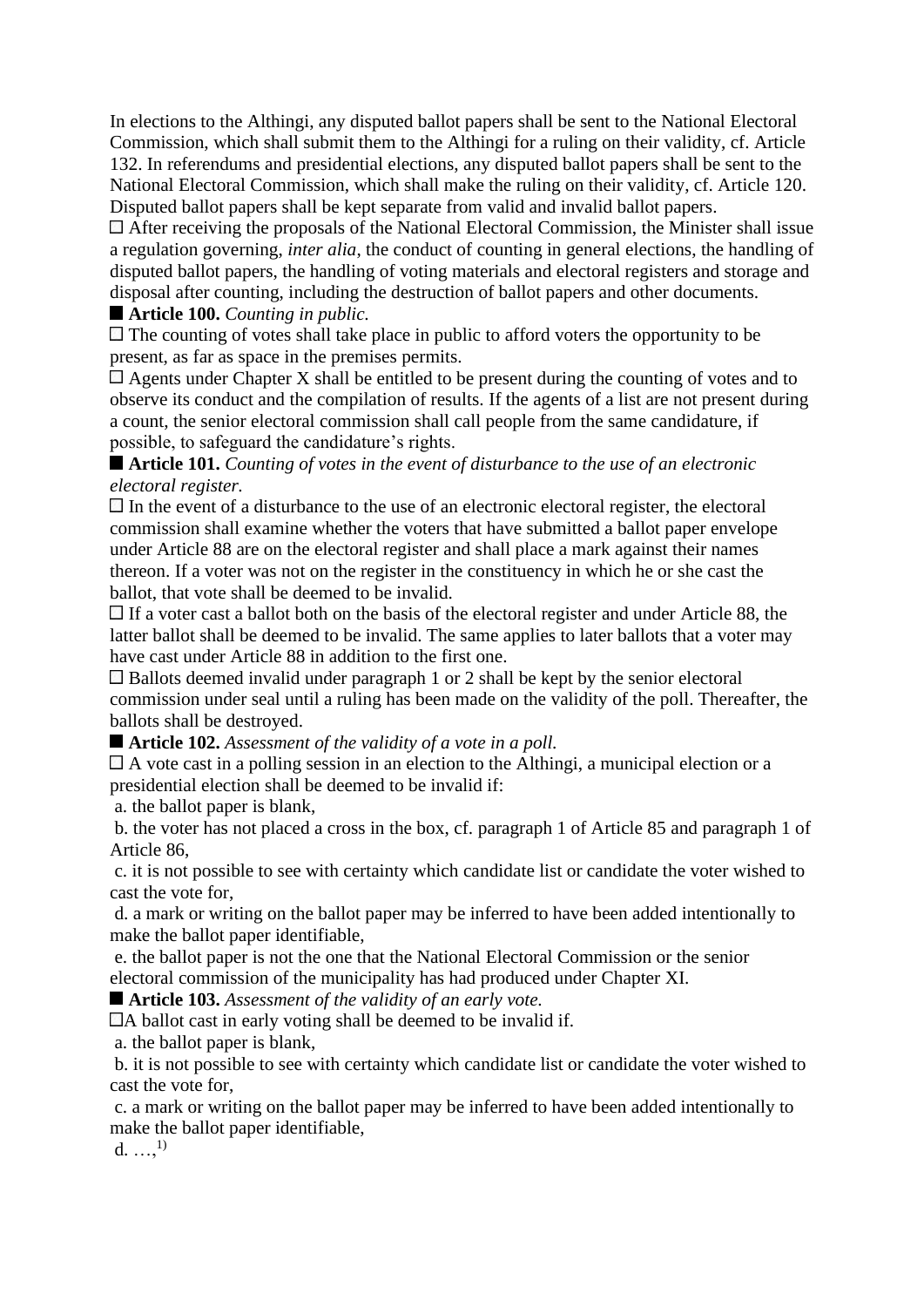e. the envelope containing the early ballot paper contains other things exceeding one ballot paper,

f. the voting materials prescribed by the National Electoral Commission were not used to cast the vote.

*1)Act No. 18/2022, Article 7*

**Article 104.** *Assessment of the validity of a vote cast in a referendum.*

A vote cast in a referendum, whether in early voting or during a polling session, shall be deemed to be invalid if:

a. the ballot paper is blank,

b. it is not possible to see with certainty which answer option the voter wished to cast the vote for, cf. paragraph 2 of Article 86,

c. a mark or writing on the ballot paper may be inferred to have been added intentionally to make the ballot paper identifiable,

d. the ballot paper is not the one that the National Electoral Commission has had produced under Chapter XI.

 $\Box$  When assessing the validity of a vote where the Althingi has decided to include more questions on the ballot paper or that their wording shall be different, cf. paragraph 3 of Article 66, the validity for each question shall be assessed independently. A ballot cast shall not be deemed to be invalid in its entirety even if the voter has not expressed, or has failed to express, a preference on any individual questions on the ballot paper, provided that the ballot cast is valid in other respects.

**The assessment of the validity of a ballot cast in early voting shall respect the conditions of** [points (e) and (f) of Article  $103.1^{1}$ ]

*1)Act No. 18/2022, Article 8*

#### **Article 105.** *Flawed ballots.*

 $\Box$  A ballot shall not be deemed invalid despite being flawed if it is clear how the vote is intended to be cast, unless it clearly violates one or more of the points of Articles 102–104. Thus, a ballot shall be deemed to be valid even if the mark has been made not in the square box next to the alphabetical list letter but, e.g., outside it, even if the cross is poorly formed, even if a check mark instead of a cross has been placed in the square box, etc.

 $\Box$  A ballot shall be deemed to have been cast for a list even if no mark has been placed against the alphabetical letter of the list if a name or names on it have been numbered or a cross or check mark has been placed against a name, provided that there are no other flaws.  $\Box$  A ballot cast in early voting shall be deemed to have been cast even if the voter has placed

a mark for a candidate who is deceased, cf. Article 43.

 $\Box$  In unrestricted elections to a municipal council, a vote shall not be deemed to be invalid even if a first name, last name or address are missing if it is nonetheless clear to whom it refers.

 $\Box$  The senior electoral commission shall record in its log book the number of ballot papers that it has ruled to be invalid and the reasons for the invalidation.

 $\Box$  After receiving the proposals of the National Electoral Commission, the Minister shall issue a regulation on the assessment of the validity of ballot papers.

**Article 106.** *Completion of counting in elections to the Althingi.*

 $\Box$  Immediately after completing the counting for elections to the Althingi, the senior electoral commissions of constituencies shall send the National Electoral Commission a report on the count results. The Commission shall compile the number of votes received by each candidate list in each constituency and calculate the numbers of votes for lists and candidates, cf. Article 112.

## **Article 107.** *Count result announcement.*

 $\Box$  Once the counting of votes is complete, the senior electoral commission of the municipality in municipal elections, the senior electoral commission of the constituency in elections to the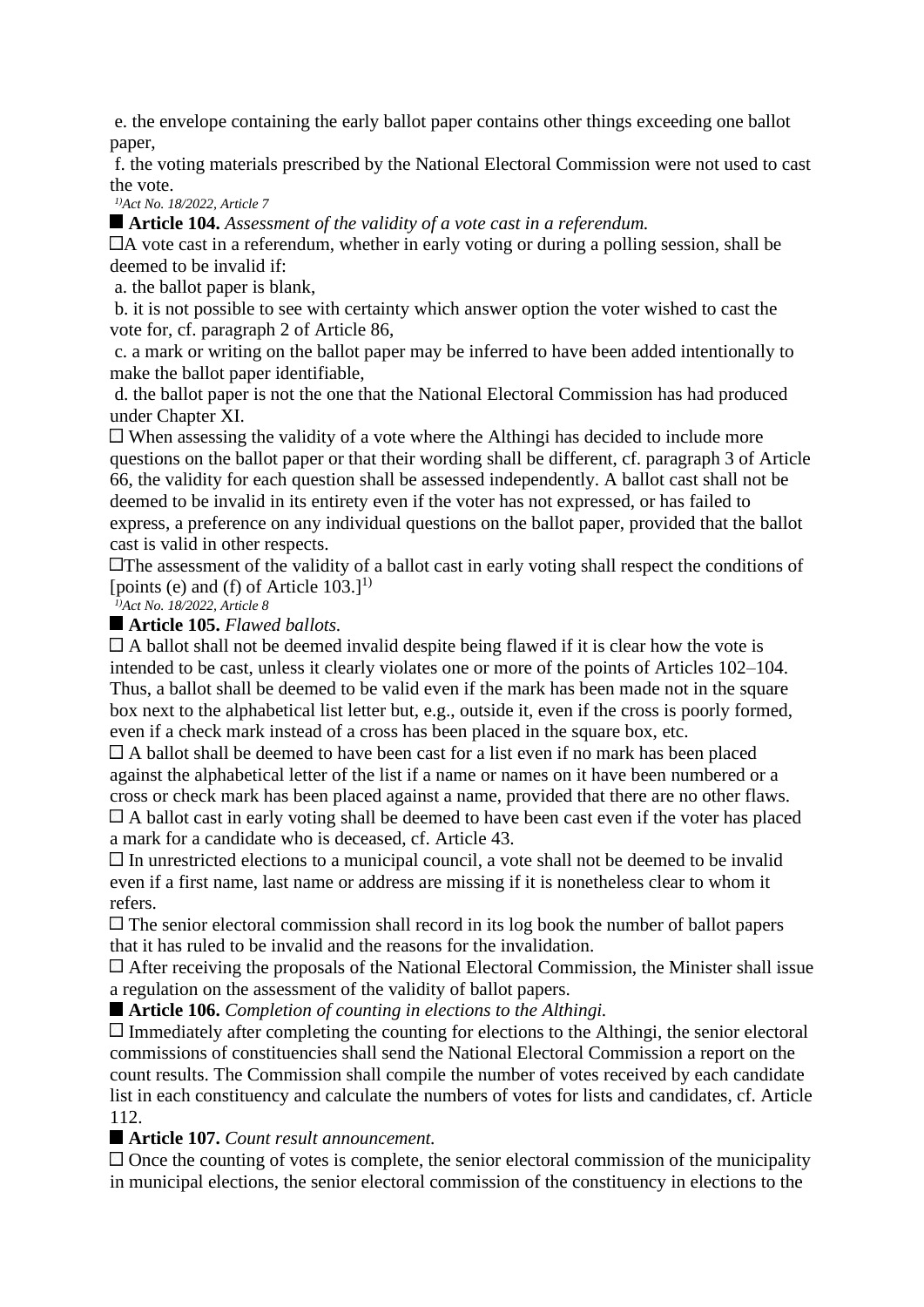Althingi and the National Electoral Commission in presidential elections and referendums shall announce the count result. The announcement shall specify how many ballots were unmarked and how many were invalid for other reasons.

#### **Chapter XVI. Allocation of parliamentary seats in the Althingi.**

**Article 108.** *Allocation meeting of the National Electoral Commission.*

When the National Electoral Commission has received all polling result reports following a general election to the Althingi, cf. Article 106, it shall allocate parliamentary seats, constituency seats and adjustment seats. The National Electoral Commission shall publicise, with suitable notice, where and when the meeting is to be held for this purpose so as to give the agents of political organisations putting forward candidates, cf. Article 59, the opportunity to attend it.

#### **Article 109.** *Allocation of constituency seats.*

 $\Box$  The following procedure shall be used to determine how many candidates from each list have been elected in each constituency:

1. The number of votes cast for each list shall be divided by 1, 2, 3, 4, etc. The quotients are then recorded for each list.

2. The list with the highest quotient receives the first constituency seat. That quotient is then eliminated. The list that then has the highest quotient receives the second constituency seat. This procedure continues until as many seats as are to be elected have been allocated, cf. paragraph 2 of Article 9.

3. If two or more quotients being considered under point 2 are equal, lots shall be drawn to determine their order.

#### **Article 110.** *Allocation of adjustment seats.*

□ Only political organisations that have received at least five per cent of the valid votes cast in the country as a whole shall qualify for consideration when allocating adjustment seats.  $\Box$  To establish how many adjustment seats fall to a political organisation meeting the conditions of paragraph 1 and which of their candidate lists are to be allocated adjustment seats, the total number of votes they have received in the entire country and the constituency seats they have received under Article 109 shall first be counted. The following procedure shall then be applied for these organisations:

1. The number of votes cast for the organisation shall be divided by the number of its constituency seats, augmented first by 1, then by 2, then by 3, etc. The quotients so produced are designated as the organisations' 'national indices'.

2. A list shall be drawn up of the two seats of each candidate list that came closest to receiving allocations in a constituency under Article 109. Against each of these seats, the proportion that the quotient for the seat under point 1 of Article 109 constituted of all valid votes cast in the constituency shall be recorded.

3. The highest national index not already eliminated under point 1 shall be found. For those political organisations that then have national indices, the highest quotient for a list under point 2 shall be found, and an adjustment seat shall be allocated to that list. The national index and the quotient shall then both be eliminated.

4. If two or more national indices or quotients being considered under point 3 are equal, lots shall be drawn to determine their order.

5. When adjustment seats have been allocated in each constituency according to paragraph 2 of Article 8, the quotients of all the lists in that constituency shall be eliminated.

6. If all the quotients of a political organisation have been eliminated, then all its national indices shall also be eliminated.

7. The provisions of point 3 shall be applied as often as necessary until all the adjustment seats under paragraph 2 of Article 9 have been allocated.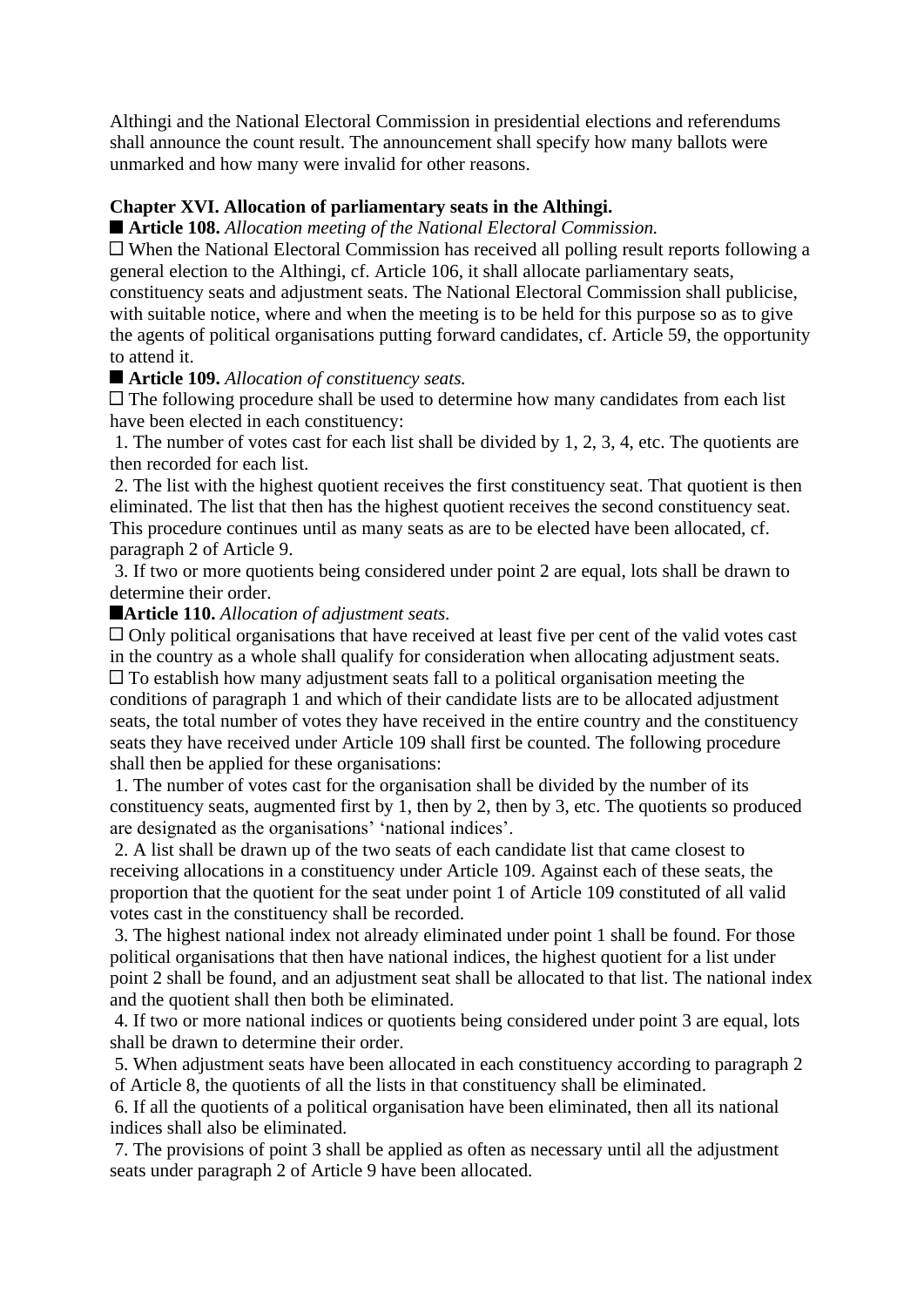# ■ **Article 111.** *Adjustment MPs and deputy MPs.*

 $\Box$  Candidates who are allocated adjustment seats shall be regarded as MPs of the constituency in which they stood for election, in the order in which the seats are allocated under Article 110.

When a candidate list in a constituency has had one or more MPs elected in accordance with Article 109 or Article 110, those on the list not elected shall become deputy MPs in the order in which they appear on the list.

## **Article 112.** *Numbers of votes cast for candidates.*

 $\Box$  Only those candidates occupying the top positions on their lists shall qualify as the potential MPs and deputy MPs of each candidate list in a constituency; they shall be twice as many as the number of seats allocated to each list according to the result of the election, cf. Articles 109 and 110, though never fewer than three. This number of candidates is referred to as the 'ranking number' of the list.

To determine which of these candidates have been elected, the National Electoral Commission shall calculate the number of votes cast for the candidates who qualify according to paragraph 1. The candidate occupying the first seat on an unaltered candidate list, or who is placed in that seat on an altered list, receives one vote. The candidate who, in the same way, occupies the second seat shall receive a fraction of a vote, calculated as follows: the denomination subscriber shall be the ranking number, while the numerator shall be that number less one. The numerator shall then be reduced by one for each successive rank position.

 $\Box$  The candidate who receives the highest number of votes on each list in accordance with paragraph 2 is allocated the first seat of the list. The candidate who receives the second highest number of votes is allocated the second seat, and so on until the allocation of parliamentary seats and deputy seats is complete. If two or more candidates receive an equal numbers of votes, the order in which they are ranked on the list shall be decided by lot. Candidates other than those qualifying as potential MPs and deputy MPs under paragraph 1 shall retain the positions they occupy on their candidate lists regardless of alterations made on ballot papers.

## **Article 113.** *Notification and publication of results.*

 $\Box$  Immediately after it has allocated parliamentary seats according to Articles 109-112, the National Electoral Commission shall notify the elected MPs and deputy MPs of the results and that they have been elected to the Althingi.

As soon as the notification under paragraph 1 has been sent out, the National Electoral Commission shall inform the Ministry of the election results and send the names of the elected MPs and deputy MPs for publication in the *Government Gazette*.

**Article 114.** *Disputes about election results and the allocation of parliamentary seats.*  $\Box$  In the event of a dispute between the agents of political organisations participating in a parliamentary election and the National Electoral Commission concerning the election results and the allocation of parliamentary seats, the agents shall be entitled to have the dispute recorded in the National Election Commission's log book. The National Electoral Commission shall submit to the Althingi at the beginning of the parliamentary session a transcript of the record on its log book concerning the allocation of parliamentary seats, and any disputed documents, together with its reasoned commentary, cf. paragraph 2 of Article 132.

## **Article 115.** *Re-allocation following repeat election.*

 $\Box$  If, after an ordinary parliamentary election, the Althingi has ruled that the election of a particular list is invalid and a repeat election has been held, cf. Article 132, the National Electoral Commission shall then reallocate the constituency seats where the repeat election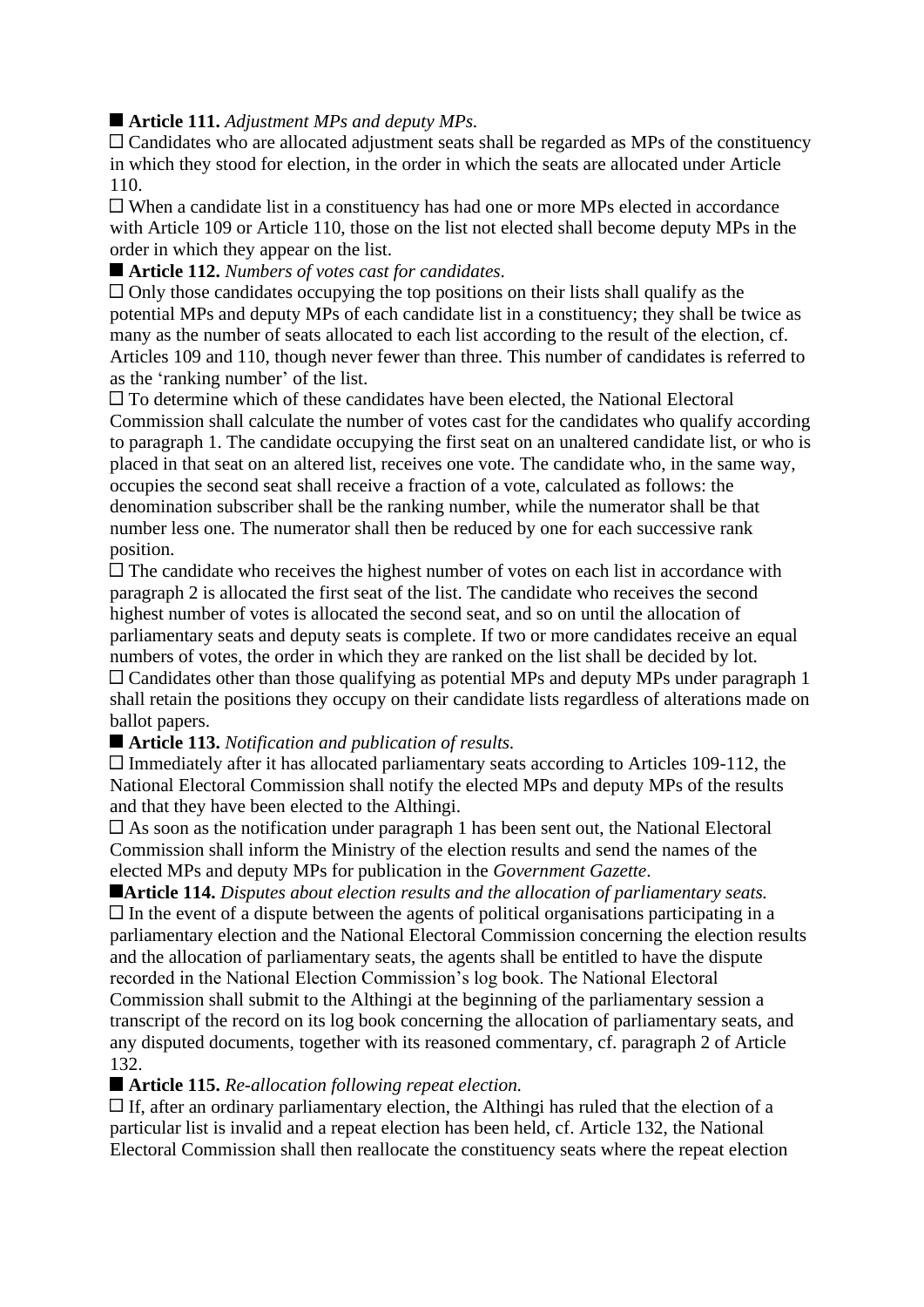was held in accordance with Article 109 and allocate adjustment seats again in accordance with Article 110. The previous allocations shall be thereby annulled.

## **Chapter XVII. Voting results of municipal elections.**

**Article 116.** *Numbers of votes cast for candidate lists.*

 $\Box$  In restricted proportional elections, all the votes received by each list shall be counted to give the total number of votes for each list.

 $\Box$  The following procedure shall be used to determine how many candidates have been elected from each list:

1. The number of votes cast for each list shall be divided by 1, 2, 3, 4, etc. The quotients are then recorded for each list.

2. The list with the highest resulting figure receives the first representative. That quotient is then eliminated. The list that now has the highest resulting figure receives the second representative. This process shall continue until as many representatives as are to be elected have been allocated.

3. In the event that there are too few names on a list when representatives are selected as provided for in point 2, this list shall be disregarded in further selection.

4. If two or more quotients being considered under point 2 are equal, lots shall be drawn to determine their order.

#### **Article 117.** *Numbers of votes cast for candidates*

 $\Box$  In order to determine which candidates have been elected from each list, the electoral commission shall calculate the number of votes for candidates in accordance with Article 112. When one or more regular council members have been elected from a list in restricted proportional elections, the candidates on the list who were not elected shall be alternates.

#### **Article 118.** *Results of unrestricted elections.*

When elections are unrestricted, the candidates receiving the most votes as regular council members shall be the duly elected regular councillors. If two or more candidates receive an equal number of votes and not both or not all of them can be elected, the election shall be determined by lot.

 $\Box$  Where elections are unrestricted, the alternates shall be equal in number to the regular councillors. Alternates shall be selected by number of votes as follows: The first alternate shall be the person receiving the most votes for the first position on the list of alternates in addition to the votes he or she received for the seat of a regular member. The second alternate shall be the person receiving the most votes for the second position on the list of alternates in addition to the votes he or she received for the seat of a regular member and for first position on the list of alternates. The election of other alternates shall be determined in the same manner until the seats of all members to be elected are filled. Should two candidates receive an equal number of votes for an alternate's seat, which of them is to be elected shall be determined by lot. The one not selected shall take the seat of the next alternate, with the alternates below them thereby moving by one position.

**Article 119.** *Notification to new municipal councillors.*

 $\Box$  The senior electoral commission of a municipality shall notify the elected regular and alternate members of the municipal council of the election results and that they have been elected to serve on the municipal council. The senior electoral commission shall also send the newly elected municipal council a statement of the election results.

## **Chapter XVIII. Results of presidential elections and referendums.**

## **Article 120.** *Declaration of results.*

 $\Box$  Once the counting of votes is complete in a presidential election or a referendum, the senior electoral commissions of constituencies shall send the National Electoral Commission a report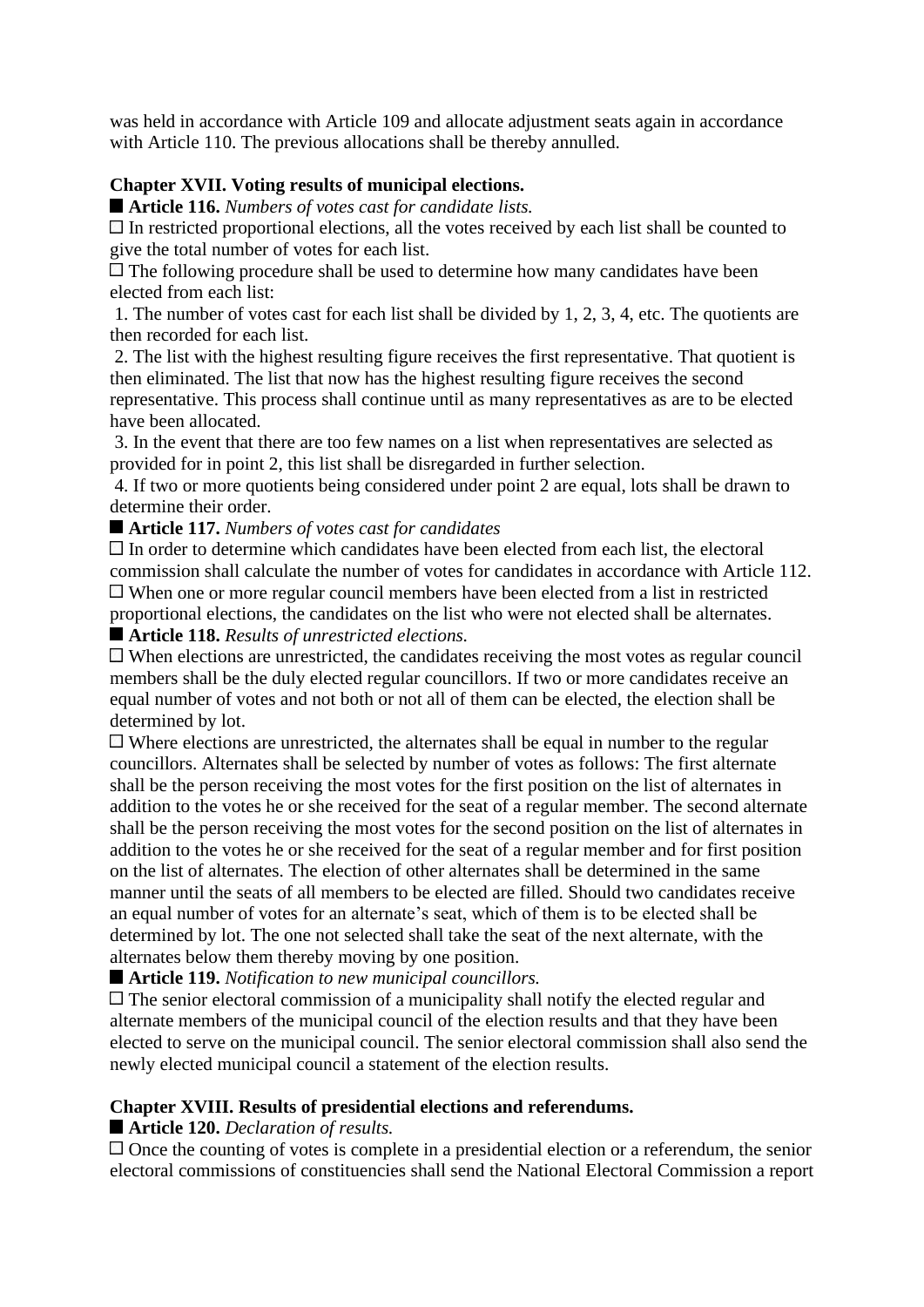on the count result together with any ballot papers disputed within the senior electoral commission or between it and agents.

When the National Electoral Commission has received the documents from senior electoral commissions, it shall publicise with a 14 days' notice where and when it will convene to make rulings on the validity of disputed ballot papers and declare the result of the election in order that the presidential candidates and agents, as the case may be, have the opportunity to be present.

Thereafter, the National Electoral Commission announces the results of the presidential election or referendum and publishes the results.

## **Article 121.** *Eligibility of presidential candidates.*

Any dispute concerning eligibility to stand for election as a presidential candidate shall be settled by the National Electoral Commission.

**Article 122.** *A single candidate in a presidential election.*

 $\Box$  In the event that only a single person has stood for election in a presidential election, this person shall be the duly elected President of Iceland, provided that he or she meets the eligibility criteria for election. In such event, the National Electoral Commission shall issue a notice to that effect after the expiry of the deadline for submitting candidatures.

## **Article 123.** *Conditions for passing a proposition in a referendum.*

 $\Box$  In order for a question or proposition put to a referendum to be deemed to have passed, it must receive the majority of valid votes in the referendum, cf. paragraph 2 of Article 104. If there are more than one answer option on the ballot paper, the proportions of votes shall be calculated based on the total number of voters expressing a preference on each individual question.

 $\Box$  If approval is rejected in a referendum under Article 26 of the Constitution, the National Electoral Commission shall also publish a separate notice to that effect in Section A of the *Government Gazette* no later than two days after the referendum result becomes known.  $\Box$  The result of a referendum under paragraph 2 of Article 2 is advisory.

## **Chapter XIX. Postponement/suspension of polls and repeat polls.**

# **Article 124.** *Postponement of polls.*

 $\Box$  If polling does not proceed in a polling ward on the specified polling day because of circumstances beyond control, the senior electoral commission shall call a new polling session to be held within one week.

 $\Box$  A senior electoral commission may postpone polling in a polling ward after the polling session begins if it considers that circumstances beyond control prevent it from proceeding and all members of the electoral commission agree on the postponement. If polling is postponed, a new polling session shall be called in the same manner as prescribed in paragraph 1.

 $\Box$  The provisions of Chapter XIV shall apply to the latter polling day, as appropriate.

## **Article 125.** *Repeat poll.*

 $\Box$  If a poll is ruled to be invalid, a new poll shall be called and the polling day shall be decided as soon as possible, no later than within one month.

 $\Box$  If a referendum under paragraph 2 of Article 2 has been deemed invalid, the Althingi shall decide whether to repeat it.

 $\Box$  In other respects, the new referendum shall proceed in accordance with the provisions of this Act.

# **Chapter XX. Statistical reporting.**

**Article 126.** *Reports and information for Statistics Iceland.*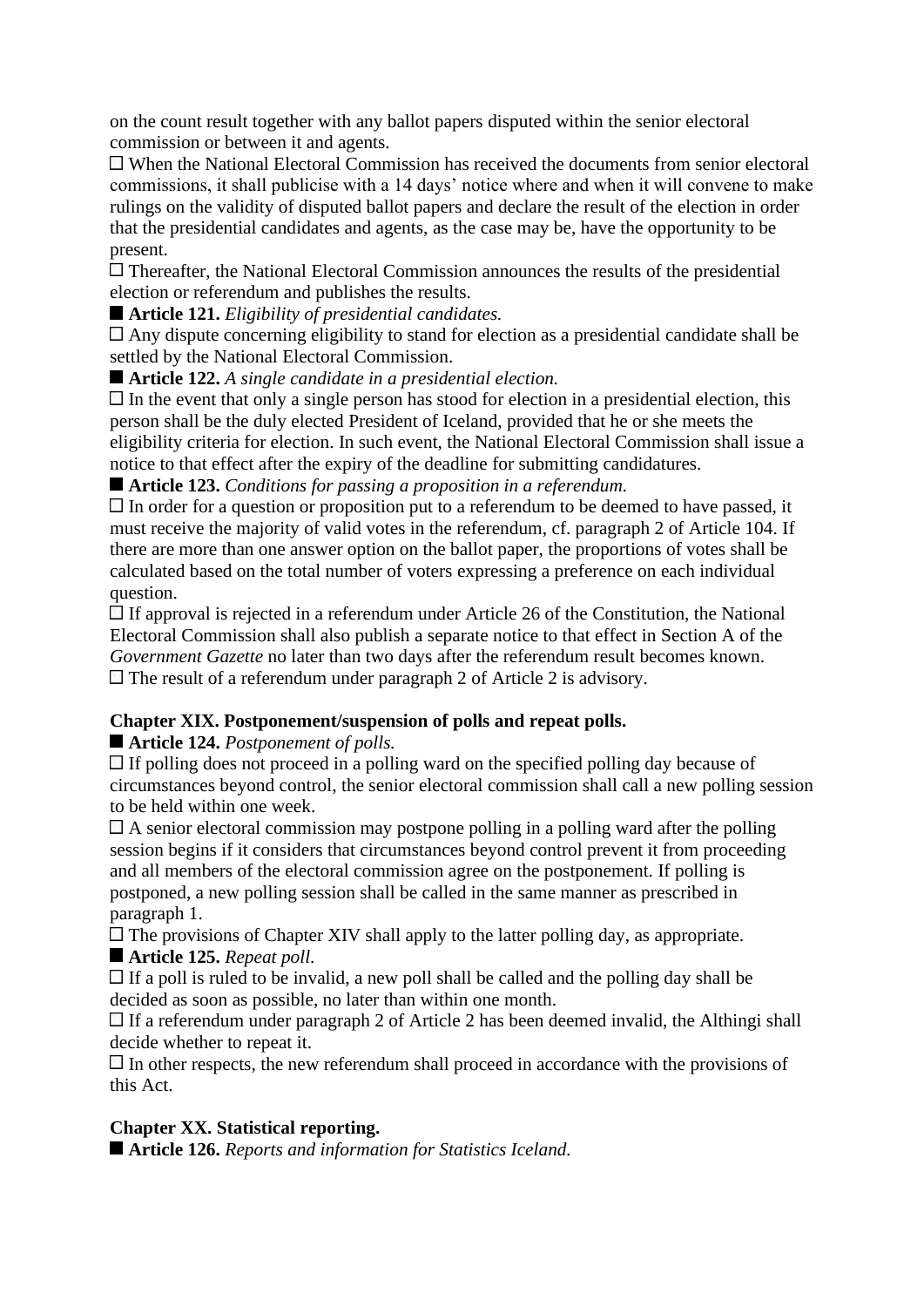Registers Iceland shall provide Statistics Iceland with access to electoral registers, including electronic electoral registers, for statistical reporting. Information regarding polling, assistance at polling stations and turnout by gender, age, nationality, residence and other parameters that may shed light on turnout and the conduct of elections may be processed. If a municipal council has obtained an exemption in order to use a printed electoral register, the senior electoral commission of the municipality shall send Statistics Iceland a report on the poll, written on forms provided by Statistics Iceland, and shall process specifically the data required by Statistics Iceland.

When processing information under paragraphs 1 and 2, senior electoral commissions and Statistics Iceland shall comply with the provisions of the Act on Data Protection and the Processing of Personal Data.

## **Chapter XXI. Poll complaints.**

**Article 127.** *Complaints regarding elections to the Althingi.*

 $\Box$  The Althingi shall decide whether MPs are duly elected and whether an MP is disqualified from election.

 $\Box$  If a voter brings a complaint alleging that an MP who has been elected failed to meet any of the eligibility criteria to stand as a candidate, or that a candidate list was unlawfully put forward for election or elected, so that the election should be declared invalid, that voter shall, within seven days of the official notice of the election result, send a complaint to the National Electoral Commission. The Commission shall immediately notify the agents of the candidate list of the complaint and submit it before the Althingi immediately at the beginning of the parliamentary session.

#### **Article 128.** *Complaints relating to municipal elections.*

Complaints of illegitimacy of municipal elections, other than of a criminal nature, shall be send to the Election Appeal Committee within seven days of the declaration of the election results.

 $\Box$  If a complaint is submitted within the deadline for lodging complaints under paragraph 1 and the Committee declares the election invalid, the outgoing municipal council shall not be dissolved until a new election has taken place and the Committee has ruled on any complaints lodged in relation that election.

The Election Appeal Committee shall issue a ruling within four weeks from receiving a complaint unless the matter is very large in scope, in which case the ruling shall be delivered within six weeks.

**Article 129.** *Complaints regarding presidential elections and referendums.*

Complaints of illegitimacy of presidential elections and referendums, other than of a criminal nature, shall be submitted to the Election Appeal Committee for resolution no later than seven days before a meeting pursuant to Article 120.

 $\Box$  The Election Appeal Committee shall issue rulings within four weeks from receiving a complaint unless the matter is very large in scope, in which case the ruling shall be delivered within six weeks.

**Article 130.** *Flaws leading to invalidation of a poll.*

 $\Box$  Flaws in candidacies or polling shall not lead to the invalidation of the poll unless they are likely to have influenced its results.

#### **Article 131.** *Rights of voters.*

 $\Box$  No voter who has cast a vote in an election or referendum shall be obliged to reveal in court, in any case, how he or she voted.

#### **Chapter XXII. Althingi's rulings on the validity of polls.**

**Article 132.** *Investigations of elections to the Althingi and invalidation.*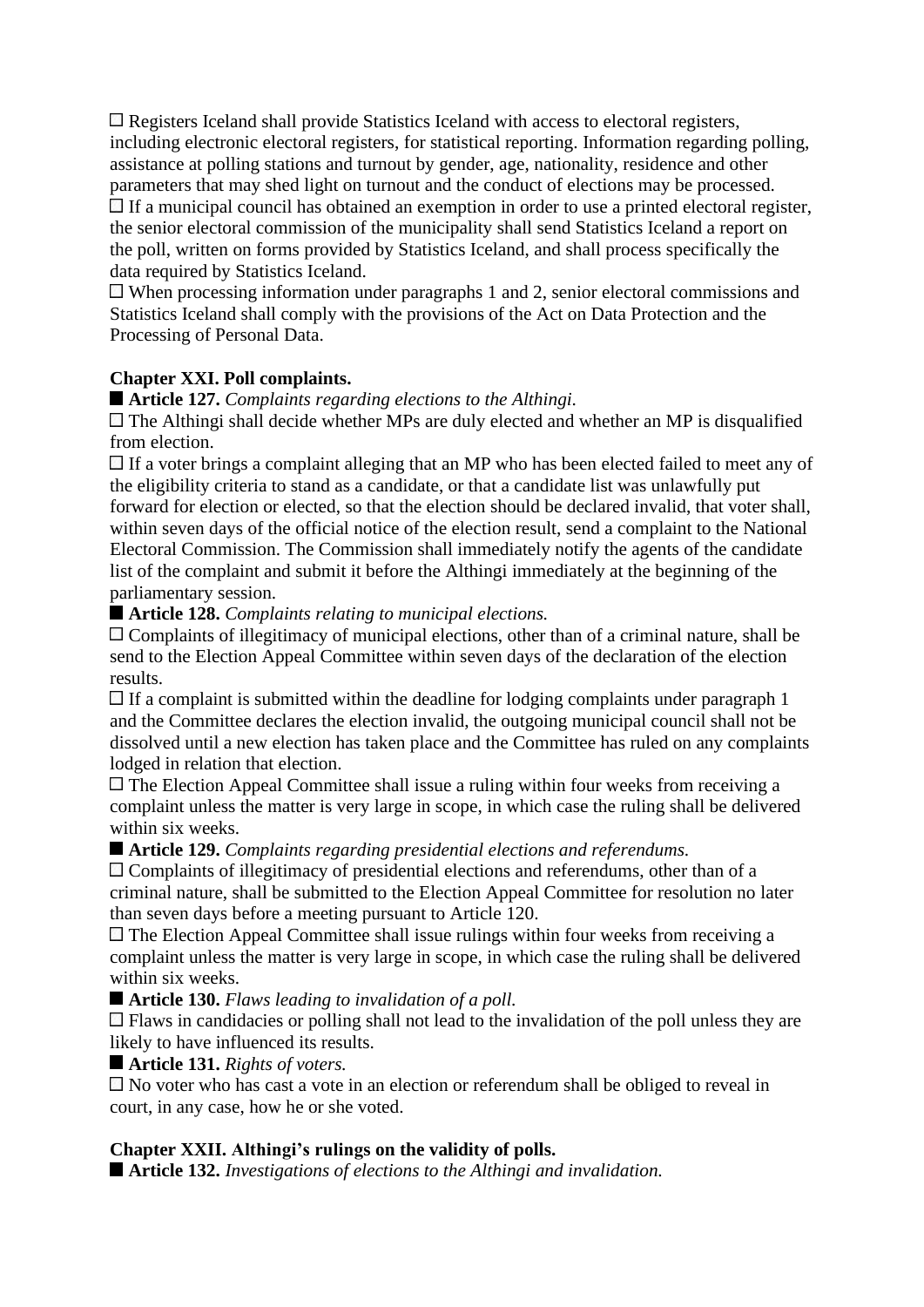$\Box$  The Althingi shall make rulings on the validity of parliamentary elections, the eligibility of MPs to stand and their election, on its own initiative or on the basis of a complaint received. The Althingi shall also make rulings on the validity of disputed ballot papers.

The National Electoral Commission submits to the Althingi a reasoned opinion on any complaints regarding the validity of polls and on the assessment of incoming MPs' eligibility for election and the validity of disputed ballot papers. The Commission shall also provide the Althingi with all documents and information required by the Althingi for its deliberations under this Article.

 $\Box$ The Althingi shall invalidate the election of an MP:

a. if he or she is ineligible for election,

b. if his or her candidature or election is flawed in a manner likely to have affected the result of the election,

c. if flaws relating to his or her candidature or election may be attributed to deliberate and material irregularities for which the candidate or the candidate's agents or nomination subscribers are responsible, even if these irregularities did not affect the result of the election; if the irregularities concern the list as a whole, the same shall apply to all MPs elected from the list,

d. if he or she stood for election on two lists in a constituency or constituencies in the same elections to the Althingi.

 $\Box$  In the event that the Althingi rules that the election of an entire candidate list in a constituency is invalid, a repeat election shall be held there.

## **Chapter XXIII. Newly elected municipal council.**

**Article 133.** *A new municipal council taking office.*

An incoming municipal council shall take office 15 days after election day and the outgoing municipal council shall step down at the same time.

 $\Box$  A municipal councillor may request postponement of the implementation of any decision taken by the municipal council between election day and the time when the incoming municipal council takes office, in which case the matter shall be submitted anew before the council at its first sitting. If the implementation of the decision cannot be postponed, the aforesaid option shall not be used, provided that authorisation for the matter's progress exists in the budget, legislation or general administrative provisions or by authorisation from the ministry with the portfolio for municipal affairs.

**Article 134.** *Invalidation of municipal election after a new municipal council takes office.*  $\Box$  In the event that the Election Appeal Committee declares elections invalid after an incoming municipal council takes office, that municipal council shall remain in office until new elections have been held and rulings have been made on any complaints arising in relation to the repeat election.

 $\Box$  After the expiry of the outgoing municipal council's electoral term and until the duly elected municipal council takes office under the provisions of this Article, the outgoing municipal council shall not carry out any payments nor undertake any obligations on behalf of the municipality except as authorised in the budget, by law or by general administrative provisions, or by authorisation from the ministry with the portfolio for municipal affairs.

## **Chapter XXIV. Penalties.**

## **Article 135.** *Procedure for non-poll complaints.*

 $\Box$  Complaints due to breaches of this Act, insofar as these are not subject to a ruling by municipal councils, the National Electoral Commission, electoral commissions, the Althingi or the Election Appeal Committee, shall be referred to a district prosecutor and shall be subject to the same procedures as criminal proceedings.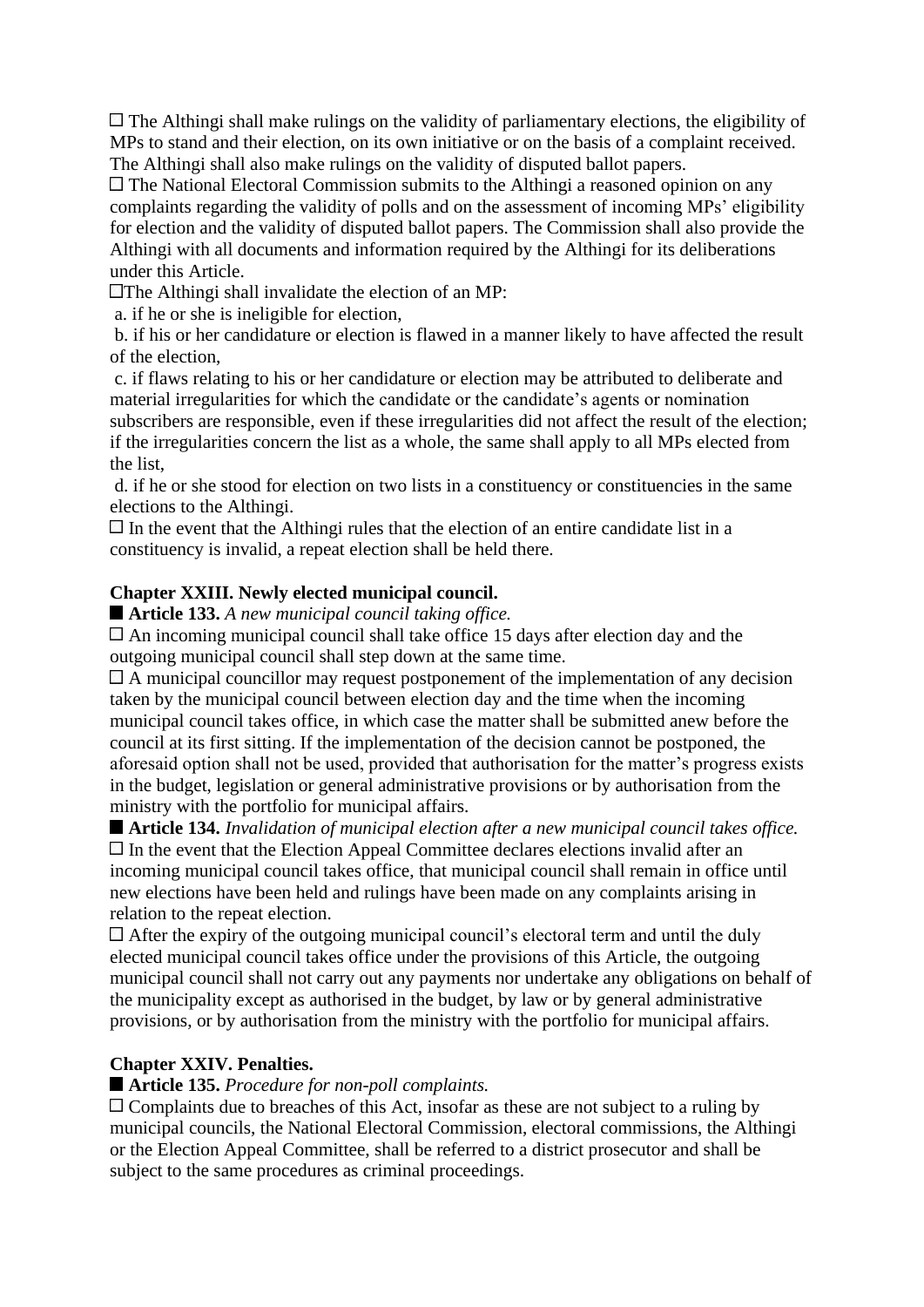# **Article 136.** *Minor breaches.*

 $\Box$  The following breaches shall be subject to a fine, unless a more severe penalty is prescribed under other Acts:

a. if a municipal council, electoral commission, early voting presiding officer or a public official deliberately conducts the prescribed implementation of this Act in an unlawful manner or neglects such implementation,

b. if a person stands for election as an MP, municipal councillor or the President of Iceland knowing that he or she is not eligible for election,

c. if a person stands for election on more than one candidate list,

d. if a voter deliberately spoils his or her ballot when voting during a polling session or when casting an early vote,

e. if a person surreptitiously observes how a voter is voting, or has voted,

g. if a person deliberately fails to deliver a postal ballot entrusted to him or her, or deliberately delays the sending of ballots and election materials,

d. if a person gives inaccurate or misleading information about him- or herself or other persons, such as the name, age, residence in Iceland, address or other details, which leads, or could lead, to the inclusion of a person on an electoral register who is not entitled to be on it, or the non-inclusion, or removal, of a person from an electoral register who is entitled to be on it, or someone being made to vote instead of another person who is on the electoral register; this applies particularly to cases where someone claims, without proper reason, to be domiciled in a constituency merely in order to be included on the electoral register there, providing that no more severe punishment is prescribed under other provisions of this Act or under other Acts,

h. if a person gives misleading instructions on voting procedure,

i. if an electoral commission member or early voting presiding officer surreptitiously observes how a voter is voting, or has voted, or deliberately gives misleading instructions on voting procedure,

j. if an electoral commission member, early voting presiding officer or a voter's assistant who provides assistance divulges how a voter he or she assisted voted,

k. if an electoral commission member, early voting presiding officer or a person who has undertaken to transport voting materials delays their reaching their destination,

l. if a person makes it difficult for anyone to attend a polling session or early voting, m. if a person casts votes at two locations in the same election or referendum,

n. if a person offers money or other benefits to someone, or promises someone money or other benefits, in order to influence whether, or how, he or she votes, or if a person deprives someone of employment or other benefits, or threatens to do so, for the same purpose,

o. if a person accepts money or other benefits in return for casting a vote, not voting or voting in a particular manner,

p. if a voter's assistant under Article 74 or 89 assists more than three voters at the same election.

## **Article 137.** *Major breaches.*

 $\Box$  Imprisonment of up to four years may be imposed:

a. if a person falsifies a declaration of support for a candidate list or presidential candidate, b. if a person uses coercion or violence, or threats of violence, in order to interfere with someone's freedom to exercise their vote, either by forcing them to vote, preventing them from voting or by forcing them to vote in a manner other than they wish to,

c. if a person deliberately falsifies polling, either by misplacing a ballot, altering a vote, damaging or losing a consignment of votes, producing ballot papers that closely resemble those used in polling and using them him- or herself, or giving them away so that other persons can use them, or by tampering with the result of a vote count or in another manner.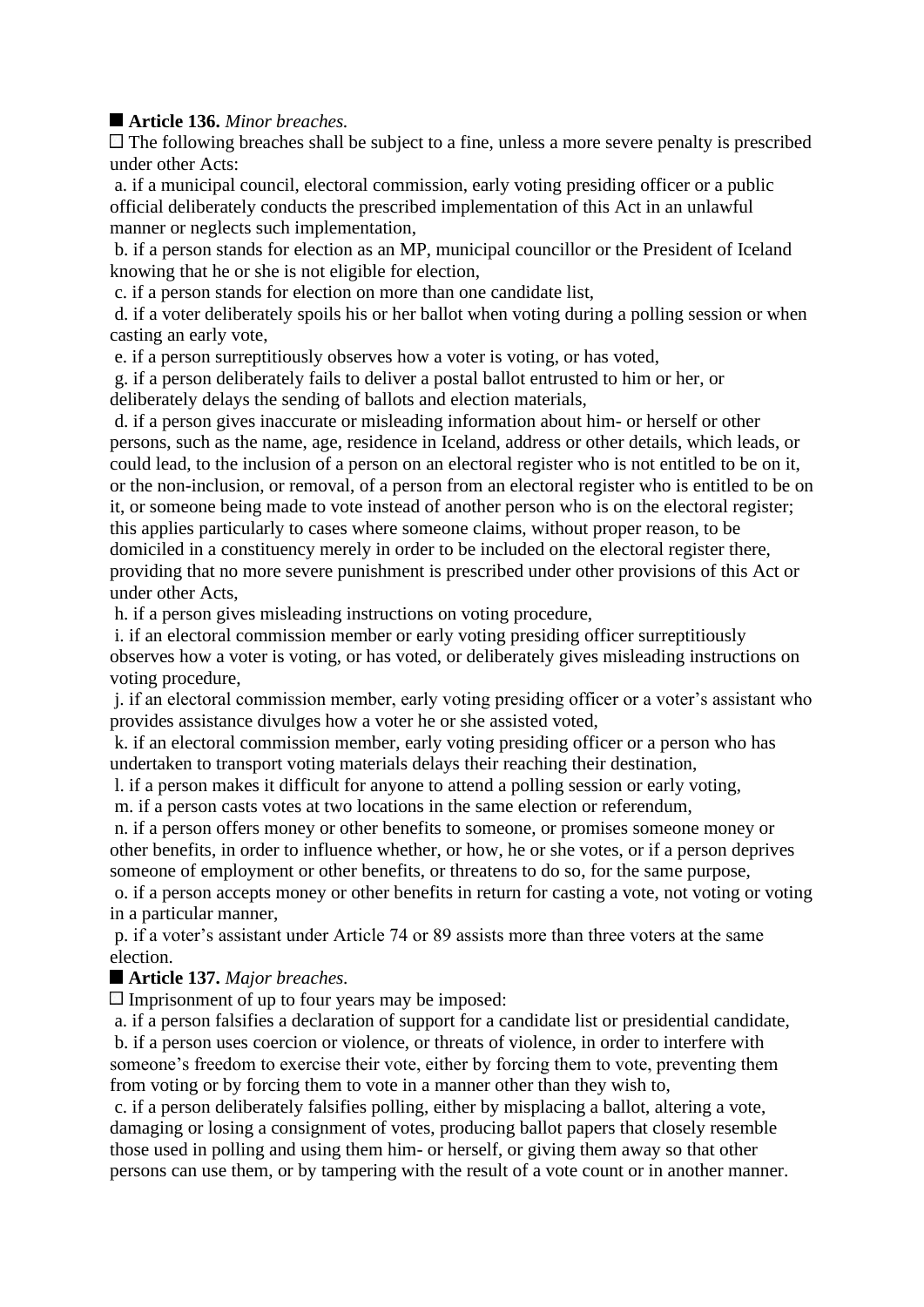#### **Chapter XXV. Miscellaneous provisions.**

**Article 138.** *Election monitoring.*

 $\Box$  Icelandic and foreign election monitors from organisations or institutes may obtain the National Electoral Commission's authorisation to monitor the conduct of polls under this Act.  $\Box$  If election monitors have been granted an authorisation under paragraph 1, the municipal councils, electoral commissions, presiding officers, senior electoral commissions and the National Electoral Commission shall be obliged to receive them and facilitate all their monitoring activities. Election monitors shall be obliged to comply with the instructions and polling session rules set by electoral commissions, senior electoral commissions and the National Electoral Commission.

The National Electoral Commission shall prepare special identification documents for election monitors, which they shall carry during their activities and produce on request.

# **Article 139.** *Expenditure.*

Expenditure on municipal elections, including the costs of voting materials and implements provided by the National Electoral Commission and costs relating to the functions administered by Registers Iceland, shall be paid by municipalities unless otherwise specified in this Act.

Other expenditure on the implementation of this Act shall paid from the National Treasury, including the costs of poll-related tasks performed by Registers Iceland.

**Article 140.** *Scope of application with respect to other rules of law.*

The Administrative Procedures Act and general uncodified rules of administrative law shall govern decisions regarding the rights and duties of persons taken by the Election Appeal Committee, the National Electoral Commission, senior electoral commissions of

constituencies, senior electoral commissions of municipalities and presiding officers. However, the provisions of Articles 27–29 of the Administrative Procedures Act regarding the time limit for lodging complaints shall not apply.

 $\Box$  The Information Act applies to the activities of the Election Appeal Committee, the National Electoral Commission, the senior electoral commissions of constituencies, the senior electoral commissions of municipalities and presiding officers under this Act. The Althingi Ombudsman monitors their government administration as further prescribed by the Act on the Althingi Ombudsman.

**Article 141.** *Confidentiality.*

 $\Box$  Those administering the conduct of polls shall maintain as confidential any information of which they become aware in the course of their duties and that should be kept secret in accordance with this Act.

No electoral commission member, presiding officer or voter's assistant shall divulge how a voter whom he or she has assisted voted.

## **Chapter XXVI. Amendments to this Act.**

■ Article 142. *Conditions for amendments.* 

This Act may be amended as prescribed in the Constitution.

 $\Box$  The provisions of Article 6 regarding constituency boundaries and the provisions of Articles 109–110 on the allocation of parliamentary seats may only be amended with the approval of  $\frac{3}{4}$  s of votes cast in the Althingi, cf. paragraph 6 of Article 31 of the Constitution.

## **Chapter XXVII. Entry into force, etc.**

**Article 143.** *Entry into force, etc.*

**This Act shall enter into force on 1 January 2022.** …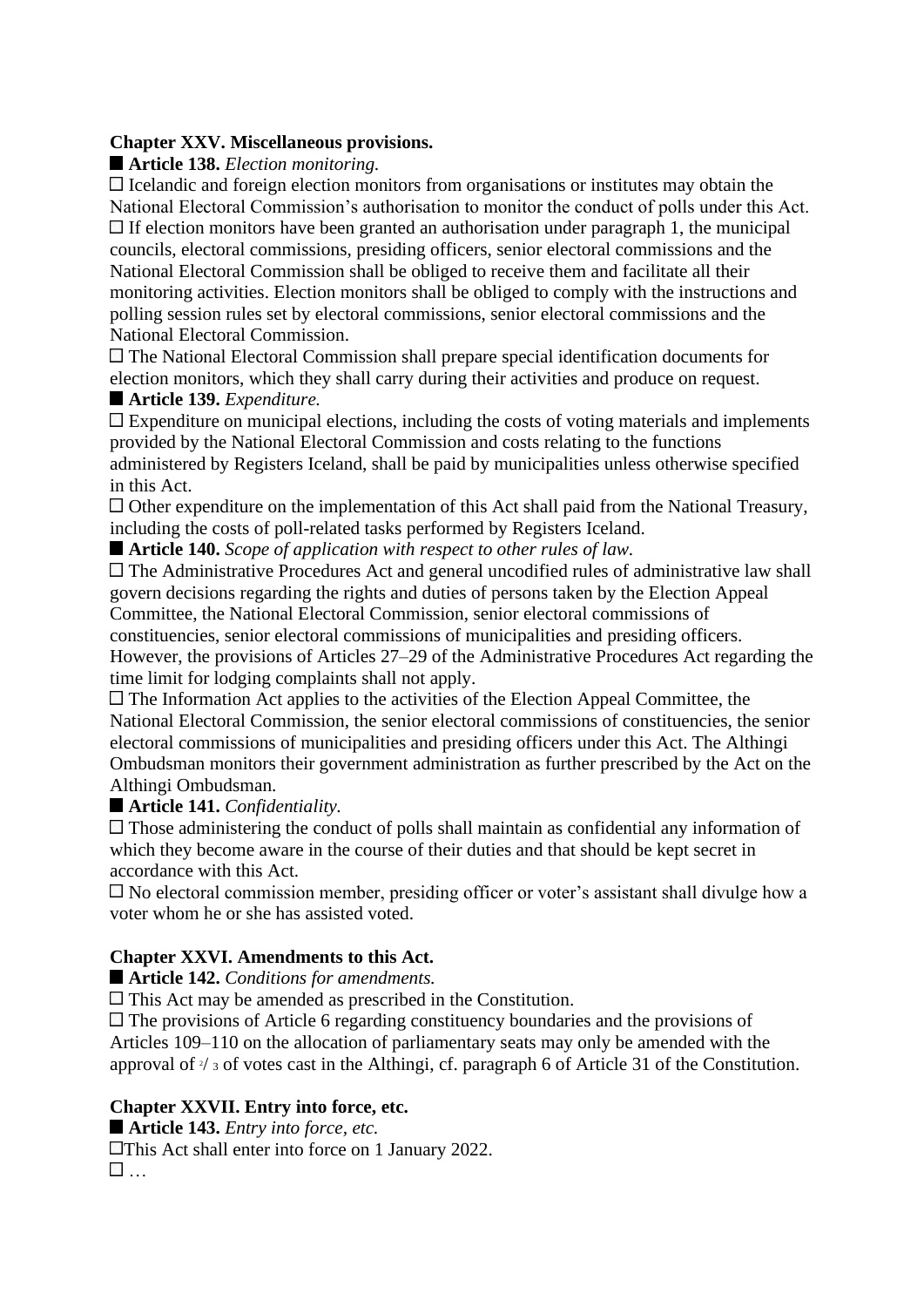Elections to the Althingi held at the end of a current electoral term, postponement and repeat elections resulting therefrom, poll complaints and rulings made by the Althingi regarding the validity of polls shall be governed by the Act on Parliamentary Elections to the Althingi No. 24/2000.

Regulations, rules and other directions and instructions made under the Act on Parliamentary Elections to the Althingi shall remain in force insofar as they do not contravene this Act $^{1)}$ 

*1)See currently: Regulation No. 713/2012. Regulation No. 848/2021. Directions No. 954/2021. Official Notice No. 960/2021. Regulation No. 1031/2021. Official Notice No. 1108/2021.*

■ **Article 144.** *Amendments to other Acts.* ...

#### **Temporary Provisions.**

#### **I.**

 $\Box$  Persons meeting the conditions of Article 1 of the Act on the Rights of Danish Citizens in Iceland No. 18/1944, cf. Article 1 of Act No. 85/1946, shall be admitted to the electoral register of each municipality.

# **II.**

 $\Box$  In the event that a municipality has obtained an exemption in order to use a printed electoral register and a voter who is not on the electoral register turns up to vote, the electoral commission may permit the voter to cast a vote if either of the following two criteria is met:

1. The voter produces a certificate signed by the chairperson of the municipal council or the executive director of a municipality, stating that the voter has waived the eligibility to vote where he or she is on the electoral register, provided that the electoral commission of the polling station where the voter intends to exercise the right to vote has received a notification identifying the voters to whom the municipality has issued such certificates.

2. The voter signs a request on a designated form to waive the eligibility to vote in the polling ward where his or her name is on the electoral register and the electoral commission for the polling station where the voter wishes to exercise the right to vote confirms this waiver by the signature of the chairperson or two members of the electoral commission.

 $\Box$  The electoral commission is not authorised to confirm a certificate or a request to waive the eligibility to vote unless it is demonstrated, in a manner deemed valid by the electoral commission, that the voter's name is on the electoral register of another polling ward in the same constituency and that the voter has not voted there. A comment shall be entered in the electoral register where the voter's name is recorded stating where the voter is exercising the right to vote and this shall be recorded in the log book. The waiver shall be entered in the election log book of the local electoral commission under whose jurisdiction the voter exercises the right to vote and the original of the certificate shall be sent to the senior electoral commission together with the log book of the polling ward where the certificate was submitted and used.

# **III.**

 $\Box$  1)

 $\Box$  When the members of the National Electoral Commission are appointed for the first time under Article 12, the chairperson of the Commission shall be elected as a regular member for a term of five years and the chairperson's alternate shall be appointed for the same term. The other Commission members elected by the Althingi shall be appointed for, respectively, a term of one year and a term of three years and their alternates shall be elected for the same respective terms. The term for each of these two representatives shall be determined by lot. One of the two representatives of the Icelandic Association of Local Authorities shall be appointed for a term of two years, the other for a term of four years and their alternates for the same respective terms. The term for each of the two representatives of the Association shall be determined by lot.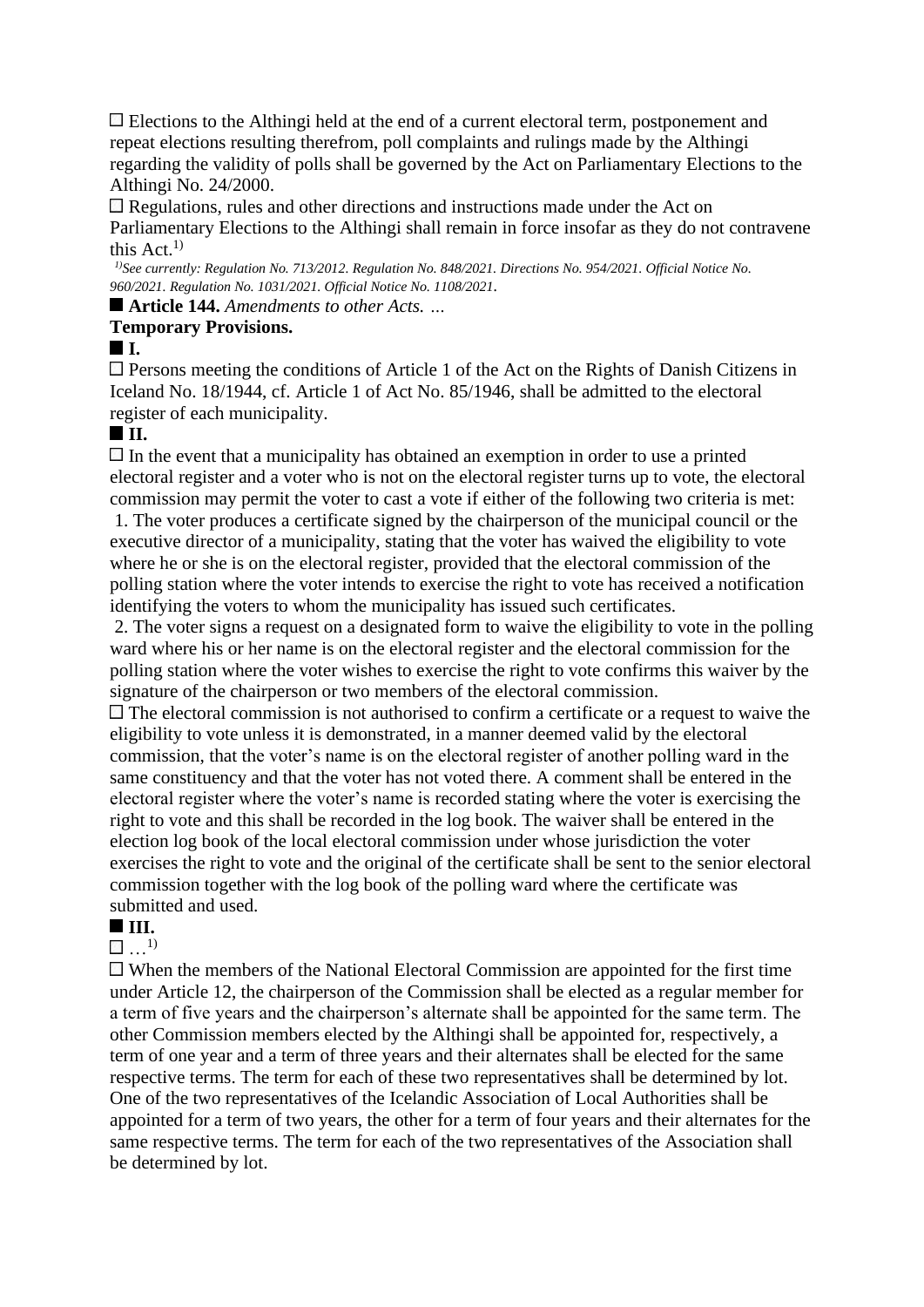$\Box$  Upon the entry into force of this Act on 1 January 2022, the mandate of the National Electoral Commission elected under the Act on Parliamentary Elections to the Althingi No. 24/2000 shall expire.

*1)Act No. 113/2021, Article 1*

## **[IV.**

 $\Box$  Notwithstanding the provisions of Article 143, the Minister shall appoint a three-member committee entrusted with preparing the implementation of the Act. The Presidium of the Althingi nominates one member of this committee, who shall be the chairperson, the Icelandic Association of Local Authorities nominates one member and the Minister appoints one member without nomination. The committee shall operate until the Althingi has elected its representatives to the National Electoral Commission, and the Minister has appointed the members of the Commission pursuant to Article  $12.1^{1}$ 

*1)Act No. 113/2021, Article 2*

#### $\blacksquare$   $[V.]<sup>1</sup>$

 $\Box$  Notwithstanding the provisions of Article 143, [the committee under Temporary Provision  $(IV)$ <sup>2)</sup> may:

a. appoint a Director under paragraph 1 of Article 13,

b. decide the location of the office of the National Electoral Commission pursuant to paragraph 3 of Article 13,

c. conclude a service agreement with Registers Iceland under paragraph 2 of Article 21, d. prepare rules and proposals for the Minister for regulations as further prescribed by the Act,

e. prepare other measures under this Act, as required.

*1)Act No. 113/2021, Article 2 2)Act No. 113/2021, Article 3*

# $\blacksquare$   $[VI.]^{1}$

 $\Box$  Notwithstanding the provisions of Article 143, Registers Iceland shall upon the passing of the Act commence the necessary preparation for the creation and operation of an electronic electoral register, cf. paragraph 1 of Article 21. Registers Iceland shall also prepare the issuance of the rules and directions with which it is entrusted under this Act.

 $\Box$  For the conduct of the 2022 municipal election, municipal councils are not obliged to use an electronic electoral register, cf. Article 34. [The committee under Temporary Provision  $IV<sup>2</sup>$  may, for the purpose of commencing the introduction of an electronic electoral register, request individual municipal councils to use an electronic electoral register during the election. During that preparation, [the committee under Temporary Provision IV]<sup>2)</sup> shall consult with Registers Iceland, the Icelandic Association of Local Authorities and the municipal council in question. Other municipalities not taking part in the preparation of the electronic electoral register shall use a printed electoral register.

 $\Box$  After the 2022 municipal elections, the National Electoral Commission shall deliver a report to the Minister outlining the experience of using the electronic electoral register and proposing improvements as deemed necessary. During the preparation of the report, the National Electoral Commission shall consult the senior electoral commissions of municipalities as appropriate, in addition to Registers Iceland. The Minister shall present the contents of the National Electoral Commission's report to the Althingi and to the relevant parliamentary committee.

*1)Act No. 113/2021, Article 2; 2)Act No. 113/2021, Article 4*

## $\blacksquare$  **[VII.**]<sup>1)</sup>

 $\Box$  Notwithstanding the provisions of Article 143, the Minister shall upon the passing of the Act appoint a working group entrusted with considering early voting procedures. The working group shall consider the practice of early voting being administered by district commissioners' offices and the experience thereof, in addition to instances where municipalities have undertaken to manage early voting in rural areas. The working group shall